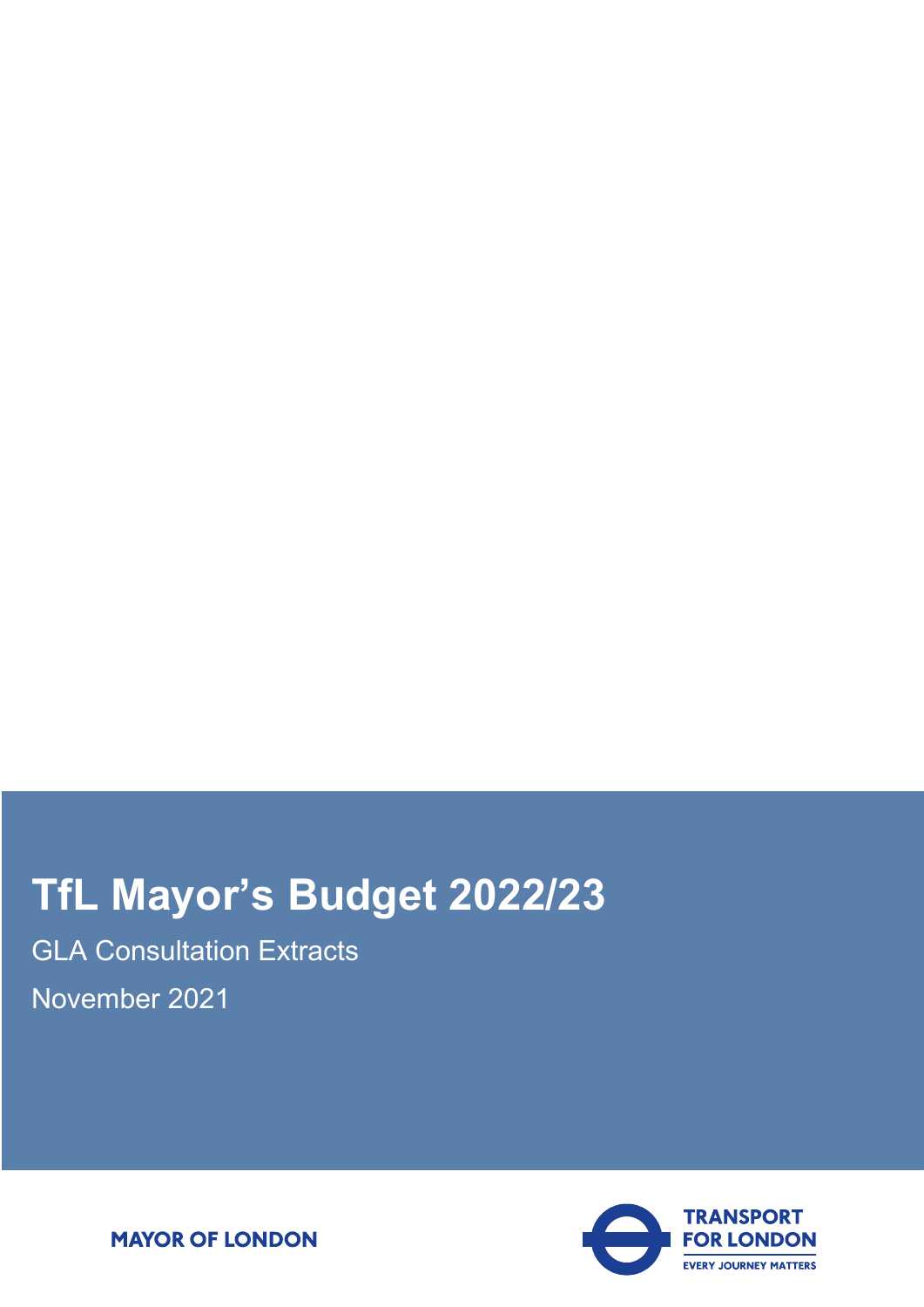#### **About Transport for London (TfL)**

Transport for London is part of the Greater London Authority family led by Mayor of London Sadiq Khan, we are the integrated transport authority responsible for delivering the Mayor's aims for transport. We have a key role in shaping what life is like in London, helping to realise the Mayor's vision for a 'City for All Londoners', creating a safer, fairer, greener, healthier and more prosperous city. The Mayor's Transport Strategy sets a target for 80 per cent of all journeys to be made by walking, cycling or using public transport by 2041.

To make this target a reality, we prioritise sustainability, health and the quality of people's experience in everything we do. We run most of London's public transport services, including the London Underground, London Buses, the DLR, London Overground, TfL Rail, London Trams, London River Services, London Dial-a-Ride, Victoria Coach Station, Santander Cycles and the Emirates Air Line. The quality and accessibility of these services is fundamental to Londoners' quality of life. By improving and expanding public transport and making more stations step free, we can make people's lives easier and increase the appeal of sustainable travel over private car use. We manage the city's red route strategic roads and, through collaboration with the London boroughs, we are helping to shape the character of all London's streets. These are the places where Londoners travel, work, shop and socialise. Making them places for people to walk, cycle and spend time will reduce car dependency, improve air quality, revitalise town centres, boost businesses and connect communities. As part of this, the expansion to the Ultra

Low Emission Zone, which launched in October 2021 and more environmentally friendly bus fleets are helping to tackle London's toxic air.

During the coronavirus pandemic we have taken a huge range of measures to ensure the safety of the public. This includes enhanced cleaning using hospital-grade cleaning substances that kill viruses and bacteria on contact, alongside regular cleaning of touch points, such as poles and doors, and introducing over 1,000 hand sanitiser points across the public transport network. Working with London's boroughs we have also introduced Streetspace for London, a temporary infrastructure programme providing wider pavements and cycle lanes so people can walk and cycle safely and maintain social distancing. At the same time, we are constructing many of London's most significant infrastructure projects, using transport to unlock much needed economic growth.

In September 2021 we opened the new Northern Line extension to Battersea and we are continuing to work with partners on major projects like Barking Riverside and the Bank station upgrade. We are in the final phases of completing the Elizabeth line of which the central section is due to open in the first half of 2022 and will add 10 per cent to central London's rail capacity. Supporting the delivery of high-density, mixed-use developments that are planned around active and sustainable travel will ensure that London's growth is good growth. We also use our own land to provide thousands of new affordable homes and our own supply chain creates tens of thousands of jobs and apprenticeships across the country.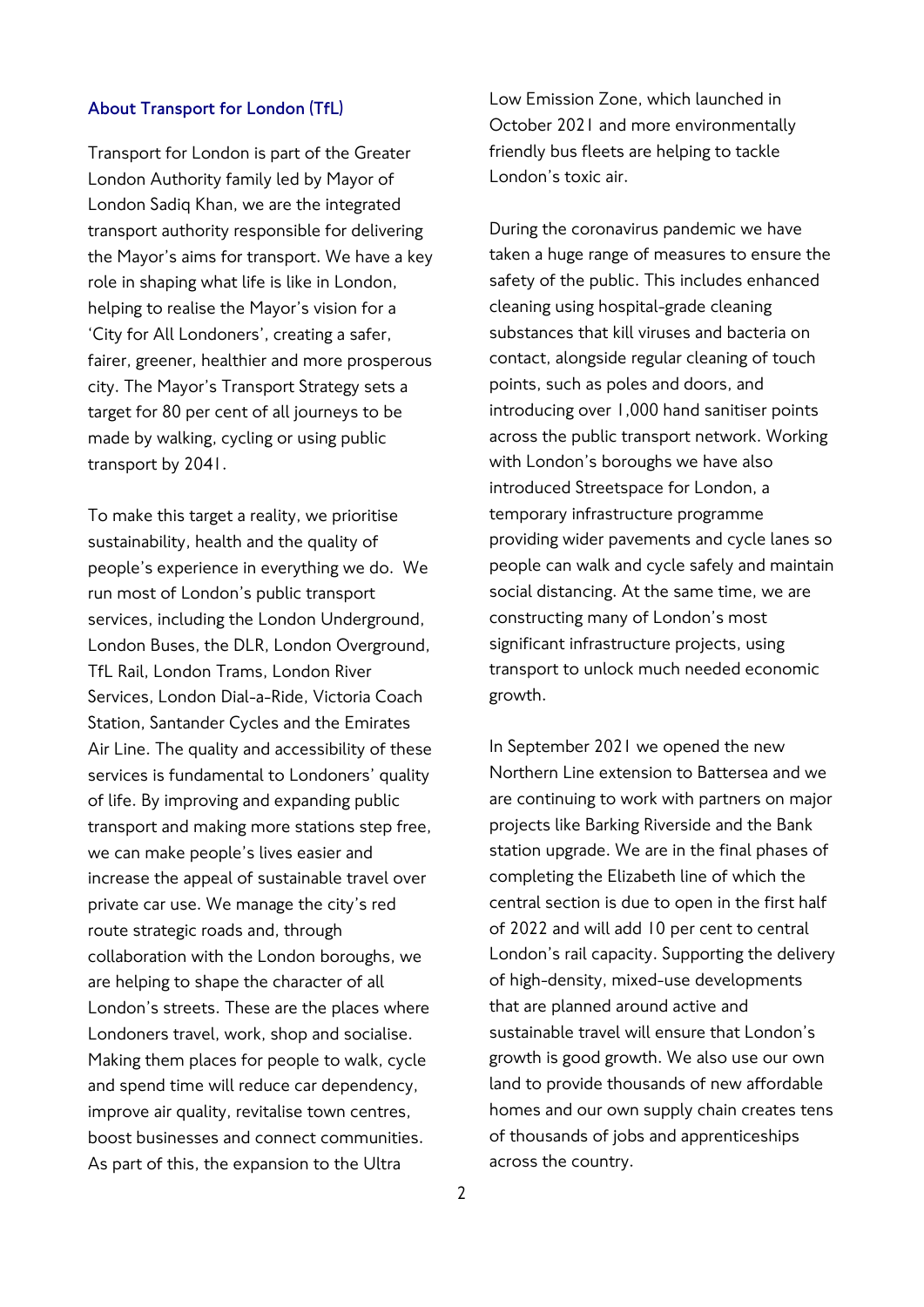We are committed to being an employer that is fully representative of the community we serve, where everyone can realise their potential. Our aim is to be a fully inclusive employer, valuing and celebrating the diversity of our workforce to improve services for all Londoners. We are constantly working to improve the city for everyone. This means using data and technology to make services intuitive and easy to use and doing all we can to make streets and transport services accessible to all. We reinvest every penny of our income to continually improve transport networks for the people who use them every day. None of this would be possible without the support of boroughs, communities, and other partners who we work with to improve our services. By working together, we can create a better city as London recovers from the pandemic and moves forward.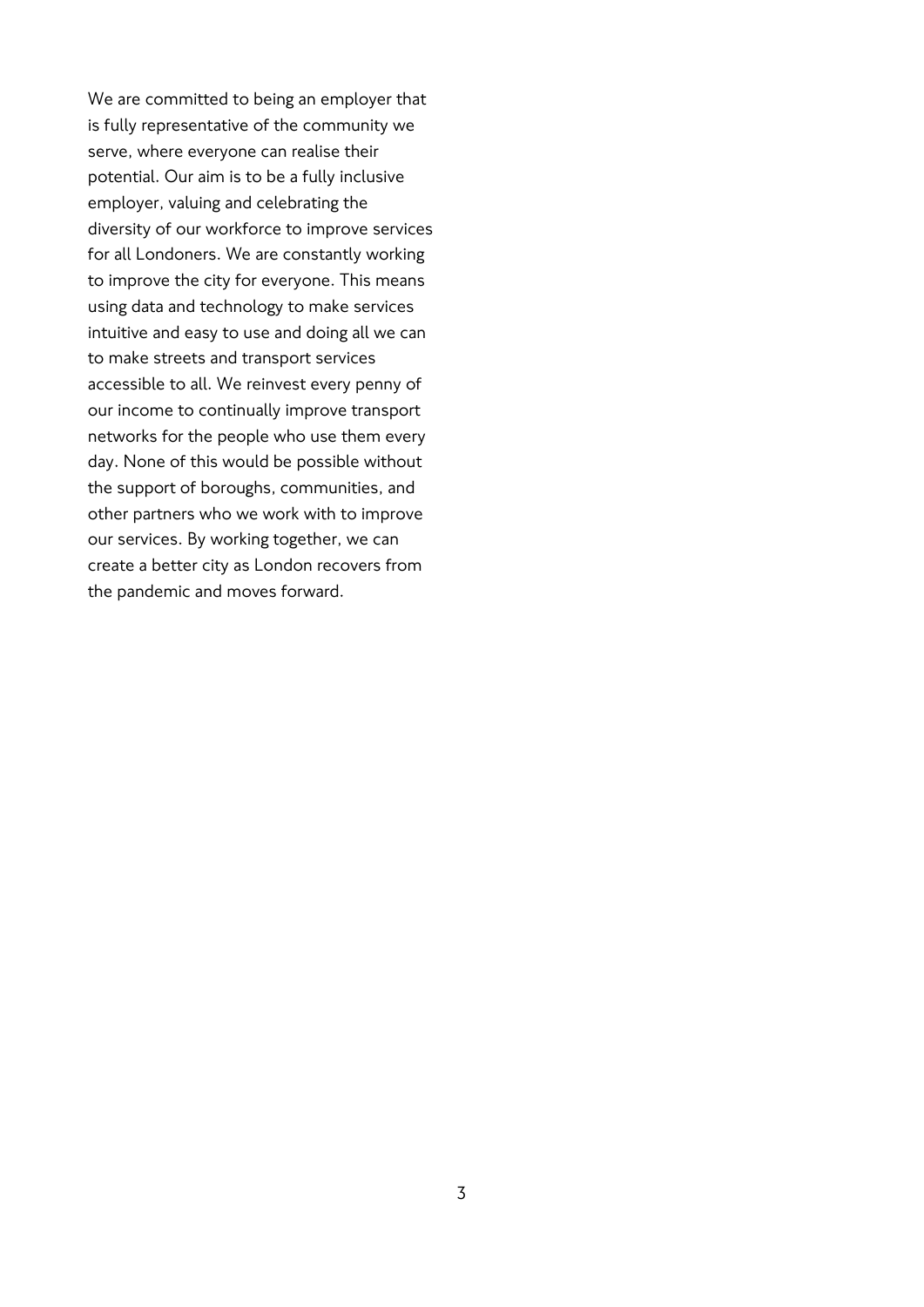#### **Chief Finance Officer's foreword**

We are focused on supporting London's sustainable recovery, getting people back on public transport, and rebuilding our finances after the devastating impacts of the coronavirus pandemic. We have been working with our people, communities, businesses and supply chain to get London moving. It is very encouraging to see ridership on our services climbing in the last few months total ridership is now around 70 per cent of pre-pandemic levels. While ridership has been slowly recovering, we continue to be significantly below pre-pandemic levels, with considerable uncertainty surrounding the pace and magnitude of the return of patronage. This continues to result in a detrimental ongoing impact to our cash flow, with total cumulative Government support since the start of the pandemic forecast to amount to circa £4.6bn up to 11 December 2021.

Our funding model, set by the Government in the 2015 Spending Review, places a very high reliance on passenger revenue which made up approximately 72 per cent of total pre-pandemic operating income (compared to 38 per cent in Paris and 47 per cent in Madrid). This leaves us highly exposed to the short- and long-term impacts of the pandemic. The return of passengers and economic recovery remain a key challenge for our future sustainability, making it difficult to plan beyond a single financial year.

In response we have been closely managing our costs, restricting spending through more stringent and centralised cost control measures. We have also been delivering against the conditions set by Government in the 1 June funding agreement and continue to do so. In this budget submission, we reluctantly have had to adopt a 'Managed Decline' service level and capital investment scenario in light of Government confirming they do not intend to provide any further revenue support beyond March 2023.

There remains significant uncertainty on the level of available funding over the budget period, which would be determined by the pace and level of recovery and the final level of Government funding. The Independent Panel report published in December 2020 highlighted a long term funding gap of £2bn p.a., which has since been proven through updated work on TfL's funding gap through the Financial Sustainability Plan (FSP) and our submission to the Comprehensive Spending Review (CSR). Since our 2019 Business Plan, the structural shift in demand due to the pandemic has meant a significant loss of passenger revenue in future years with hybrid working and reduced tourism, compounded by Brexit.

Our submission to the CSR outlined the need for around £3bn p.a. of investment in London's transport network. This compares to the circa £8bn p.a. we spend on operating and maintaining the network, which is funded through income raised in London – primarily fares, road charges, commercial revenue and London's retained business rates (supplemented in the short term by emergency government grant to replace lost passenger revenue). In the CSR the Government have stated that for the period 2022/23 to 2024/25 we will not receive any additional capital funding, only retaining the £1bn devolved retained business rates the GLA previously received to cover circa  $£1$  bn p.a. of capital investment. Our CSR submission set out that this  $£2$  bn p.a. structural gap could be closed with £1-1.5bn additional government matched funding, based on an assumption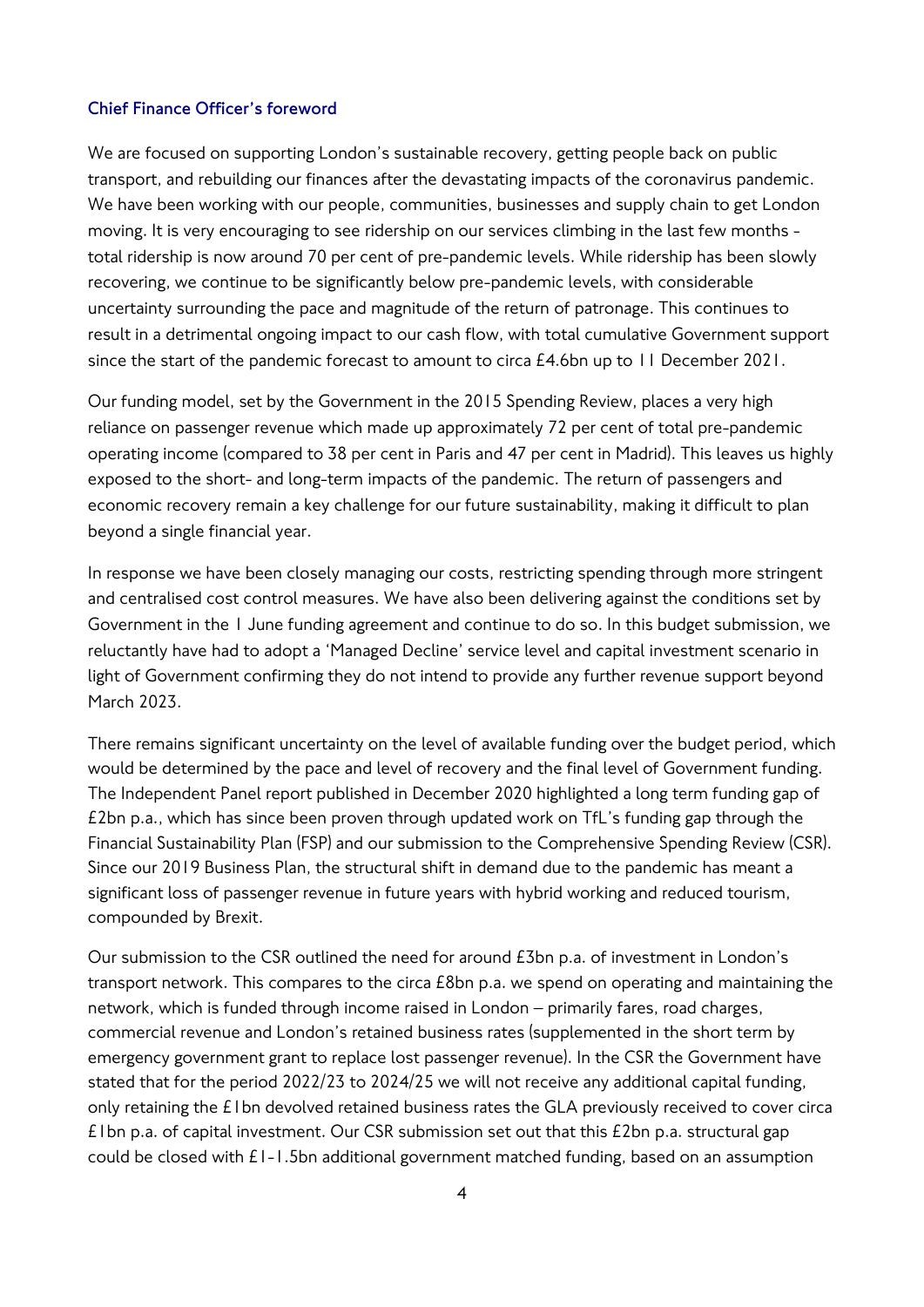that £0.5-1bn additional new income would be raised by London and the Mayor: a position we believe is a reasonable balance of contributions.

Though the Government stipulated in the last TfL emergency financial agreement in June 2021 that the Mayor and TfL must raise an additional £0.5-£1bn p.a. from 2023/24, as at 3 December 2021 there has been no agreement between the Mayor and Government on proposed revenue raising options and therefore no budget assumptions can be made based on TfL having this extra revenue.

In the absence of further support from Government, the potential savings to help close the funding gap have been included within this submission and is based upon the 'Managed Decline' scenario first laid out in the FSP. We have always been clear about the severe impacts to our service and the wider economy were 'Managed Decline' to take place, but in the absence of capital and revenue funding quantified by Government, we must now move to planning for this scenario. We would need to start enacting some changes immediately to start realising the financial savings in future years.

We will continue to make the case for additional Government funding, and to continue to support the recovery of passenger demand, which will help mitigate the need to take all the actions set out in this budget submission and allow TfL to play its role in supporting our economic recovery, decarbonisation and levelling up across the country. Government has said it is committed to this, and that is what we are seeking to achieve.

enb-L

**Simon Kilonback Patrick Doig**

Paul

Chief Finance Officer **Statutory Chief Finance Officer** Statutory Chief Finance Officer Transport for London Transport for London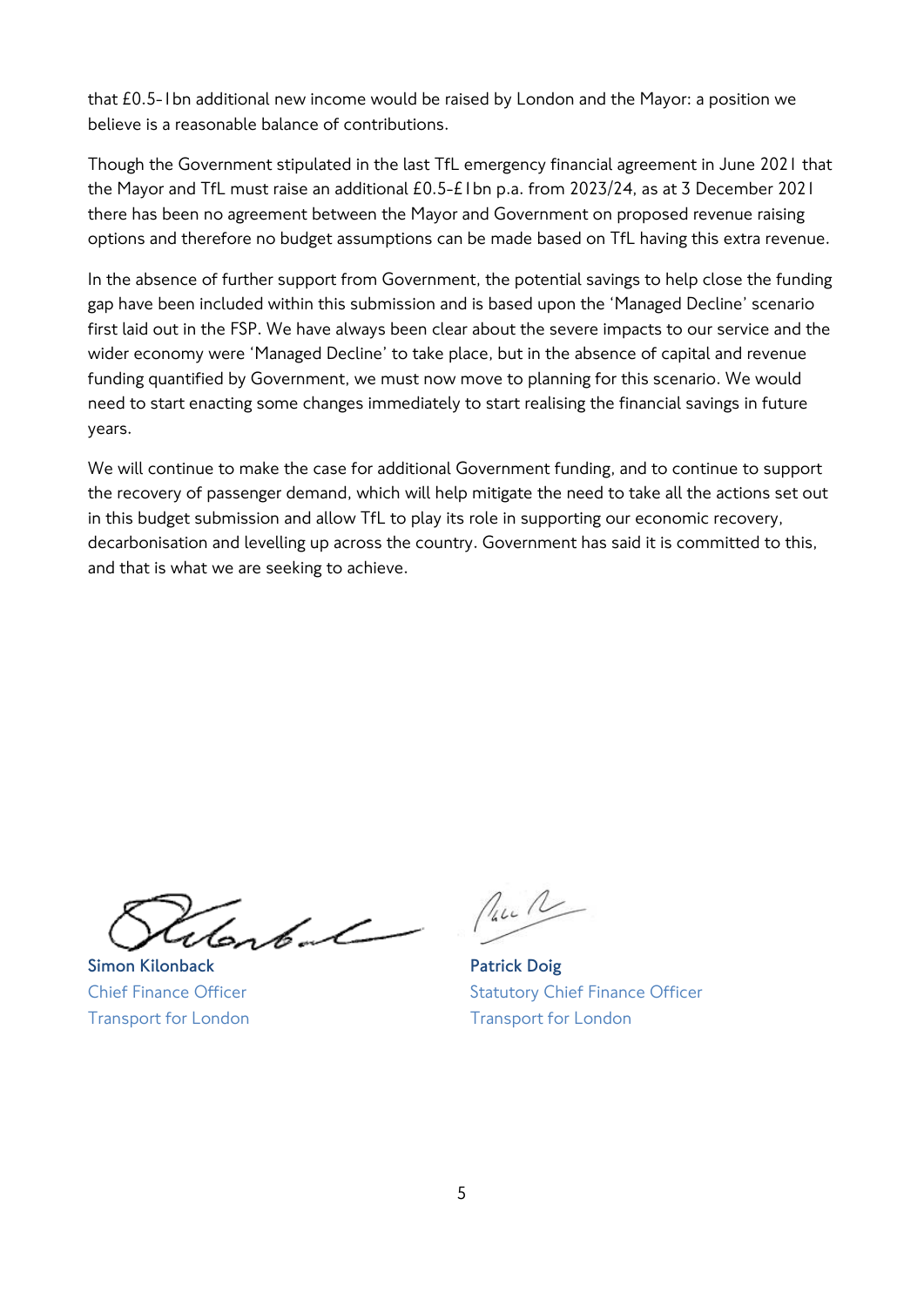## **Recovery from the Pandemic**

Along with the rest of the UK, our recovery from the pandemic continues. From the very start of the crisis we have continued to work tirelessly to make using our network as safe as possible for our customers, staff, and contractors, while following advice from the Government. Nothing is more important to us.

We have been running a near-full service since May 2020, and journeys made on our services have grown significantly since the easing of Government restrictions. Supported by the Mayor's 'Let's Do London' campaign which launched in Summer 2021, the campaign brought together many of the Capital's leading organisations and venues, with one clear message: that London is ready to entertain and inspire once again.

We continue to promote the network's safety to businesses and employers, local authorities, and other stakeholders across the Capital. We are also working hard to build our customers' confidence back and are seeing them safely return to the network. A range of customer communications derived from our integrated 'Welcome Back' campaign continues to give people confidence in returning to transport.

We have many interventions in place to provide a service that is clean, safe and orderly for our customers. Alongside ventilation measures ensuring the regular exchange of air across the public transport network, as we head into the winter we are continuing to remind customers to keep windows open on buses and have worked with bus operators on a mechanism to keep windows open while busses are in passenger use.

We continue to promote other mitigations to minimise the risk of Covid-19 transmission providing real time demand data via our TfL Go app to encourage customers to travel at quieter times if possible. Measures also include mandating the use of face coverings when using our services and in stations (unless exempt). An enhanced cleaning regime continues and our partnership with Dettol for the provision of hand sanitiser at 270 London Underground stations and across all transport modes currently runs until January 2022.

Since September 2020, Imperial College London has run monthly tests for all virus variants on the transport network. Sampling has taken place at a variety of stations and on buses and trains — with the locations changing for each round — and swabs taken from heavily touched areas and air tested for any airborne traces. To date, none of the tests has found any traces of the virus.

At the time of writing, we have tragically lost 103 colleagues to COVID-19, and our thoughts continue to be with their family, friends, and colleagues. There will be a new permanent memorial on a pedestrian plaza on Braham Street in Aldgate to allow a space for quiet reflection and remembrance.

Data shows that confidence is indeed growing, with Tube ridership regularly hitting nearly 60 per cent of pre-pandemic levels, and buses now at 70 per cent. Ridership at weekends is higher still indicating that customers are returning to the enjoyment of leisure activities; Tube ridership reaching 81 per cent and buses 77 per cent.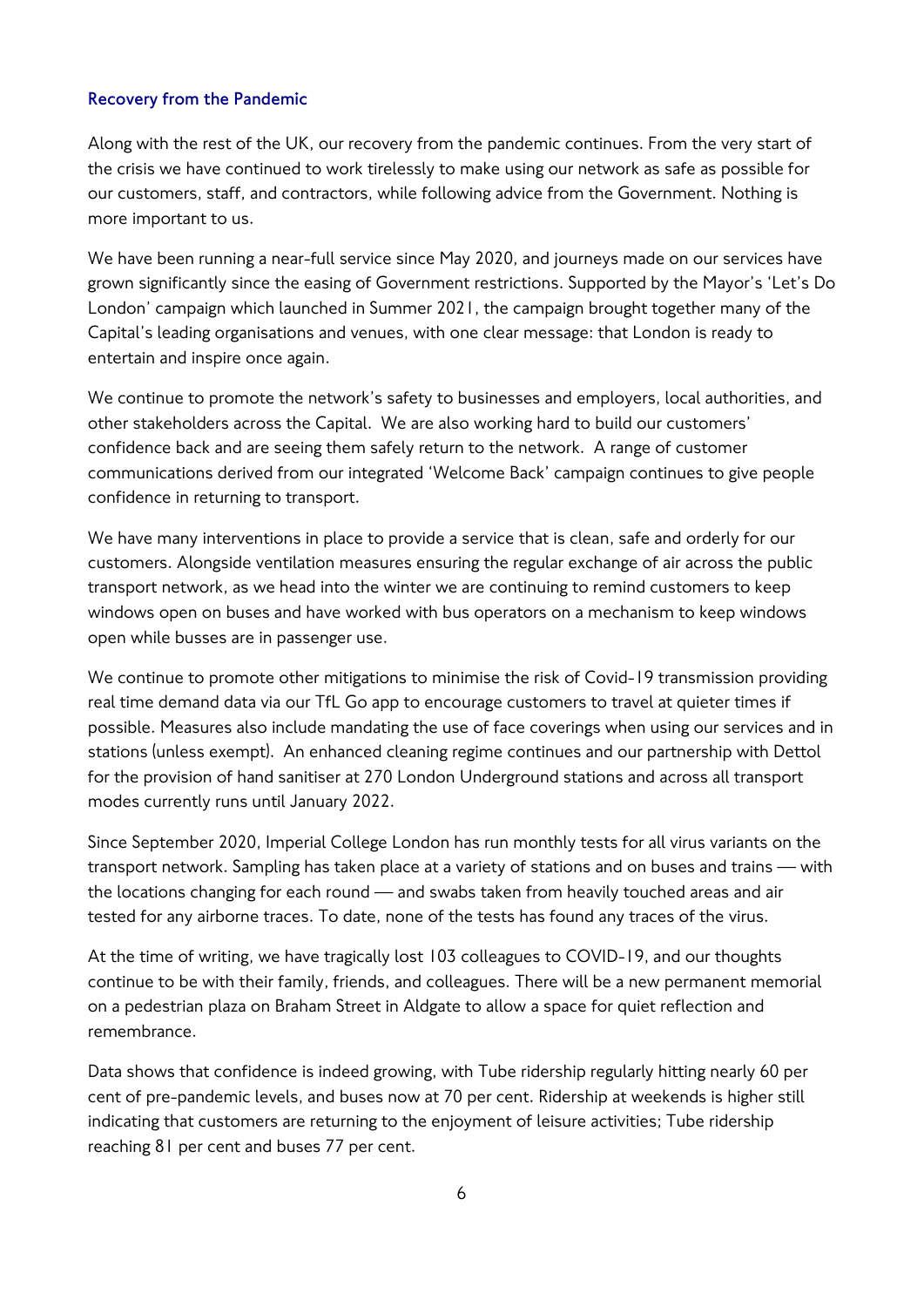Our Santander Cycle Hire scheme grew by 330,000 new members, and 10m hires were made in 2020.

In October 2021, we launched our campaign against sexual harassment. We want our network to be safe for all customers, particularly women and girls. We have now successfully brought back all Tube lines and the Night Tube restarted on 27 November 2021, resuming on the Victoria and Central lines. Services on these two lines will run throughout the night on Fridays and Saturdays, providing more options for customers who need to travel at night either for leisure or for work.

The Night Overground service is due to restart on 17 December and we will resume the Night tube on the remaining lines as soon as possible. We will also continue to promote London's longstanding night bus and taxi and private hire services.

As our customers change and adjust their travel patterns during the pandemic recovery, we have responded by adapting our ticketing system, with the introduction of weekly capping of Oyster PAYG fares in October 2021. Our ticketing system is flexible and designed for commuting patterns as well as those travelling for leisure purposes.

Our network also continues to expand and connect London, the opening of the Northern Line Extension took place on 20 September 2021 and the Elizabeth line is on course to follow in the first half of 2022.

We have worked with London boroughs to deliver 22,500 sqm of extra pavement space, more than 100km of new or upgraded cycle routes have been delivered or are under construction.

Our recovery from the crisis, as with the nation's as a whole – continues to be gradual. But we know that Londoners are more reliant on public transport than any community in the country, and we continue to help the economic recovery by providing safe, clean, reliable, and well-managed transport services.

## **Delivering on the Mayor's Commitments**

TfL continues to be ready to play our full part in the recovery. We continue to support investment in public transport to ensure it is safe, affordable and reliable; putting TfL on a sound, sustainable financial footing after the pandemic; and to support a revolution in walking and cycling.

We have supported the Mayor's commitment to progress initiatives such as the rollout of 4G connectivity on the London Underground, the upgrade of Bank station and the completion of the London Overground extension to Barking Riverside.

Despite the challenges arising from the pandemic, we have been able to deliver on key commitments such as the expansion of the ULEZ and the delivery of the Northern Line extension – including two new step-free access stations at Battersea Power Station and Nine Elms. The regeneration and new connectivity provided by this scheme further highlights why it is so important that we work with Government to secure the funding we need to help continue investment in the Capital and the wider UK economy.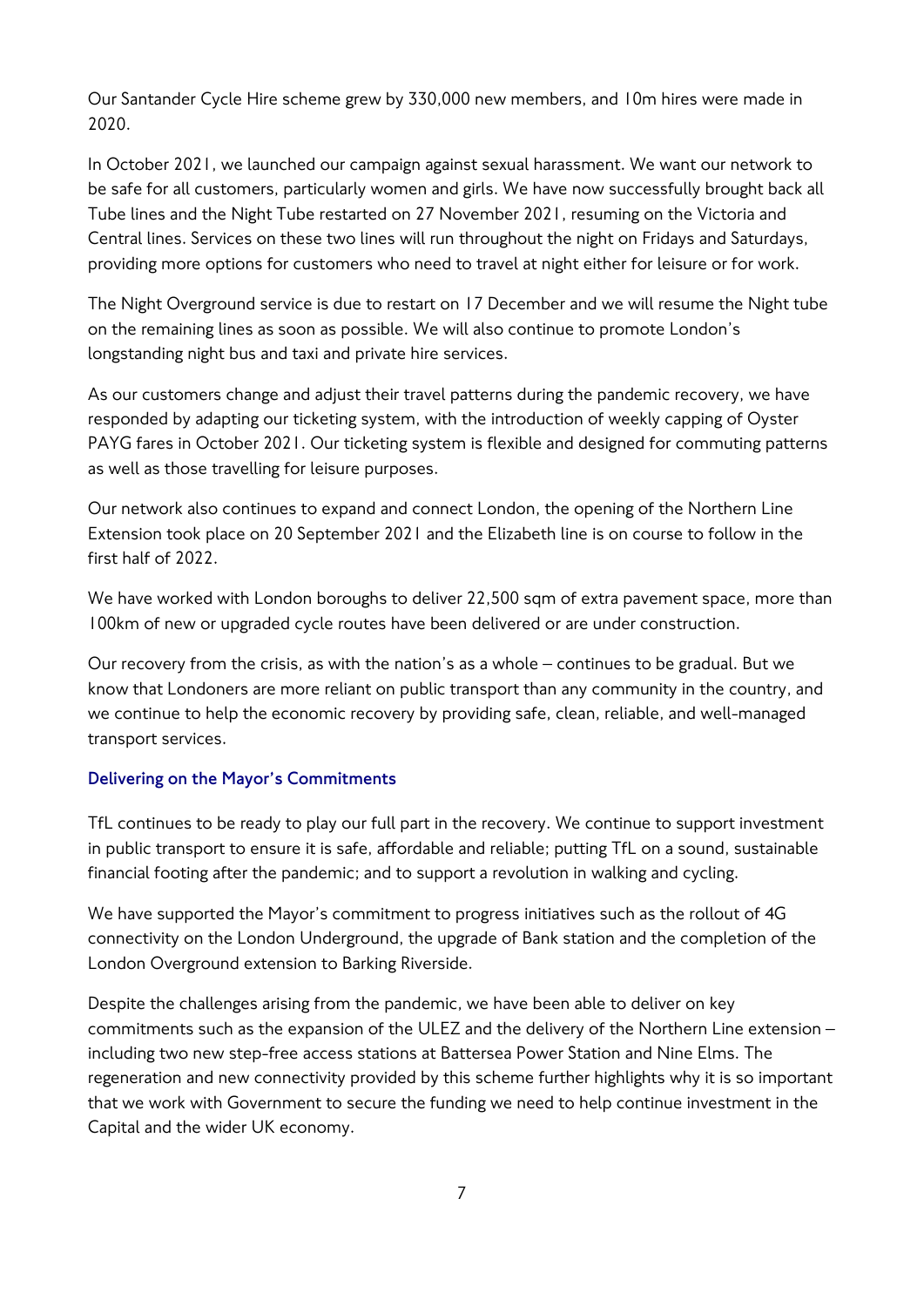The 'Managed Decline' scenario outlined in this budget submission however, significantly impacts our ability to progress in a number of areas. This includes – but is not limited to – growing the cycle network, continuing the delivery of step-free access across the TfL network and supporting housing growth through investment in transport infrastructure.

## **Delivering the Mayor's Transport Strategy**

The Mayor's Transport Strategy acknowledges the key role of transport in shaping London and its global competitiveness, as well as in improving the health, opportunities, and quality of life of those who live and work in the city.

The strategy aims for a significant shift in travel behaviour to active, space-efficient, and environmentally sustainable modes so that by 2041, 80 per cent of trips in London will be made on foot, by cycle or using public transport.

It highlights the need to create a place that is not only home to more people but is a better space for them to live. This means a safer, healthier, cleaner, greener, more inclusive and betterconnected city.

The coronavirus pandemic has underlined the vital importance of making future progress on all elements of the strategy to ensure a sustainable, inclusive recovery in the short term as well as achieving the aims of the Mayor's Transport Strategy in the longer term. However, many of the ambitions contained within the strategy cannot be progressed without certainty of sufficient funding.

Our plans to contribute to this over the next year, within the confines of the 'Managed Decline' scenario, are summarised below:

## **■ Healthy Streets and healthy people**

## **Active travel:**

The 'Managed Decline' scenario has a significant impact on our ability to make progress on active travel. We are limited, in the absence of additional funding, to completing only schemes already under construction: progressing only the most safety-critical schemes and making limited bus speed improvements to protect revenue, with no new enhancement schemes in the pipeline.

If additional funding was to be made available, our plans - delivered with the boroughs via Local Implementation Plan funding – would include:

- Growing our cycle network building on the rapid rollout of cycle routes through the London Streetspace Programme by restarting the delivery of permanent schemes
- Cycle parking working with boroughs and other partners to introduce convenient cycle parking in town centres, high streets, and secure cycle parking in residential areas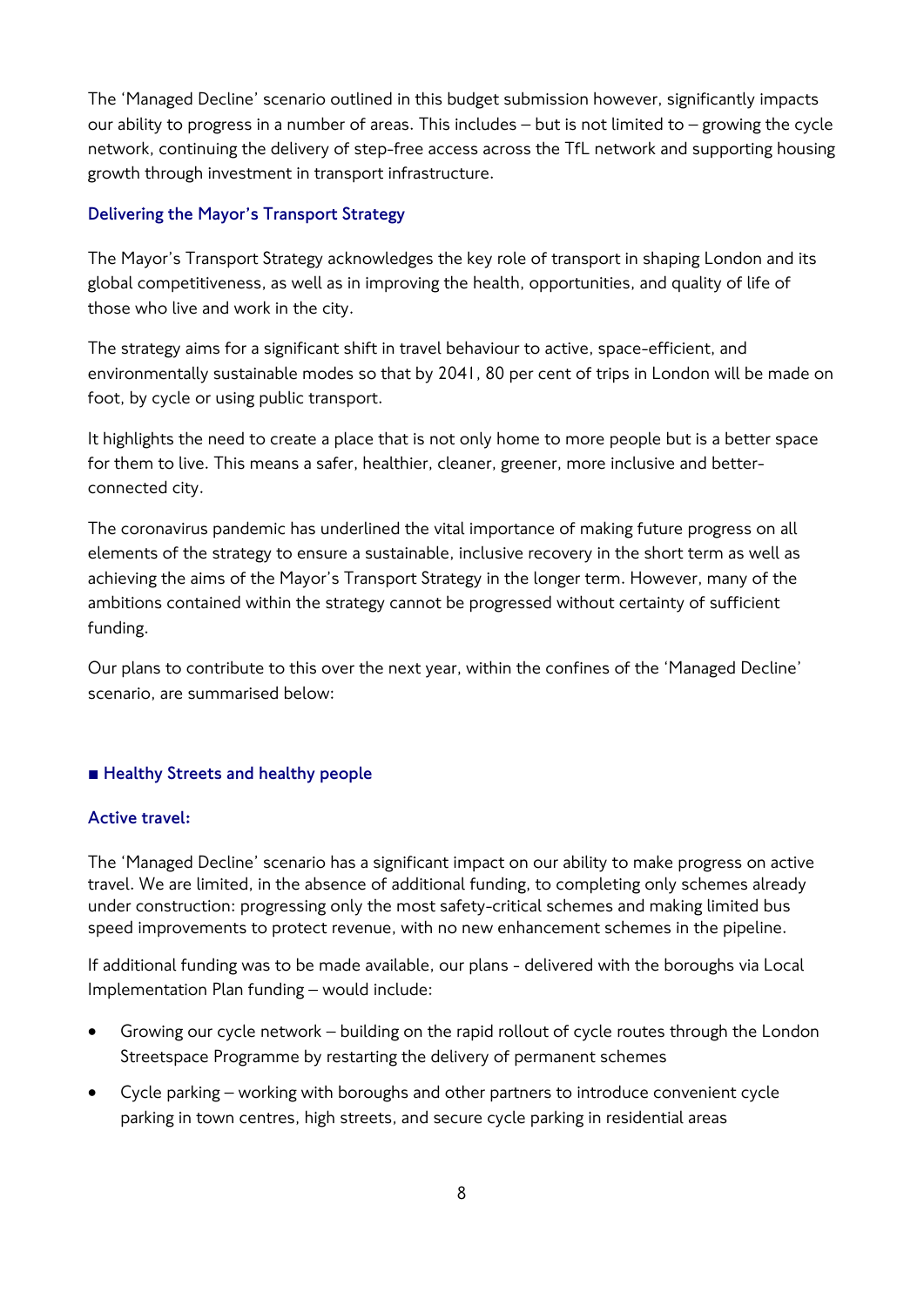- Delivering safety improvements at key locations, and including a further roll out of lower speed limits at key locations on the TLRN (Transport for London Road Network)
- Transforming places continue to transform areas around some of London's busiest junctions to make them safer, healthier, and more pleasant places to be
- Doing more to ensure better bus outcomes, supporting positive outcomes for all active, efficient, and sustainable modes over general traffic – including working with boroughs to expand our programme of bus priority schemes across the city
- Reducing car dominance to improve air quality and support increased walking and cycling in local neighbourhoods and to schools, including, subject to funding, restarting work on Liveable Neighbourhood projects
- Continuing schools' engagement and cycle training

Encouraging more Londoners to walk and cycle will be an important part of London's recovery from the coronavirus pandemic. Many of these schemes have the potential to contribute to the long-term aims of the Mayor's Transport Strategy and have an important role in regeneration and housing delivery.

## **Vision Zero:**

Vision Zero reflects our fundamental belief that no death or serious injury on London's streets is acceptable or inevitable. In 2018 we published our first Vision Zero action plan, setting out ambitious short, medium and long-term targets towards eliminating road deaths and serious injuries by 2041. Three years on, we remain focused on our Safe System approach to reducing road danger and have published a progress report, which outlines achievements so far and sets out our commitment to new tougher measures to ensure we meet these targets.

However, the 'Managed Decline' scenario will restrict our ability to progressing only the most safety-critical schemes which will significantly restrict our progress towards Vision Zero.

If additional funding was to be made available, our plans would include:

- Continuing the roll-out of the 20mph speed limit programme on TfL roads
- Delivering a significant increase in speed enforcement undertaken by the Metropolitan Police Service to tackle the risk and harm caused by speeding
- Improving safety for motorcyclists
- Publishing analysis showing how deprived communities and some ethnic groups suffer disproportionate road injuries
- Responding to new trends in road danger; including increased use of smartphones, driving apps and in-car entertainment systems and more home delivery traffic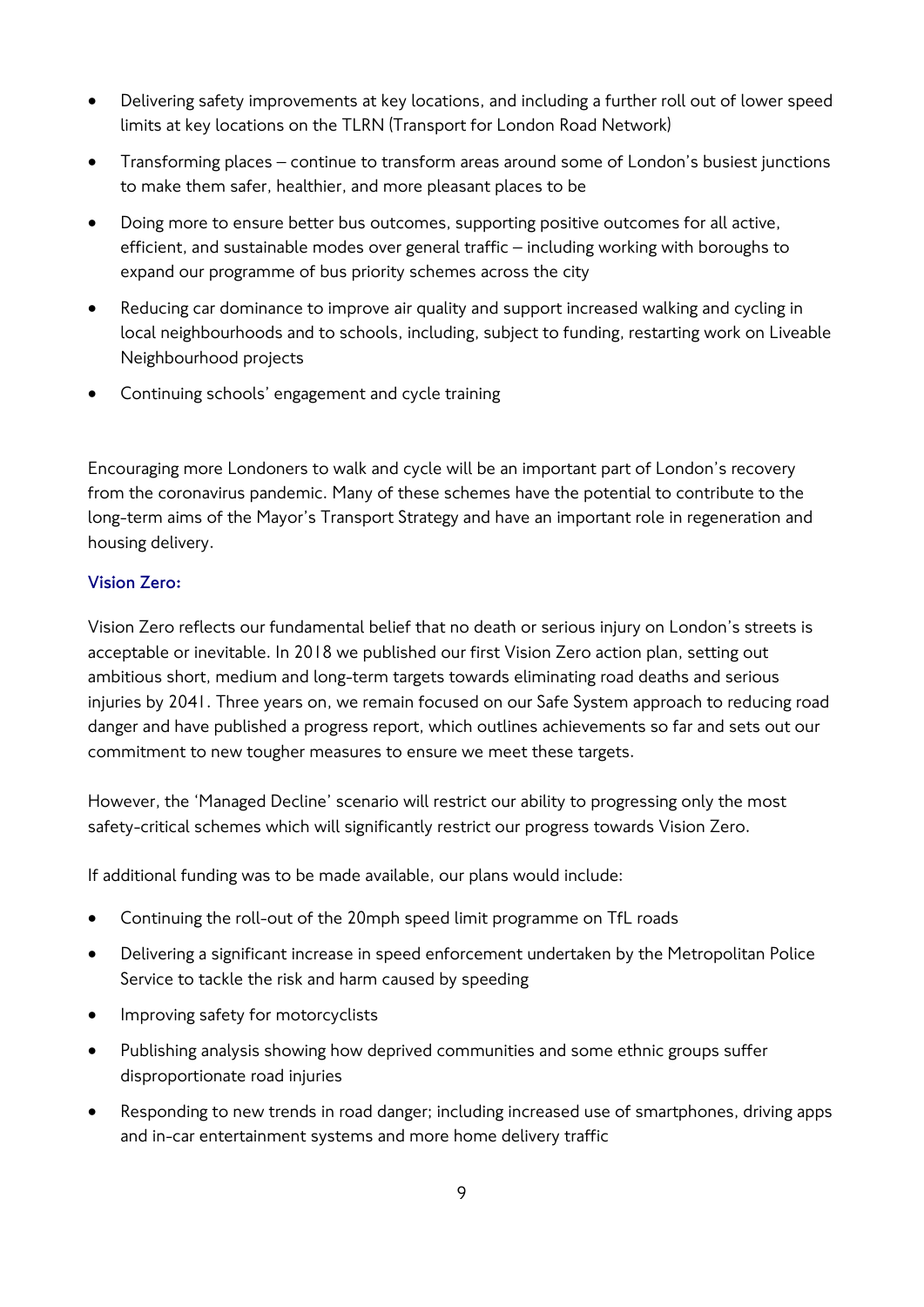• A new communications campaign to challenge the belief that deaths and serious injuries on London's roads are inevitable

#### **Making more efficient use of the street network:**

Since its implementation in 2003, TfL has made changes to the Congestion Charge to ensure it remains effective, including changes to discounts and exemptions, charge levels and days/times of operation. Last year we made temporary changes to the charging days and hours in response to the transport challenges presented by the pandemic, including operating daily until 22:00 and increasing the charge from £11.50 to £15.00.

We have developed proposals to achieve the long-term Mayor's Transport Strategy objectives, and to ensure that the Congestion Charge continues to be effective in reducing traffic and congestion in central London.

The public consultation on the proposed changes ended on 6 October 2021. A consultation report is being prepared, which will inform the Mayor's decision in December 2021 on whether the proposals are taken forward, with or without modifications. These proposed changes, if implemented, would be introduced in phases with changes to hours of operation coming in during 2022.

#### **Improving air quality and the environment:**

We are committed to cleaning London's air and supporting the Mayor's ambition to make London a net zero-carbon city by 2030. Toxic air pollution remains a huge risk to the health of all Londoners. Progress has been made in reducing air pollution from road traffic in London through the introduction of ULEZ in 2019. This was progressed again this year with the strengthening of the Low Emission Zone standards in March and the expansion of ULEZ to the area covered within the North and South Circular roads in October 2021. Since January 2021, the bus fleet has continued to meet or exceed the latest Euro VI emission standard.

Last year we hit our target of delivering 300 rapid charging points across the capital. In Spring 2022, we are due to open our third rapid charging hub in the City of London.

In October 2021 the Mayor launched a summary of the London Electric Vehicle Infrastructure Strategy which sets out our vision and key principles, captures recent trends and policy changes, includes forecasting of the infrastructure needs to 2030 and sets out the roles of TfL and the wider public sector. We will be publishing the full document in December.

However, there is still much to do for London to comply with legal limits for nitrogen dioxide (NO2) and to meet the London Environment Strategy's ambition of reaching the World Health Organisation's recommended limits on particulate matter (PM2.5).

We already operate the largest zero emission bus fleet in western Europe, with more than 550 electric buses currently in operation. We are on course to increase this figure up to 800 by the end of March 2022, along with 22 hydrogen fuel cell buses. At the Bus summit on 17 September 2021,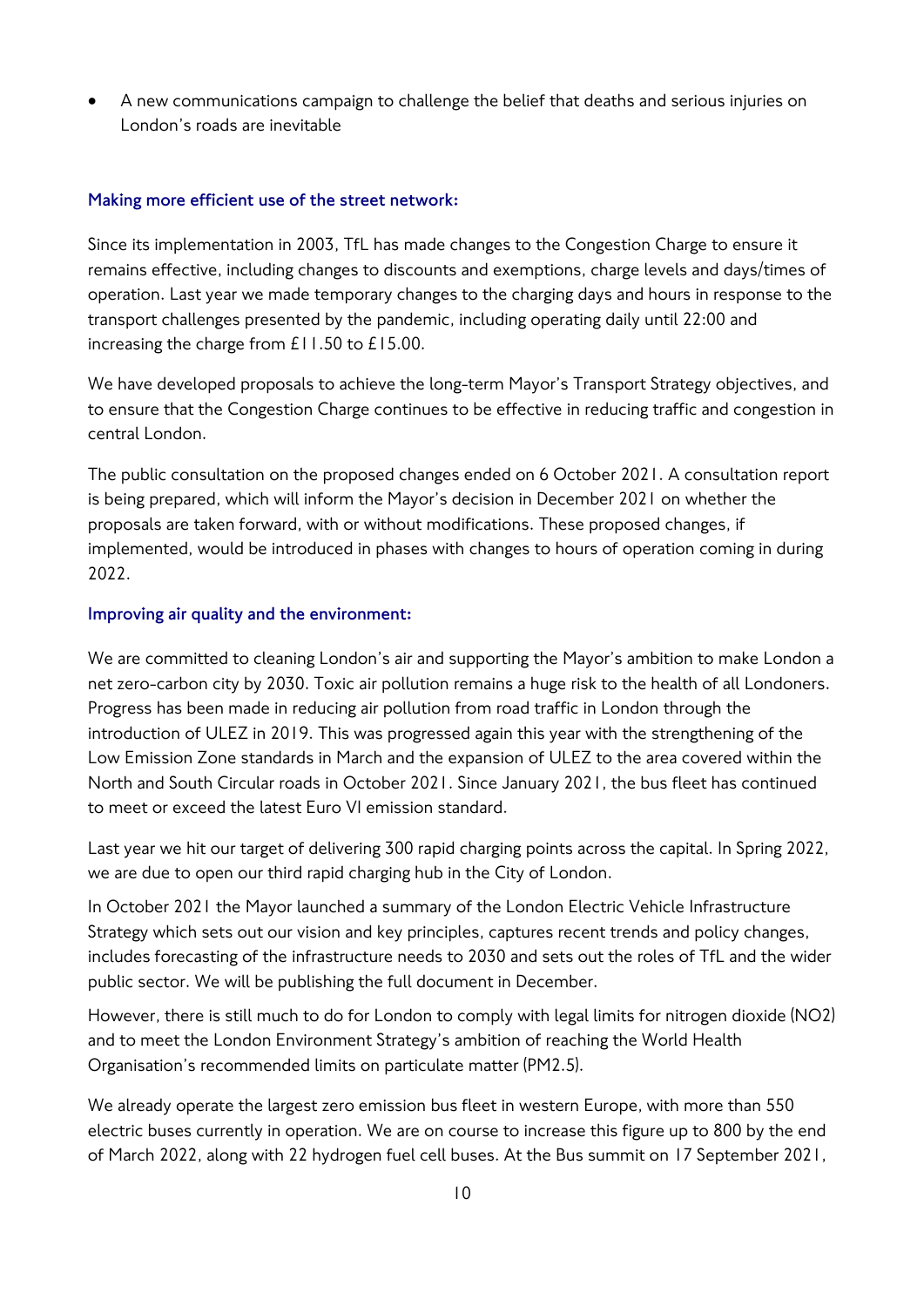the Mayor announced all new TfL buses in London will now be zero-emission. Reducing transport emissions through a shift to sustainable modes is key to ensuring London becomes a zero-carbon city by 2030. This remains at the heart of London's recovery.

Although we intended to accelerate our commitment to deliver a 100 per cent zero-emission bus fleet in London by three years (from 2037 to 2034) the impact of the 'Managed Decline' scenario on service levels means this will no longer be possible. The drastic levels of service reduction on the bus network required under this scenario will create a significant number of surplus vehicles, which will reduce the pace at which new vehicles are ordered and slow down our transition to a zero-emission fleet.

Our other delivery priorities, should sufficient funding be available, include:

- Cleaner energy working to reduce carbon emissions from our entire operations including our buildings, stations and infrastructure following the Mayor declaring a climate emergency
- Climate change adaptation we will continue to assess the impact of current severe weather events on our transport system, and make improvements to support climate change resilience and biodiversity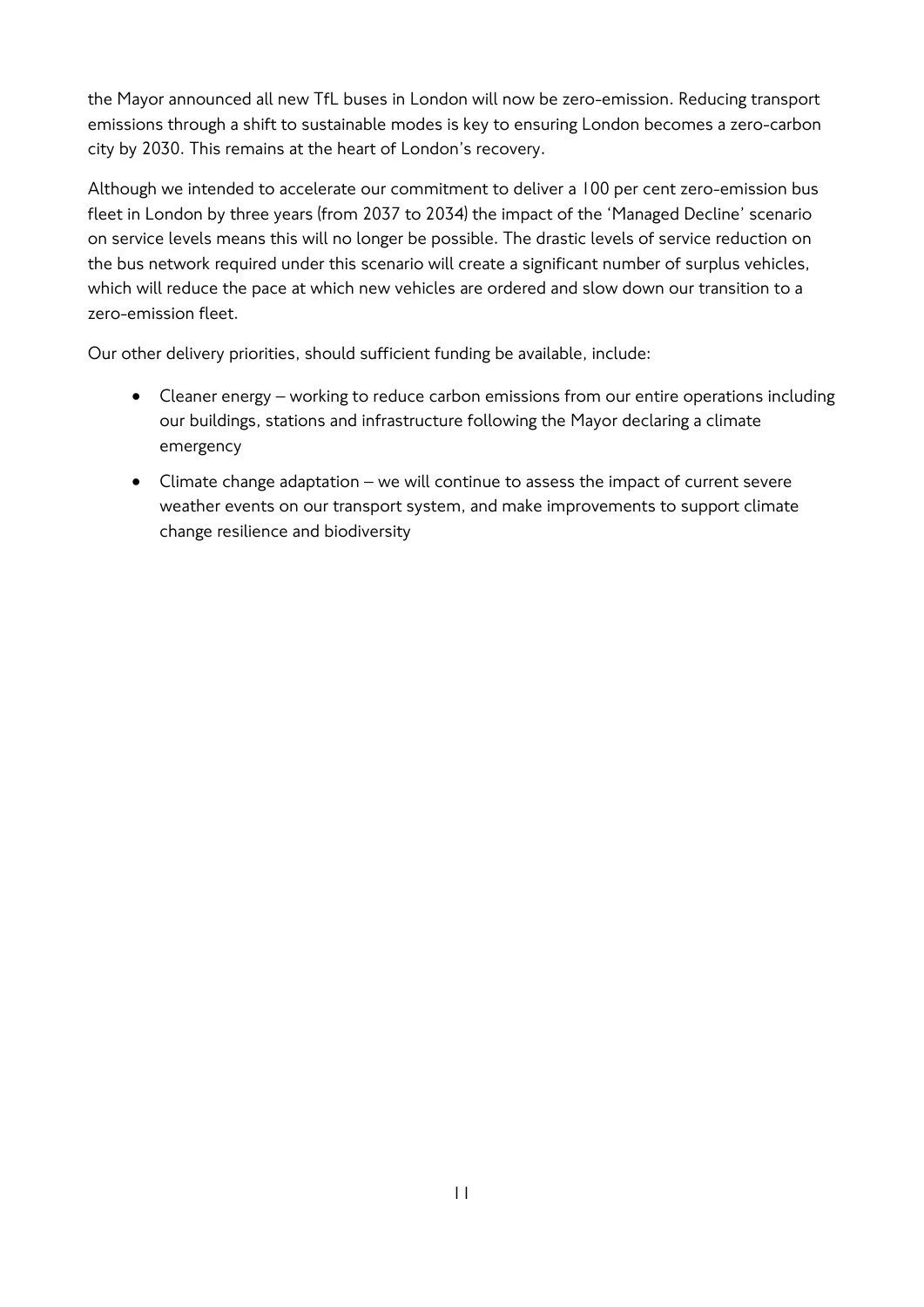## **■ A good public transport experience**

## **Improving customer service, public transport accessibility and inclusivity:**

We have supported customers and communicated clearly during the coronavirus pandemic, and we will continue to focus on the core experience as we continue to move through the recovery period. Safety and reliability remain top customer priorities and during 2022/23 we will focus on:

- Rebuilding and maintaining confidence by continuing enhanced cleaning regimes, operating a reliable service, and creating reassuring marketing campaigns
- Encouraging and enforcing face coverings, managing our capacity to help customers avoid crowding and maintain social distancing, and maintaining high standards of cleanliness including use of anti-viral products across stations and vehicles
- Providing better real-time information to support decision-making, especially during disruption, reducing customer pain points
- Test new concepts and enhanced features on buses and at stops and shelters, including more comfortable vehicles and better information
- Subject to more funding being available, we would aim to enhance TfL Go functionality based on customer feedback, including integration of TfL accounts and payments, and realtime crowding information

We will improve the accessibility of the transport system through a programme including:

- Delivering Disability Equality training across the organisation to both London Underground frontline and Professional Services staff
- Providing more real-time information on lift availability
- Having 91 stations with fully step-free access by the end of 2021, and 93 by the end of 2022
- Continuing our Travel Kind marketing campaign to encourage considerate behaviour towards customers who may need more time when travelling and who may have a disability that isn't visible
- Continuing the roll out of our accessible signage standards in stations
- Launching the world's first 'Design for the Mind' standard for designing for people who can be classed as neurodivergent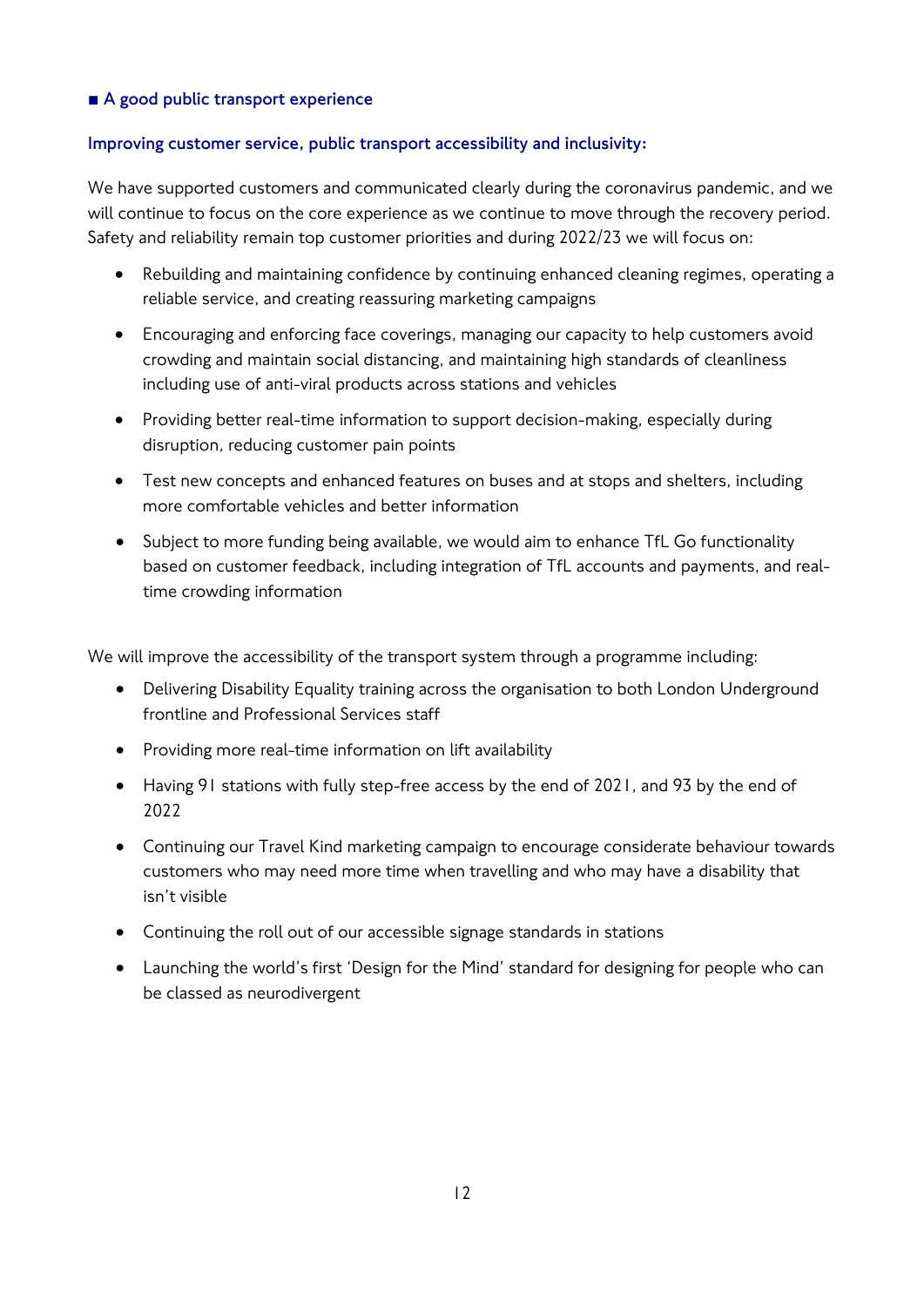## **Maintaining our assets**

Maintaining the condition of our extensive asset base is essential to providing a safe and reliable service and to attract passengers to our network against a backdrop of ever-widening travel options for Londoners. To keep our network safe and operable over the long term we need to get to a level of steady state asset condition. This is our baseline level of investment, which is what we need to do to keep our existing system safely operating and reliable which is core to continuing to provide a good public transport experience. It is important to note however that 'Managed Decline' is more costly in the long run. It can be 20-30 per cent more inefficient to spend in a "boom and bust" manner, with short-termism and structural underfunding not being an economical or efficient way to support safe and efficient services.

However, given our current funding constraints, we have designed the 'Managed Decline' scenario to ensure the network remains as safe as it is today and consistent with our regulatory responsibilities, but operability and reliability would be compromised. Asset closures and restrictions would be likely on our road network (with a high risk of unplanned bridge and tunnel closures), which impact speed and reliability of the bus network. The Tube would be unable to consistently operate a full service, and the Rail service and assets are likely to degrade.

To close the current funding gap completely we would have to drop below 'Managed Decline', with these adverse impacts currently being investigated further so we can effectively understand and manage the asset risk from this level of renewals. We will always make sure the network is safe using a regime of increased maintenance, inspections, mitigations and reactive work – but where required we would close assets to keep the network and customers safe, resulting in poorer outcomes for Londoners and hamper the Capital's recovery from the pandemic.

## **Reviewing the underground network:**

The London Underground network plays a pivotal role in the recovery of London's economy, particularly in the Central Activities Zone (CAZ). It is important the London Underground meets the needs of Londoners to help win customers back. The 'Managed Decline' indicates a reduction of nine per cent in services by 2024/25.

A high-level review suggests that this would require reductions predominantly in off-peak services across all lines irrespective of social disbenefit and resulting in additional crowding in some locations. Although the reduction in some off-peak services has already been implemented and captured in the current budget submission, further service reductions would adversely affect the recovery London requires.

As with other modes, the pandemic had a significant impact on Tube demand, however we have seen ridership levels improve to circa 66 per cent of pre-pandemic demand in November, albeit still below planned expectations. Further service reductions would adversely impact the trajectory of ridership levels and therefore the revenue received.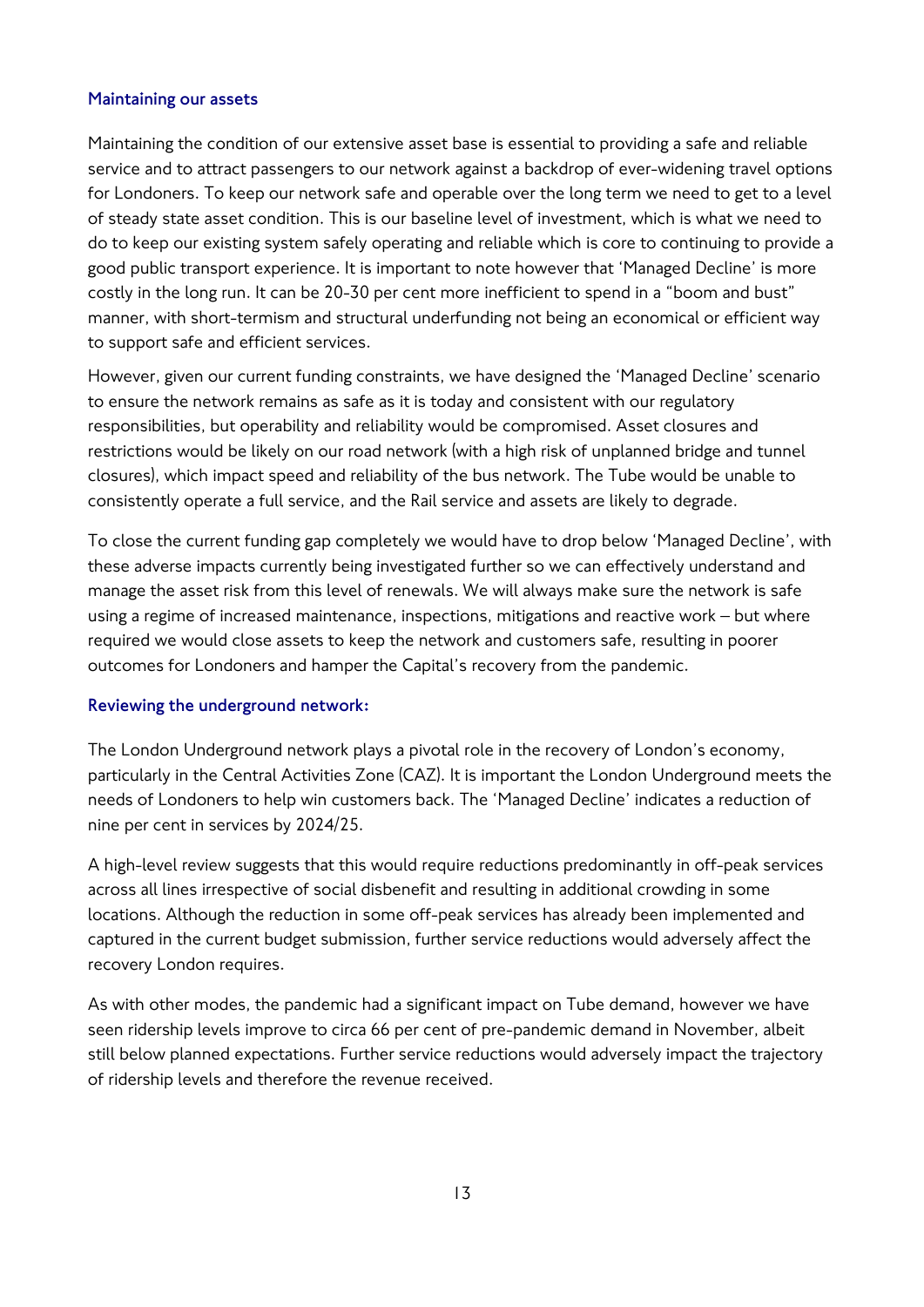## **Shaping the bus network:**

Buses are one of the most affordable, accessible, and inclusive forms of transport in London and are the backbone of London's transport network. As the main sustainable alternative to the car in many parts of our city, buses and active travel are key to achieving the Mayor's sustainable transport, safety, and environmental targets.

We continuously review the bus network to ensure our services reflect the changing demand of our city and deliver value for money for our customers. The pandemic had a significant impact on bus demand, however, in November 2021 bus ridership was recorded at 72 per cent of normal demand on a weekday and 77 per cent on a weekend, showing a growth in customer confidence.

Our Financial Sustainability Plan was clear that wholesale reductions to service levels would be counter-productive, damaging the recovery and increasing the likelihood of a return to car travel. However, the 'Managed Decline' scenario means we are now having to plan for up to an 18 per cent reduction in bus services by 2024/25, unless more funding can be made available.

Our high-level assessment suggests that achieving this level of service reductions would require over 100 routes to be withdrawn (about a seventh of the network) and over 200 routes (about a third of all remaining routes) would have frequencies reduced.

While our intention to date has been to focus changes to frequencies and services in inner London where there are more travel alternatives, as the scale of change increases it becomes impossible to limit changes to central and inner London, and the impact on outer London becomes much larger.

## **Improving rail service safety, reliability and tackling crowding:**

As these projects are in construction, we would complete the current programme to enhance and modernise the Tube and rail network under the 'Managed Decline', which includes:

- Signalling replacing the legacy signalling system on the Circle, District, Hammersmith & City and Metropolitan lines with a modern, digital system which covers 40 per cent of the Tube network and replaces some of our oldest signalling assets
- Piccadilly line trains the new trains for the Piccadilly line are expected to enter service from 2025 and will replace the existing 1970s fleet, will boost reliability and provide the ability to increase frequency during peak times
- Bank station work continues apace at the project to modernise and expand Bank Underground station, increasing its capacity by 40 per cent. Detailed travel advice has now been issued to customers, ahead of a partial closure of the Northern line in the first five months of 2022, which is required to safely finalise work on the brand-new Northern line tunnel and passenger concourse. Improvements to this vital transport hub will be finished by late 2022
- Elizabeth line work continues to progress the Elizabeth line and we are still on track to open the line in the first half of 2022. The Elizabeth line will increase central London's rail capacity of 10 per cent. All 41 stations on the Elizabeth line will have step-free access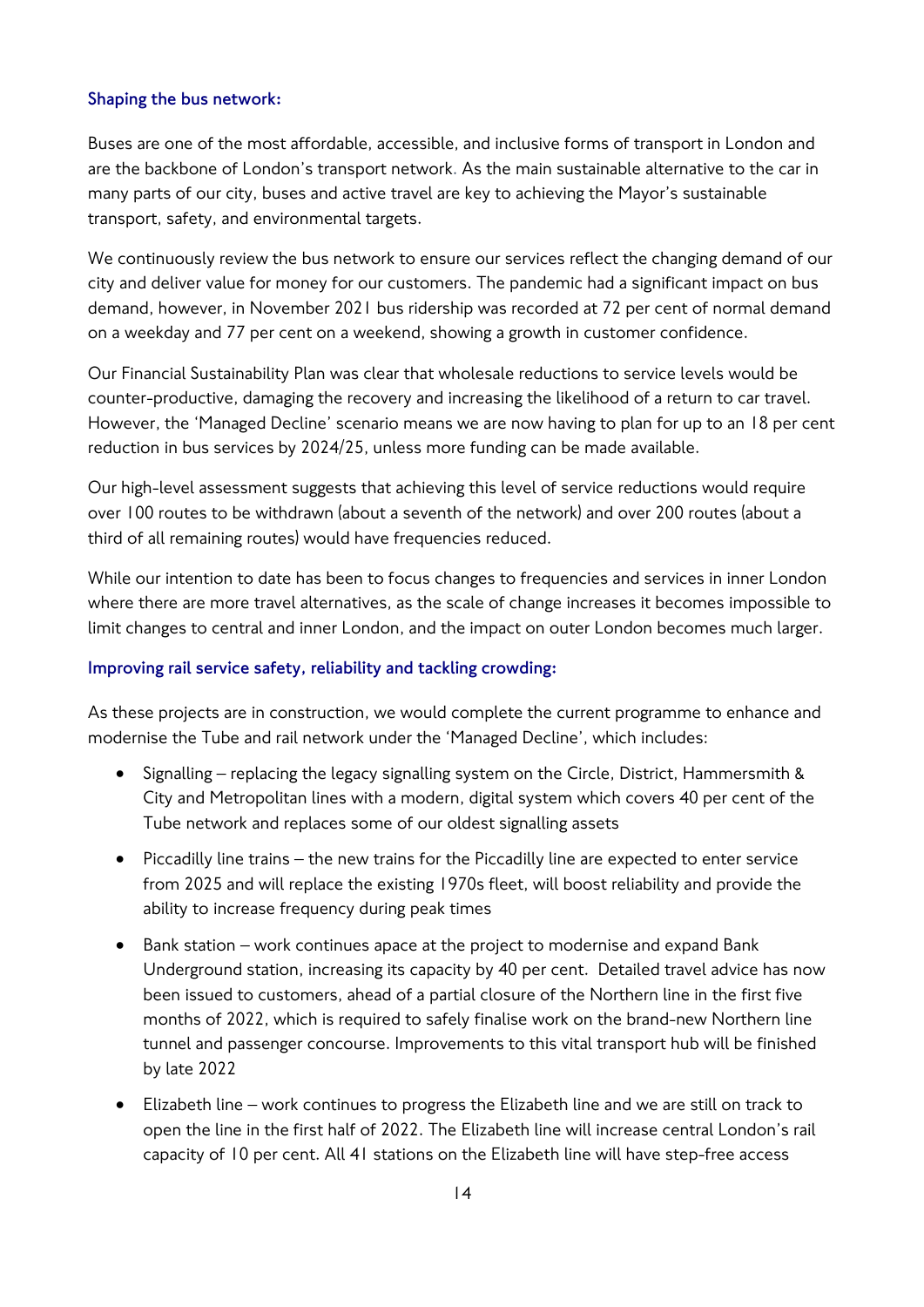• Barking Riverside Extension – work continues to build a new extension to the London Overground Gospel Oak to Barking line and take it from Barking to a new station at Barking Riverside. The main works are in progress, with passenger services expected to start in Autumn 2022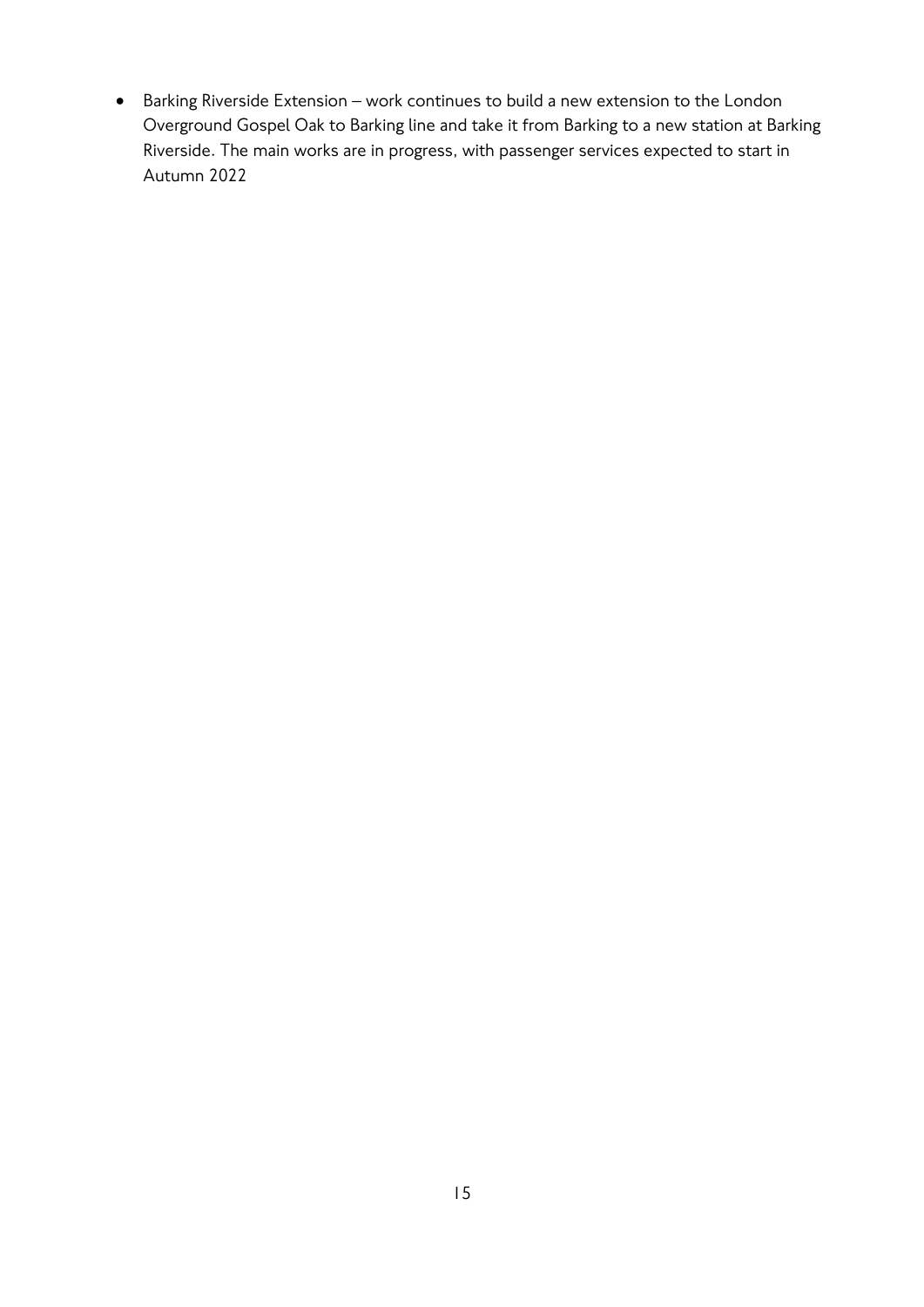## ■ New homes and jobs

#### **Supporting Good Growth:**

Transport has a key role in unlocking housing delivery in London and tackling the housing crisis. TfL will continue to work with boroughs to ensure that reducing car use and enabling active, efficient and sustainable travel is at the heart of new development. The spatial framework for this is provided at a strategic level by the new London Plan, and TfL works with boroughs to implement this in local plans and individual planning applications. Through applying the London Plan, we can deliver less car-dependent growth to reduce the impact of developments, allowing more new homes to be delivered.

TfL will continue to unlock good growth in Opportunity Areas, including at Vauxhall-Nine Elms, enabled by the extension of the Northern line which was completed in September 2021, and Barking Riverside, enabled by an extension of the London Overground. We are continuing to work with Government on Housing Infrastructure Fund funded upgrades to the East London Line and DLR which will unlock thousands of homes in east London.

Only if more funding is made available, will we be able continue to develop proposals to enable growth in London's other Opportunity Areas, including targeted transport improvements which can unlock housing and more major investments such as a new West London Orbital rail link and public transport investment in Beckton Riverside and Thamesmead.

We are using our commercial development programme as an opportunity to tackle the construction industry's skills shortage. TfL has trained almost 22,500 people on our sites, 78 per cent of these were previously unemployed. In the last year alone our construction skills training programme has helped more than 400 people into long-term employment.

#### **Providing new homes on TfL land:**

- Subject to approvals within TfL and with the Government we will be working with our development partners to bring forward 20,000 new homes on our land over the next ten years. This is dependent on securing commercial financing and will include creating retail and commercial space and opportunities for small and independent businesses
- Construction has already started on two of our sites Blackhorse Road and Kidbrooke, which will provide 969 new homes, 50 per cent of which will be affordable
- Earlier in the year we received permission to build 852 new homes at Bollo Lane in Ealing, which will also allow us to widen local footpaths, construct a new cycle zone and cycle parking and create more than 2,300 square metres of commercial space
- We have entered a joint venture with Grainger, Connected Living London, to provide buildto-rent homes. We currently have planning permission to build 1,078 new build-to-rent homes. These will bring new amenities for the local community as well as providing more affordable housing and light industrial workspace
- We continue to work with communities and stakeholders to bring forward new sites to provide more homes near transport hubs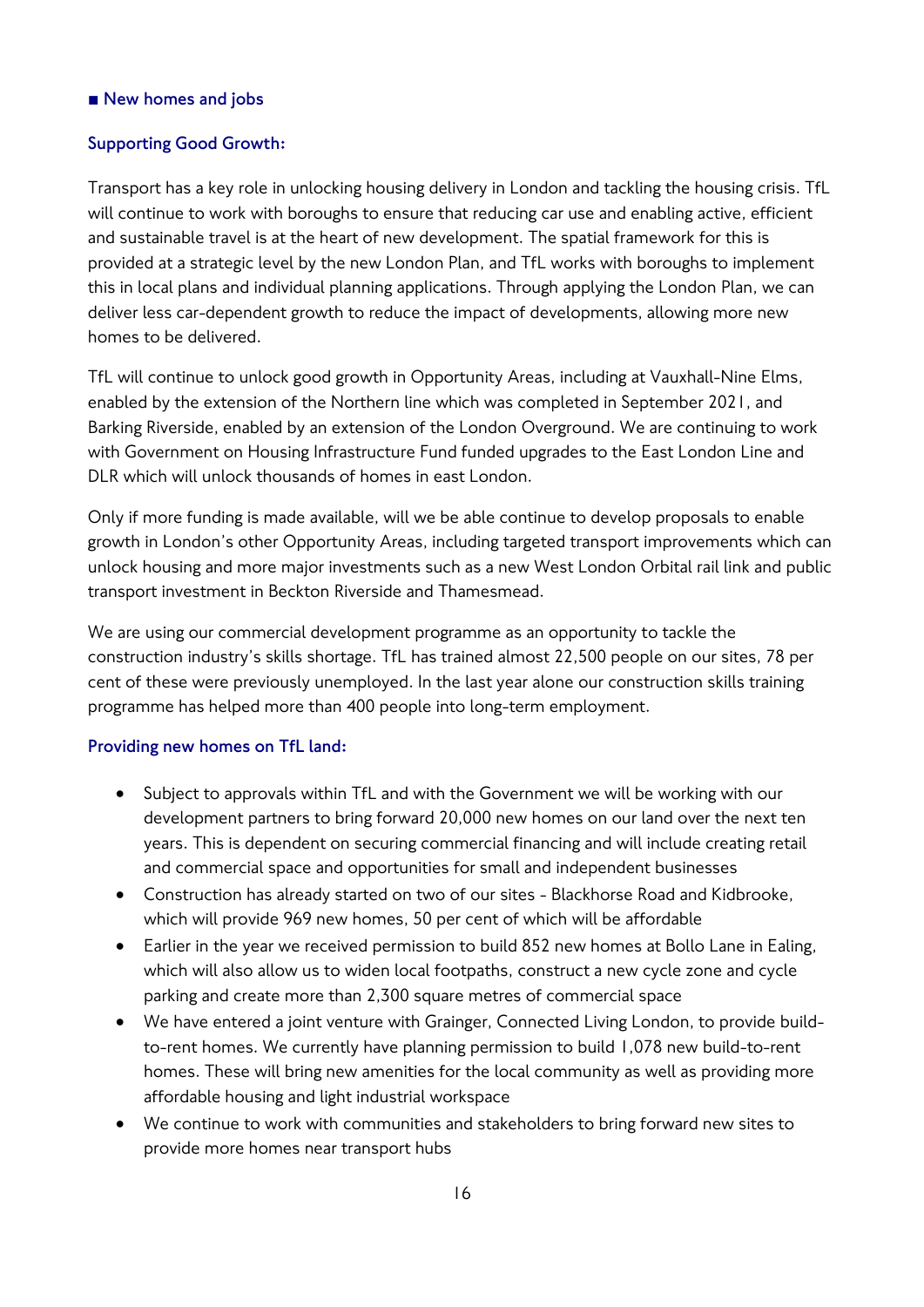## **Capital Strategy**

The Mayor's Transport Strategy shows how we can support London's growth by making the most of our existing assets and investing in new infrastructure.

This year's strategy has been developed in response to our funding challenges and the uncertainties presented by the pandemic. In the short term we have focussed our investment on the safety and operability of our network while looking ahead to identify what investment is needed to renew and improve the transport network to support full economic recovery for London and the UK. It is based on a mix of our 2021 Long Term Capital Plan (LTCP) scenarios which was approved by the TfL Board in December 2020. In the early years it is based on the 'Managed Decline' scenario which maintains safety and operability while it is aligned to the principles of the Financially Constrained scenario by progressing our investment towards the key Mayor's Transport Strategy (MTS) goals through the next five years. In the later years, it transitions into the 2021 Policy Consistent LTCP scenario which delivers closest to the MTS vision by 2041. It also sets out the funding required to achieve this vision, which will be subject to future funding mechanisms and discussions with the UK government. The Capital Strategy is set out in Appendix C, alongside the Mayor's document.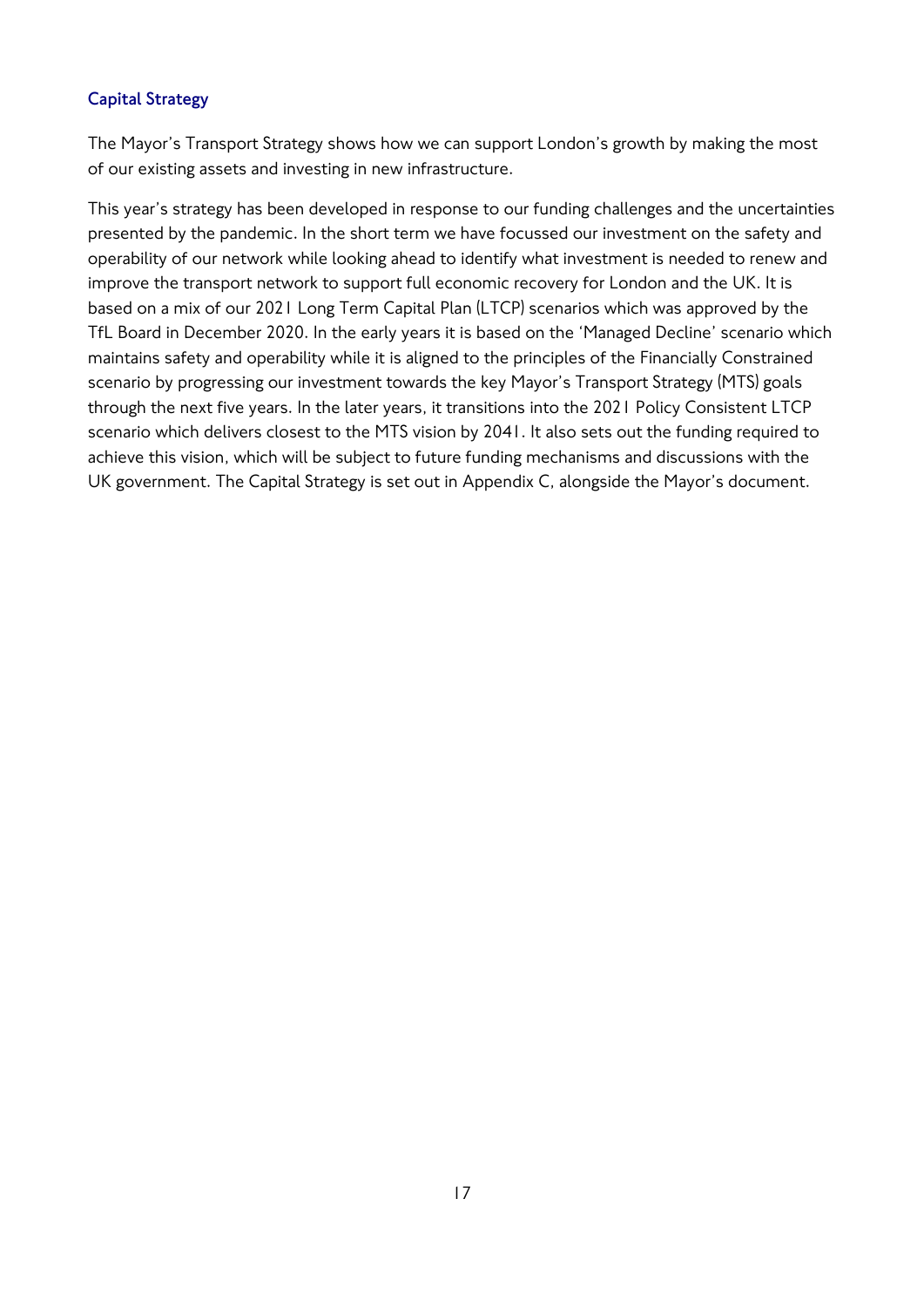## **GLA SECTION 1**

## **Introduction**

The GLA is the strategic authority for London and supports the Mayor and the London Assembly in delivering their respective responsibilities and functions. The GLA's five functional bodies are its principal delivery arms: the Mayor's Office for Policing and Crime, overseeing the work of the Metropolitan Police Service; the London Fire Commissioner; TfL; the London Legacy Development Corporation and the Old Oak and Park Royal Development Corporation.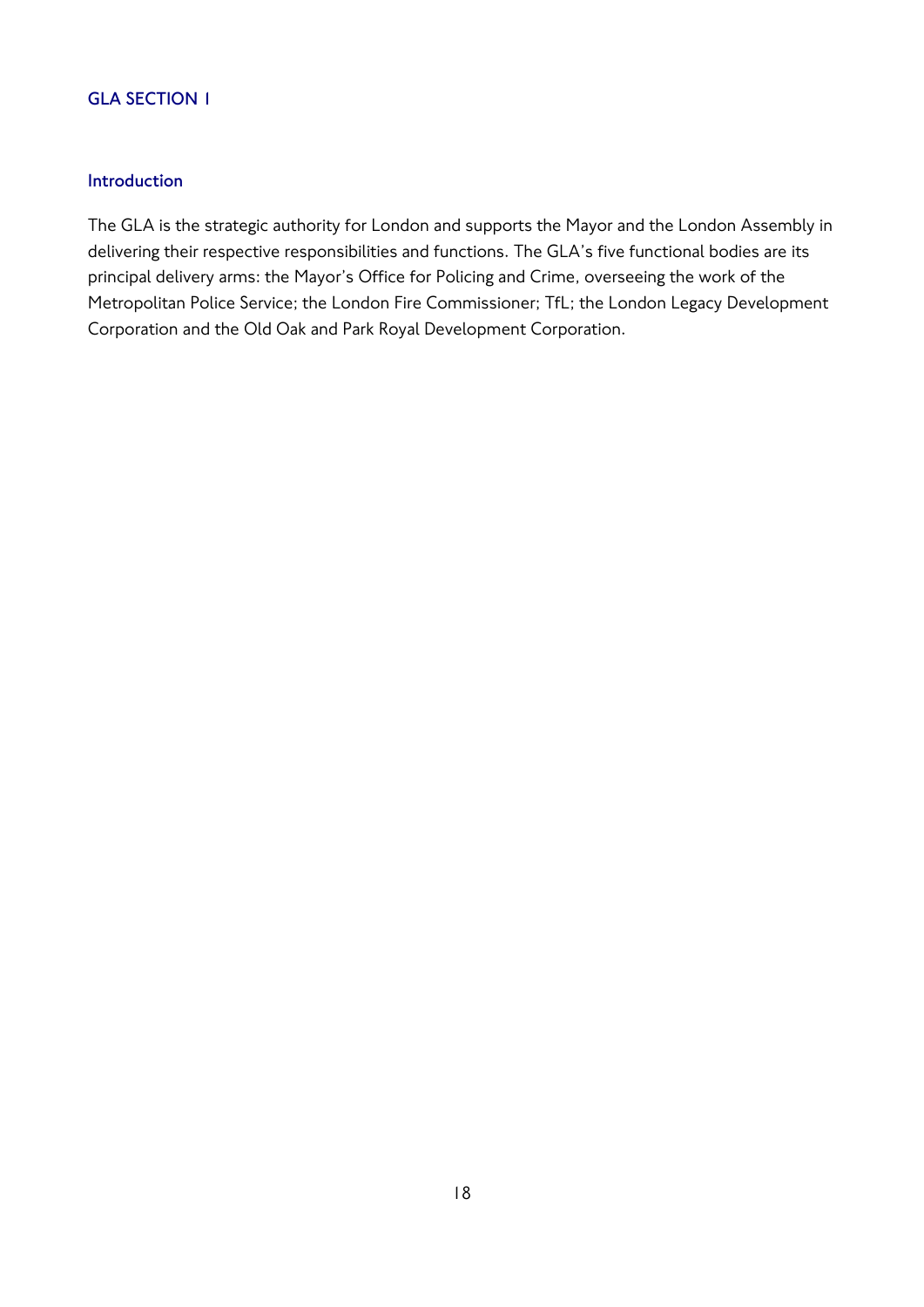#### **GLA SECTION 6 - TfL Main Budget Section**

#### **Introduction**

TfL is responsible for the planning, delivery, and day-to-day operation of the Capital's public transport system, including London's buses, London Underground and Overground including the Elizabeth line, the DLR, London Trams and London River Services. It is also responsible for managing road user charging schemes (the Congestion Charge, ULEZ and LEZ), maintaining London's main roads and traffic lights, regulating taxis and private hire vehicles, making London's transport more accessible and promoting walking and cycling initiatives.

#### **Producing the TfL GLA Budget to inform the Mayor's budget**

- 6.1 The coronavirus pandemic continues to create significant uncertainty for a number of industries across the country. For TfL specifically, it has decimated fares income, with the return of passengers and economic recovery remaining a key challenge to future sustainability. Despite the removal of coronavirus-related legal restrictions in England, the pandemic has altered the behaviours of the travelling public which has made it increasingly challenging for us to extrapolate future travel patterns.
- 6.2 In the Comprehensive Spending Review (CSR) of October 2021, the Government stated that for the period 2022/23 to 2024/25 TfL will not receive any additional capital funding, only retain the £1bn devolved retained business rates the GLA previously received. Government also confirmed they do not intend to provide any further revenue support beyond March 2023 to TfL.
- 6.3 As TfL is required to make a submission into the GLA budget process to inform the Mayor's Budget for 2022/23 covering the period 2022/23 to 2024/25, this budget submission incorporates this reduced level of funding. However, TfL is still obliged to be able to prepare a budget that is balanced over both the short and medium term.
- 6.4 With all the interventions on capital investment and service levels TfL has embedded into its budget submission as part of the GLA budget process, and in light of the statements from the Government as detailed above, TfL cannot balance its budget in any of the upcoming financial years to 2024/25 without extraordinary Government support. TfL will continue to develop its financial plans, informed by continued funding discussion with the Government in the run up to the publication of the final Mayor's budget in February 2022.

#### **GLA collaboration**

6.5 The GLA Group Collaboration Programme is a portfolio set up by the Mayor to ensure the GLA Group realises the maximum benefits obtainable from collaboration, both within the GLA Group and with other like-minded organisations. Senior Executives from across the GLA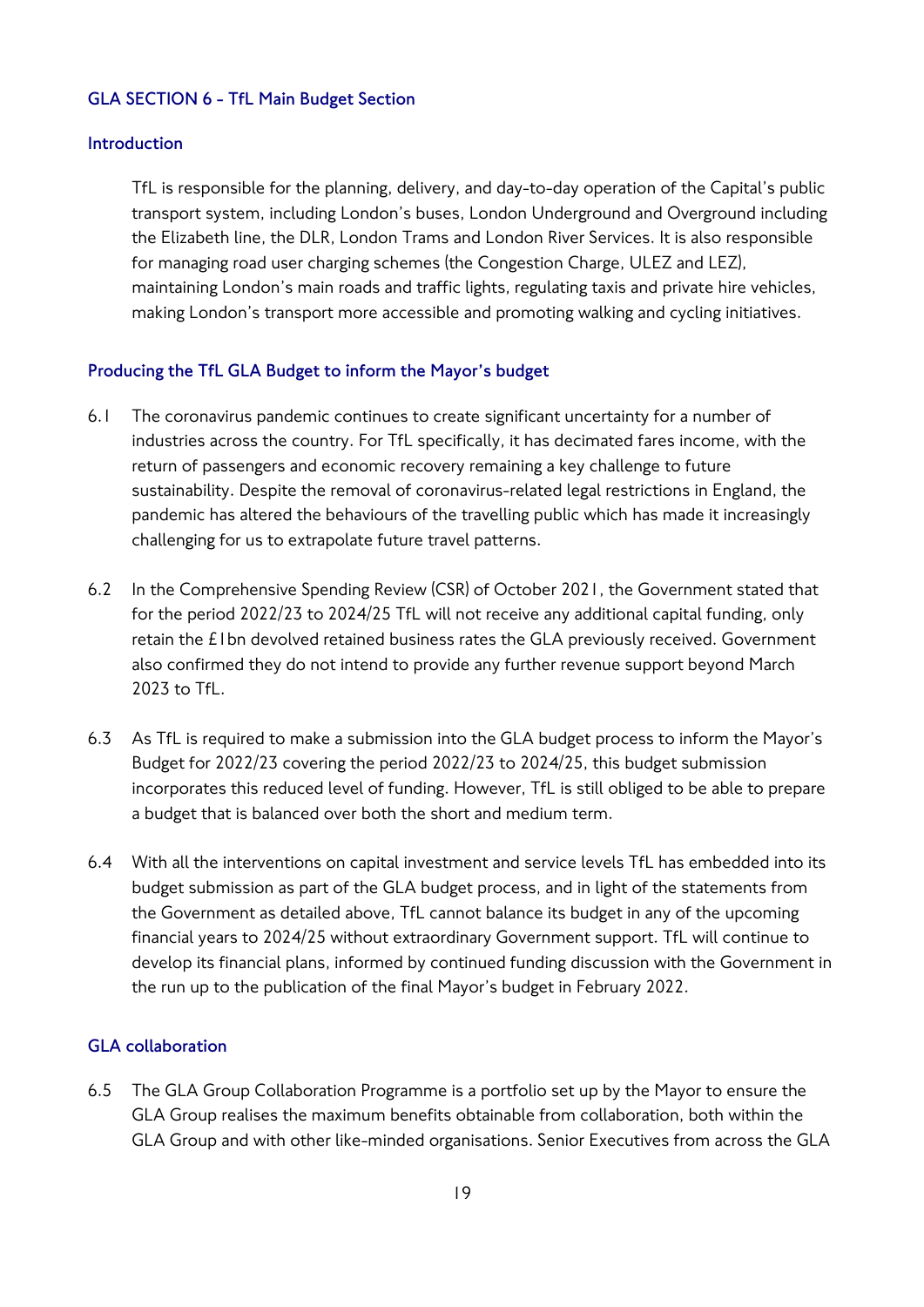Group sit on the Group Collaboration Board which is responsible for strategic oversight and key decision making.

- 6.6 The programme is looking at options for realising benefits from greater collaboration, including potential financial efficiencies arising from how we buy our energy more efficiently; leveraging our procurement processes; utilising our estates better and removing duplication in back and middle office support service and policy/delivery areas not provided exclusively by a member of the GLA Group.
- 6.7 Development work is proceeding at pace with clear governance and methodology framework, and a programme in place. Resources are committed to develop the initiatives identified as possible areas of opportunity.
- 6.8 The results of this work will be included in the budget process as they are available on an ongoing basis. At this stage initiatives that are included in these figures are ones that will have a material impact in 2022/23.

## **Key operating account outcomes**

- 6.9 The key outcomes over the next year include:
	- Rebuilding and maintaining confidence by continuing enhanced cleaning regimes ensure the transport network is cleaner than ever before, operating a reliable service, and creating reassuring marketing campaigns. Other measures to keep people safe include social distancing signage and the mandatory wearing of face coverings.
	- With the expansion of the ULEZ in October 2021, TfL is leading the way in improving London's toxic air quality with the toughest air quality standards of any city in the world: covering all roads within the North and South Circular roads. We will continue the operation of the expanded ULEZ and provide regular reporting on the compliance levels and the benefits this is delivering in improved air quality
	- Elizabeth line work continues to progress the Elizabeth line and we are still on track to open the line in the first half of 2022. The Elizabeth line will increase central London's rail capacity of 10 per cent and improve journey times for those crossing London east / west
- 6.10 Given the current position on funding and the requirement to assume a 'Managed Decline' scenario for the budget this also means:
	- TfL will continue to optimise the bus network in response to changing demand, and TfL and partner authorities' plans for other modes. However, the 'Managed Decline' scenario would require a more than four times increase in the current modest service reductions planned for the bus network from four per cent to around 18 per cent over the period to 2024/25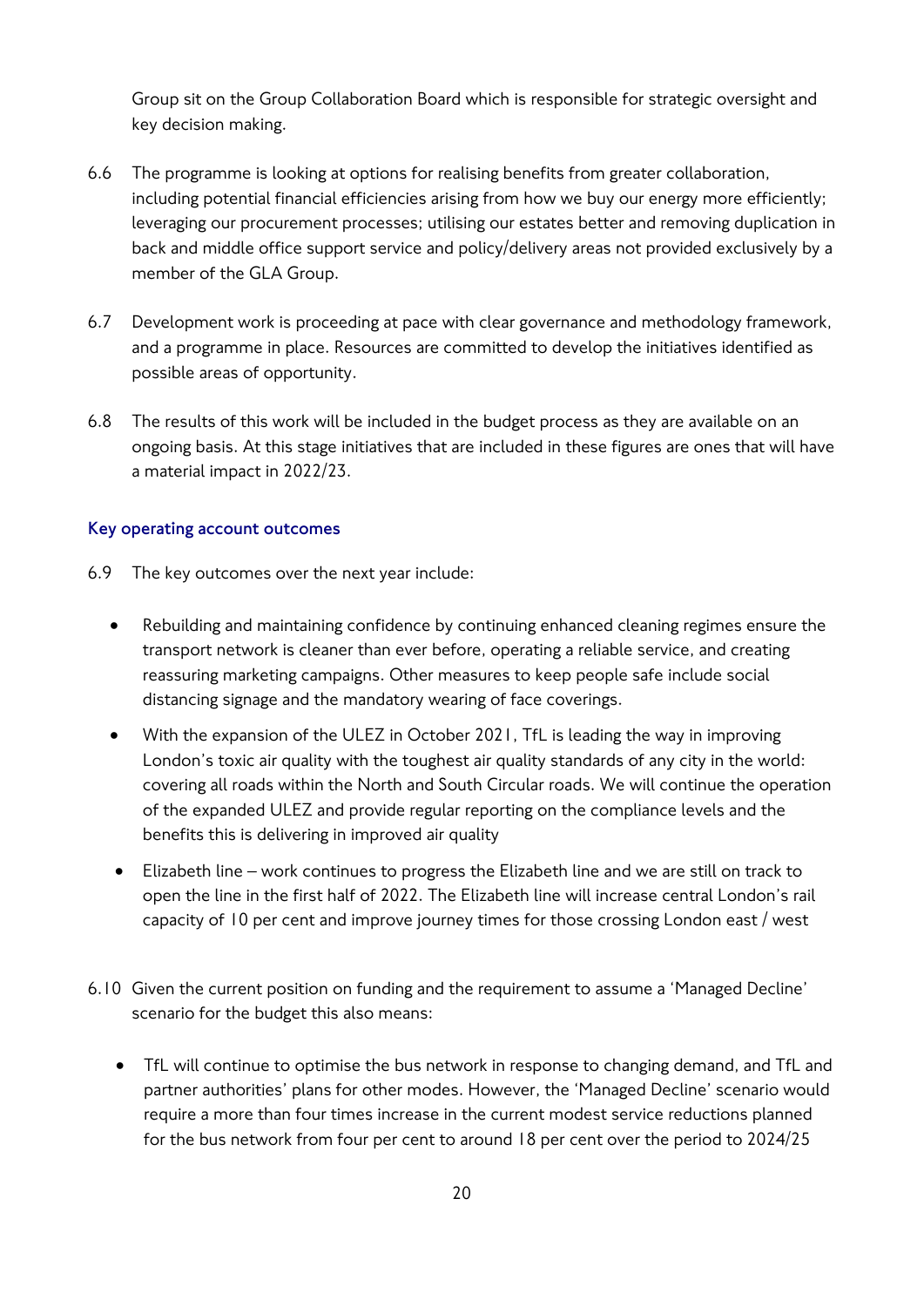subject to any required consultation, impact assessment as appropriate and decision making processes

- Given the impact these service reductions will have on the rate that new vehicles are required, and that London has been excluded from eligibility for bus electrification funding from the CSR, this will slow the transition to zero-emission vehicles. This will mean delaying the completion of a zero-emission bus fleet beyond 2034
- In this budget submission, reductions in TfL's capital programme have been matched with reductions in Borough funding. This will stop all enhancements and leave only a small provision for renewals. This means that there will be no further TfL funding for the Borough Local Implementation Plan programme or other programmes such as the Borough cycle network development, the remaining Liveable Neighbourhoods and Cycle Parking

#### **Gross service expenditure**

- 6.11 Gross service expenditure reduces by £115.5m, from £7,346.6m in the Revised Budget for 2021/22 to £7,231.0m in the latest forecast driven by operating cost savings implemented and lower net debt interest payable, partially offset by lower third-party contributions.
- 6.12 Gross service expenditure in 2022/23 will increase by £684.4m compared to the latest forecast for 2021/22: a result of new initiatives – including the full-year impact of ULEZ expansion in October 2021, activities related to the planned opening of the Elizabeth line and inflationary pressures.

#### **Net service expenditure and council tax requirement**

- 6.13 The pandemic has exposed TfL's increasing reliance on covering its operating costs from fare revenue (72 per cent) compared to other similar authorities. It is currently expected that passenger journeys will only return to 73 per cent of pre-pandemic forecasts by the end of 2021/22 and up to circa 84 per cent throughout 2022/23.
- 6.14 In 2021/22, TfL expects ridership to continue building as London recovers from the pandemic and commuters return to the office, but to only 62 per cent on average compared to the 65 per cent annual average forecast in last year's plan. This results in a loss of passenger income of £124.8m compared to last year's plan. Therefore, after deducting passenger and commercial income, fees, charges, other income and its planned use of reserves, the Mayor proposes that TfL's net service expenditure for 2021/22 is £2,515.8m. An analysis of the revenue budget by service area is summarised on page 20.
- 6.15 The Mayor proposed in his Budget Guidance, that as a planning assumption, TfL's council tax requirement for 2022/23 would increase to £52.2m from £51.6m and business rates retention would increase to £940.4m from £914.5m. The balance of net revenue expenditure will be financed by £1,100.0m of extraordinary grant income currently assumed to come predominantly from the Government. The nature and extent of the funding required will depend on the returns provided by billing authorities to the GLA in late January 2022, and consequent Mayoral and Government decisions.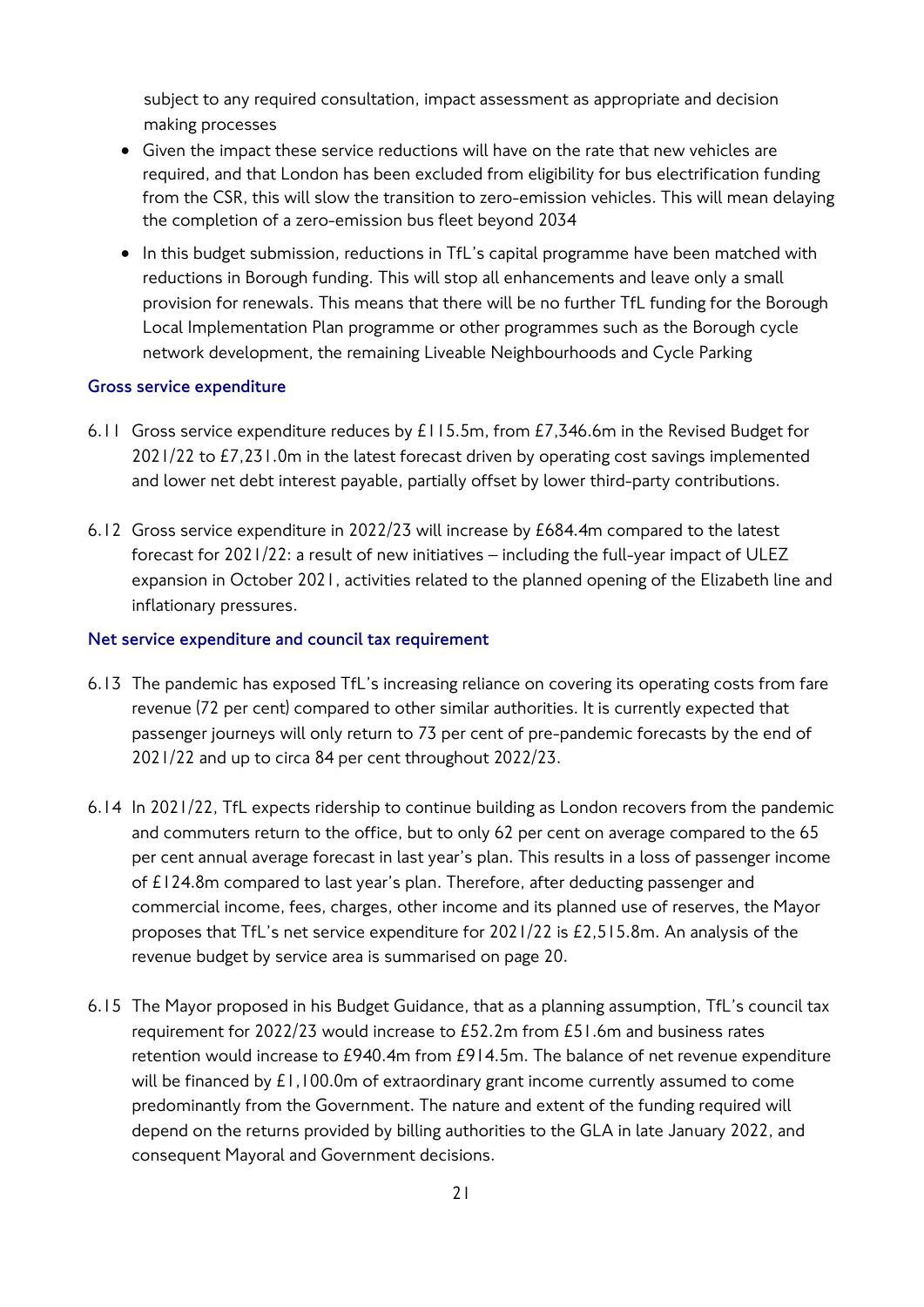6.16 This plan assumes that fares rise by the July 2021 RPI+1 per cent (total 4.8 per cent), helping to support vital investment in public transport. This is in accordance with the 1 June 2021 funding agreement with Government. It is expected that in future periods the fares rise will revert to every January. While this level of fares rise is assumed to continue throughout the life of the plan, TfL fares are set by the Mayor on an annual basis.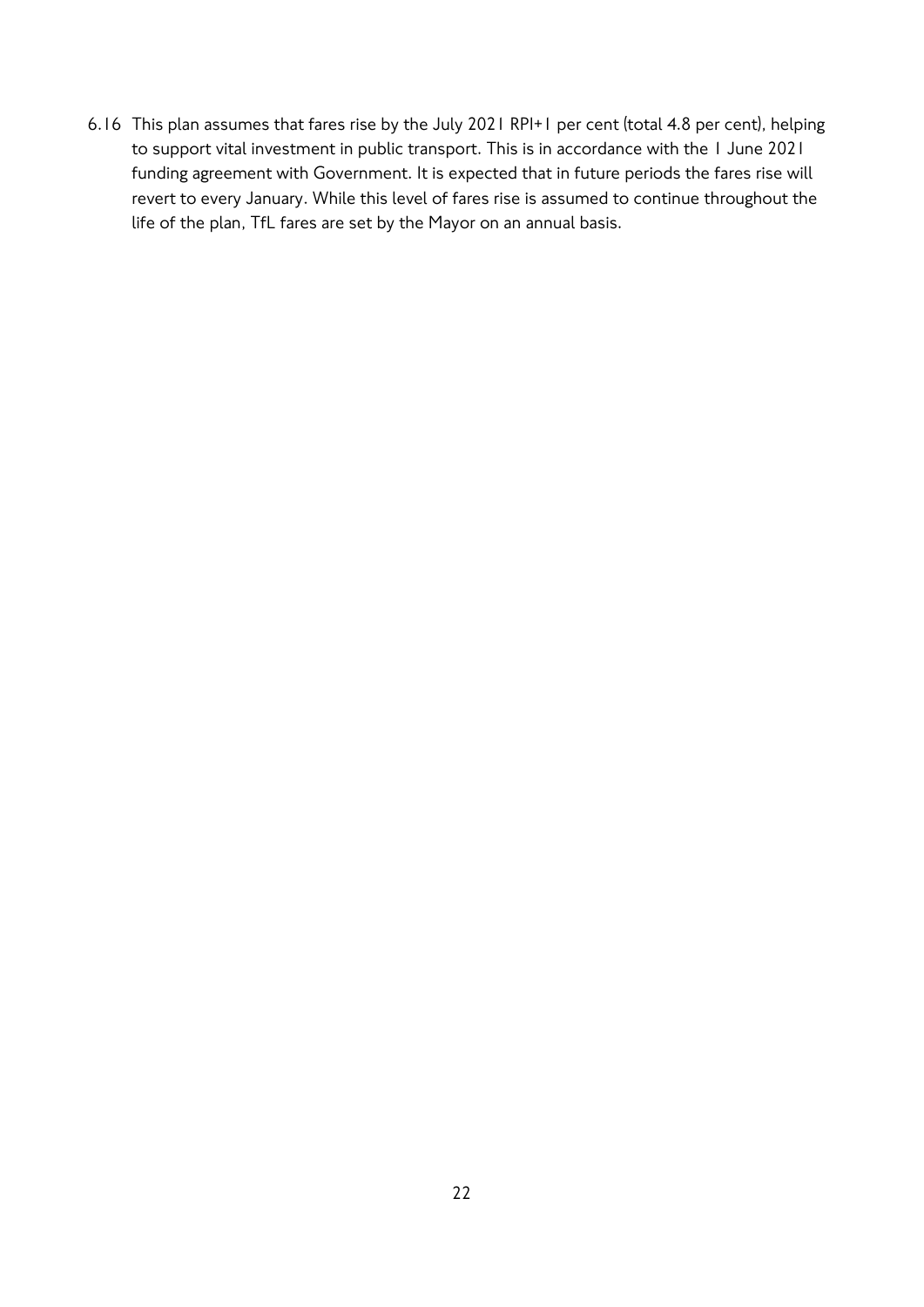TfL's operating budget is summarised in the following table. *(Revised Budget represents the TfL Budget published in July 2021)*

| <b>TfL Objective Analysis</b>      | <b>Revised</b> | Forecast   | <b>Budget</b> | Plan       | Plan       |
|------------------------------------|----------------|------------|---------------|------------|------------|
|                                    | <b>Budget</b>  |            |               |            |            |
|                                    | 2021/22        | 2021/22    | 2022/23       | 2023/24    | 2024/25    |
|                                    | Em             | Em         | Em            | £m         | Em         |
| Income                             |                |            |               |            |            |
| Passenger Income                   | (3, 477.6)     | (3, 150.8) | (4,460.2)     | (4,919.3)  | (5, 292.4) |
| Road User Charging*                | (748.5)        | (652.9)    | (753.8)       | (538.3)    | (491.3)    |
| Other Income                       | (427.2)        | (444.7)    | (625.8)       | (693.0)    | (774.0)    |
| Elizabeth line regulatory income** | (26.6)         | (18.4)     | (269.0)       | (404.3)    | (416.5)    |
| Sub total income                   | (4,679.9)      | (4, 266.8) | (6, 108.8)    | (6, 554.9) | (6,974.2)  |
| <b>Operating costs</b>             |                |            |               |            |            |
| London Underground                 | 2,111.5        | 2,089.1    | 2,247.6       | 2,282.4    | 2,311.5    |
| Buses, Streets and Other Surface   | 2,869.9        | 2,865.2    | 2,919.0       | 2,905.4    | 2,964.8    |
| Rail                               | 484.1          | 476.6      | 504.6         | 520.1      | 541.8      |
| Elizabeth line                     | 435.2          | 432.4      | 474.4         | 494.3      | 553.2      |
| Elizabeth line regulatory charge** | 26.6           | 18.4       | 269.0         | 404.3      | 416.5      |
| Other Operations                   | 951.5          | 884.7      | 1,033.4       | 701.8      | 590.7      |
| <b>Property Development</b>        | 52.6           | 55.9       | 56.0          | 50.1       | 50.3       |
| Sub total operating costs          | 6,931.4        | 6,822.3    | 7,504.0       | 7,358.4    | 7,428.8    |
| Other                              |                |            |               |            |            |
| Third-party contributions          | (33.5)         | (30.9)     | (29.9)        | (29.6)     | (27.3)     |
| Debt servicing                     | 448.7          | 439.6      | 441.3         | 432.2      | 466.0      |
| Sub total other                    | 415.2          | 408.7      | 411.4         | 402.6      | 438.7      |
| Net service expenditure            | 2,666.7        | 2,964.2    | 1,806.6       | 1,206.1    | 893.3      |
| Revenue resources used to          | 608.6          | 299.9      | 159.2         | (57.3)     | 641.0      |
| support capital                    |                |            |               |            |            |
| Transfer to/(from) reserves        | (422.7)        | (448.4)    | 150.6         | (218.9)    | (586.5)    |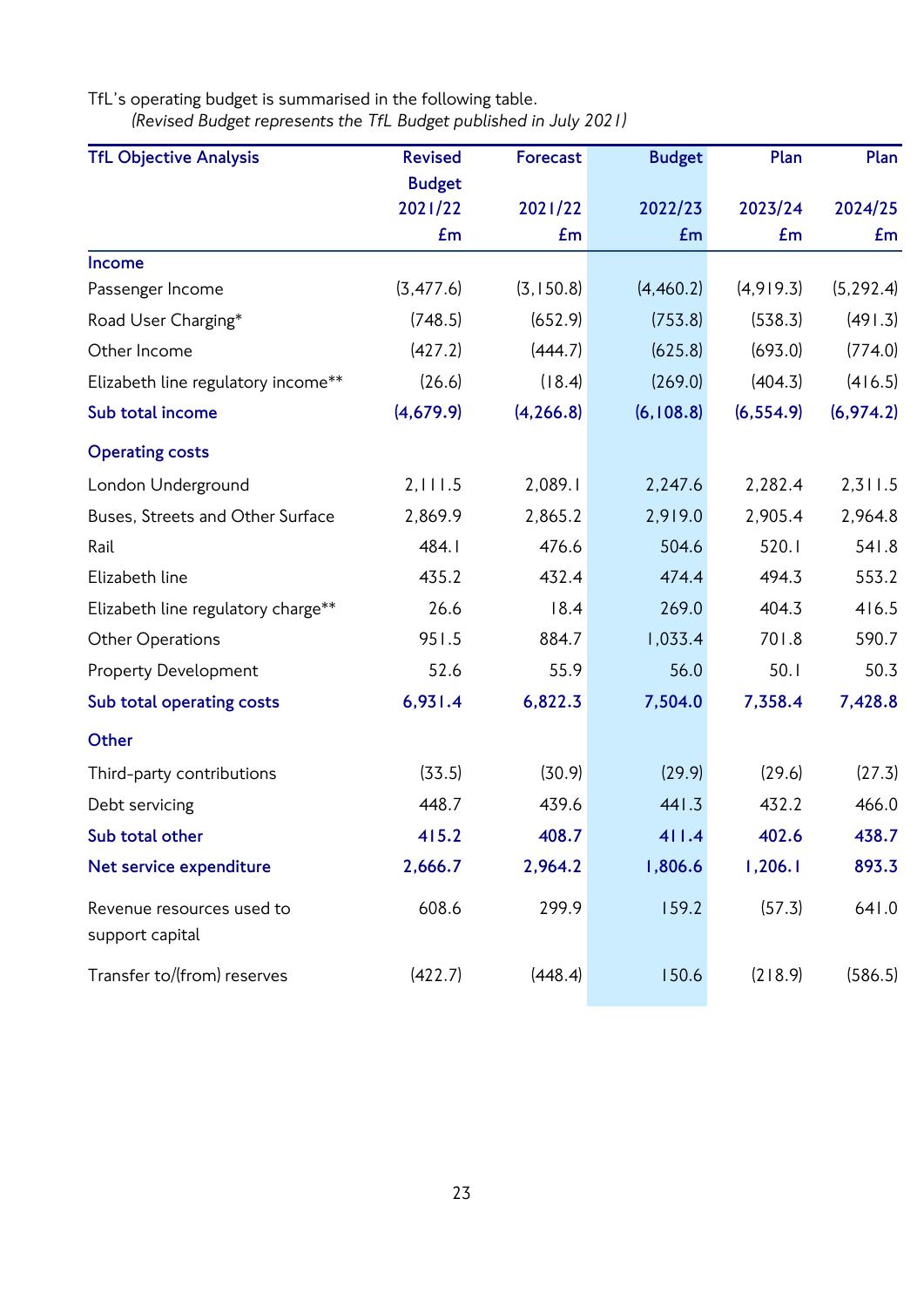| <b>Financing requirement</b>        | 2,852.6 | 2,815.7 | 2,116.4 | 929.9 | 947.7 |
|-------------------------------------|---------|---------|---------|-------|-------|
| Specific grants                     | 13.7    | 18.6    | 8.1     | 4.6   | 4.3   |
| Retained business rates             | 914.0   | 914.5   | 940.4   | 857.2 | 874.3 |
| Funding for NI increase             |         |         | 15.8    | 15.5  | 16.0  |
| Council tax collection fund deficit |         |         | (0.1)   | (0.1) |       |
| Extraordinary grants***             | 1,873.3 | 1,831.0 | 1,100.0 |       |       |
| <b>Council tax requirement</b>      | 51.6    | 51.6    | 52.2    | 52.7  | 53.2  |

\* Any changes to these Schemes which result in additional income are subject to impact assessment, consultation, and Mayoral decision.

\*\* The table reflects the Elizabeth line central operating section regulatory track charge, which is net-nil at TfL Group level

\*\*\* Extraordinary grant for 2021/22 and 2022/23 assumed to come predominantly from the Government

## **Explanation of budget changes**

6.17 An analysis of the year-on-year movement in the Mayor's proposed council tax requirement for TfL compared to the Revised Budget for 2021-22 is set out below. An explanation of each change is provided in the paragraphs that follow.

| Changes in the TfL's council tax requirement          | Em         |
|-------------------------------------------------------|------------|
| 2021/22 council tax requirement                       | 51.6       |
| Changes due to:                                       |            |
| Passenger and commercial revenue and other income     | (1, 428.9) |
| Net change in service expenditure                     | 576.2      |
| Revenue surplus / deficit                             | (449.4)    |
| Debt servicing                                        | (7.4)      |
| Use of reserves                                       | 573.3      |
| Government and other revenue grants                   | 778.9      |
| Retained business rates (and funding for NI increase) | (42.2)     |
| Council tax collection fund deficit                   | 0.1        |
| 2022/23 council tax requirement                       | 52.2       |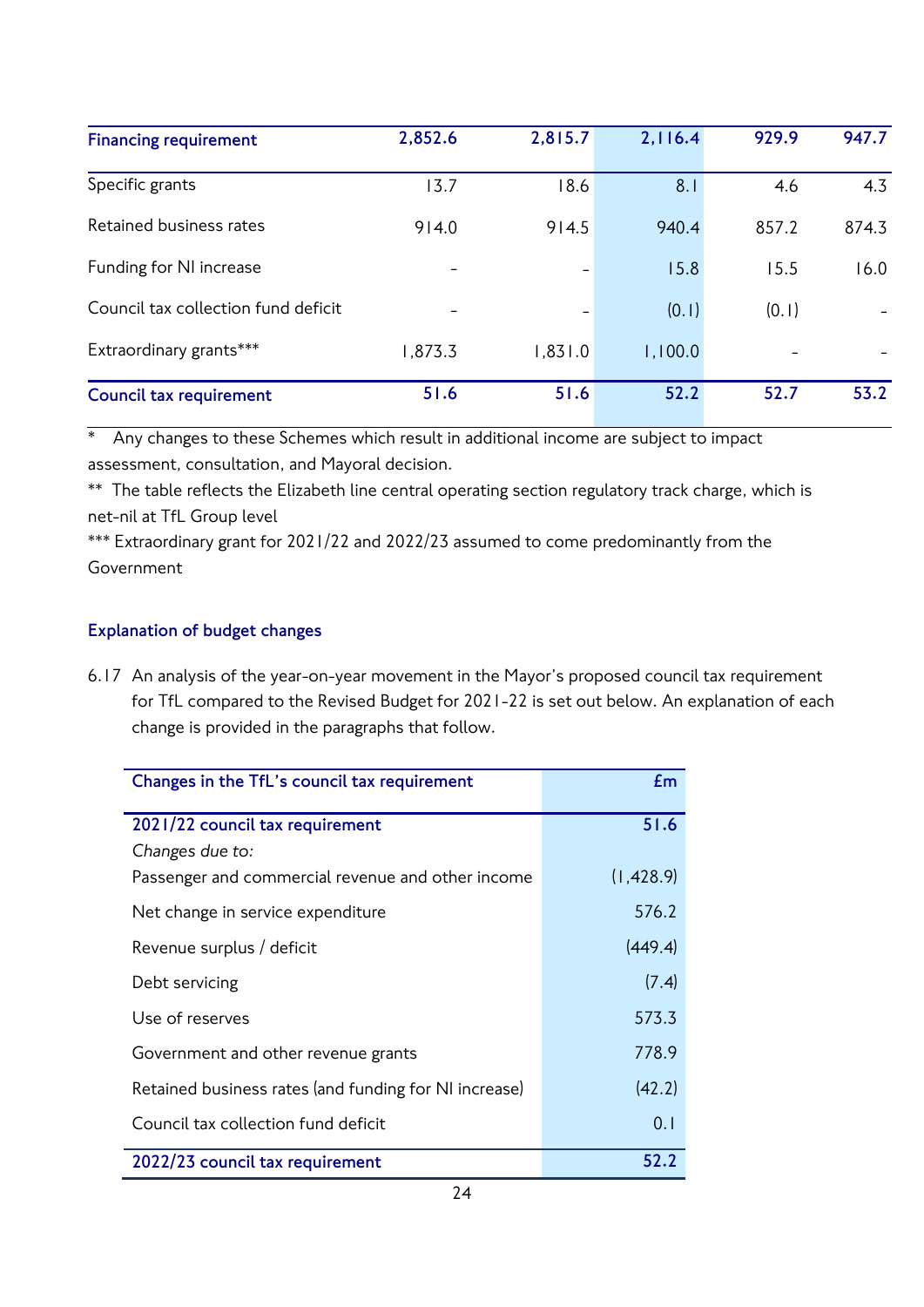## **Inflation**

6.18 Inflation rates have increased dramatically in the last year, with demand for goods and services including energy prices as the UK has emerged from the pandemic. RPI is currently at 6.0 per cent (October 2021), compared to 1.3 per cent in October 2020. This has caused significant pressure on our total costs across all years.

## **Savings and efficiencies**

6.19 The total operating cost savings and efficiencies to 2024/25 which have been identified across the Group are summarised below. The figures are presented on an incremental basis and only include recurring savings; future savings from service reductions are not included.

| Savings and  | PY19/20-20/21       | 2021/22 | 2022/23 | 2023/24 | 2024/25 | <b>TOTAL</b> |
|--------------|---------------------|---------|---------|---------|---------|--------------|
| efficiencies | (Actual) <i>E</i> m | £m      | £m      | £m      | £m      | £m           |
| TfL          | 340.0               | 60.8    | 122.2   | 113.1   | 93.9    | 730.0        |

- 6.20 In the Financial Sustainability Plan, TfL committed to delivering recurring operating cost savings totalling up to £730m between 2019/20 and 2024/25. In 2019/20 and 2020/21 we delivered £340.0m of recurring savings, compared to a target of £336.0m. Our latest plan shows we will make a further £390.0m of savings from 2021/22 to 2024/25, delivering total savings of £730.0m between 2019/20 and 2024/25.
- 6.21 Total recurring savings in 2021/22 are forecast to increase by £60.8m compared to 2020/21 from:
	- London Underground (LU) recurring savings of £41.5m predominantly due to £23m from supplier partnership programmes across fleet and track maintenance, £10m from LU's One Asset Operations programme
	- Surface Transport savings totalling  $£15.9m$ , including  $£11.5m$  across the bus network from tender savings following renegotiation of bus operating contracts and a further £4.4m from the Dial-a-Ride transformation programme
	- Additional savings totalling £3.4m from sub-letting head office accommodation and other smaller savings initiatives
- 6.22 The cost reduction programme continues across all areas of the organisation as we continue to drive the development of a modern, efficient, high-performing organisation. 2022/23 will be the seventh year of the cost reduction programme: by the end of 2019/20 we had made annualised gross recurring savings of £933m - mitigating inflationary pressures - while protecting safety, services and reliability. In 2020/21 we delivered further incremental recurring savings of £154m (as well as additional one off savings from lower service levels and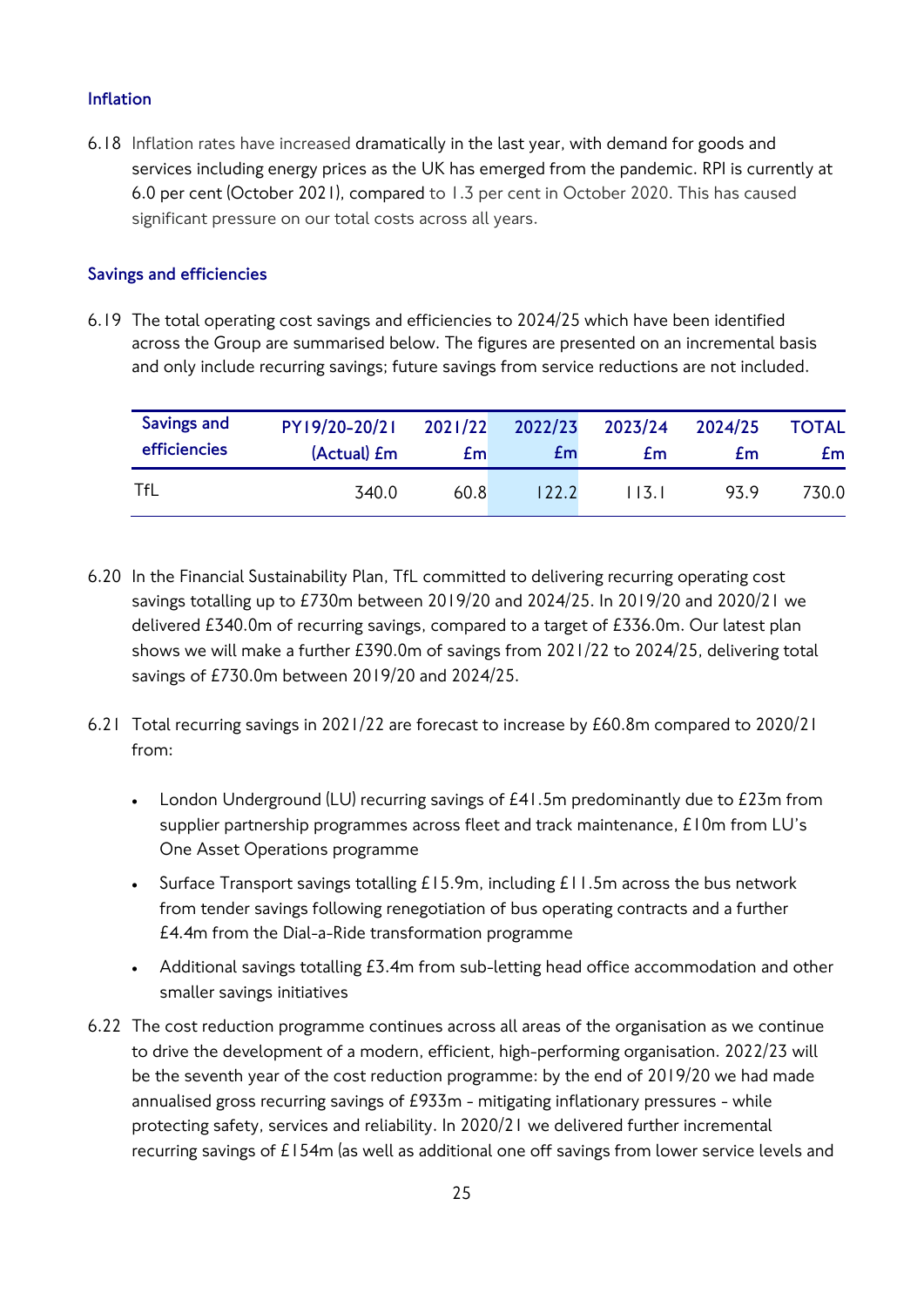other volume-based costs of £193m); savings of £60.8m in 2021/22 will mean we have made recurring savings (before inflation and other cost pressures) up to £1,148m by the end of March 2022.

- 6.23 We plan to make new savings of £122.2m in 2022/23. These are incremental to the savings already achieved from 2015/16 to 2020/21 and those forecast to be delivered in 2021/22. There remain significant risks to these plans: £80m of savings have a high risk, meaning workstreams have no or immature plans identified to deliver the savings targets. A further £25m of savings are identified as medium risk; early plans are in place, but these require further work to ensure delivery.
- 6.24 These savings, all of which deliver cashable benefits, are embedded across all of TfL's divisions:
	- London Underground will deliver additional savings of £102.0m in 2022/23 through their modernisation plan:
		- o £42m is being is planned to be delivered in Asset Performance and Capital Delivery (APCD) mostly through supply chain initiatives
		- o £39m through tightly controlled recruitment, reductions in overtime and a step up in supply chain savings as a result of action taken in prior years
		- o £21m pending plans to be confirmed
	- Surface Transport Buses, Streets and Other Operations, and Rail will deliver £12.7m of new incremental savings in 2022/23:
		- o Review of the bus operations commercial model, saving £11.7m per year
		- o Further commercial savings from Rail operators, total £1.0m per year
	- Savings of £3.5m across Professional Services following the implementation of the Procurement & Supply Chain transformation programme which will also bring wider supply chain savings across the organisation once complete
	- A further £4.0m of savings from accommodation savings, primarily from sub-letting head office buildings.

## **Passenger and commercial revenue and other income**

6.25 Passenger, commercial and other income is estimated to decrease by £413.1m, from £4,679.9m in the Revised Budget 2021/22 to £4,266.8m in the latest forecast, primarily due to slower than expected recovery of our passenger demand and higher ULEZ compliance in the newly-expanded zone and lower vehicle volumes. To illustrate the uncertainty around how travel patterns may recover to pre-pandemic levels, we have developed a range of different passenger travel scenarios which flex four core variables; GLA Economic scenarios, office workers return profile, office workers new normal and winter suppression. The credible range of possible revenue outcomes for  $2021/22$  is  $+E100m$  /  $-E40m$ . The central scenario in this plan assumes that our demand is supressed over winter during the flu season and then gradually increases up until July 2022 when the level of our commuter travellers reaches 65 per cent of pre-pandemic levels, circa 84 per cent overall.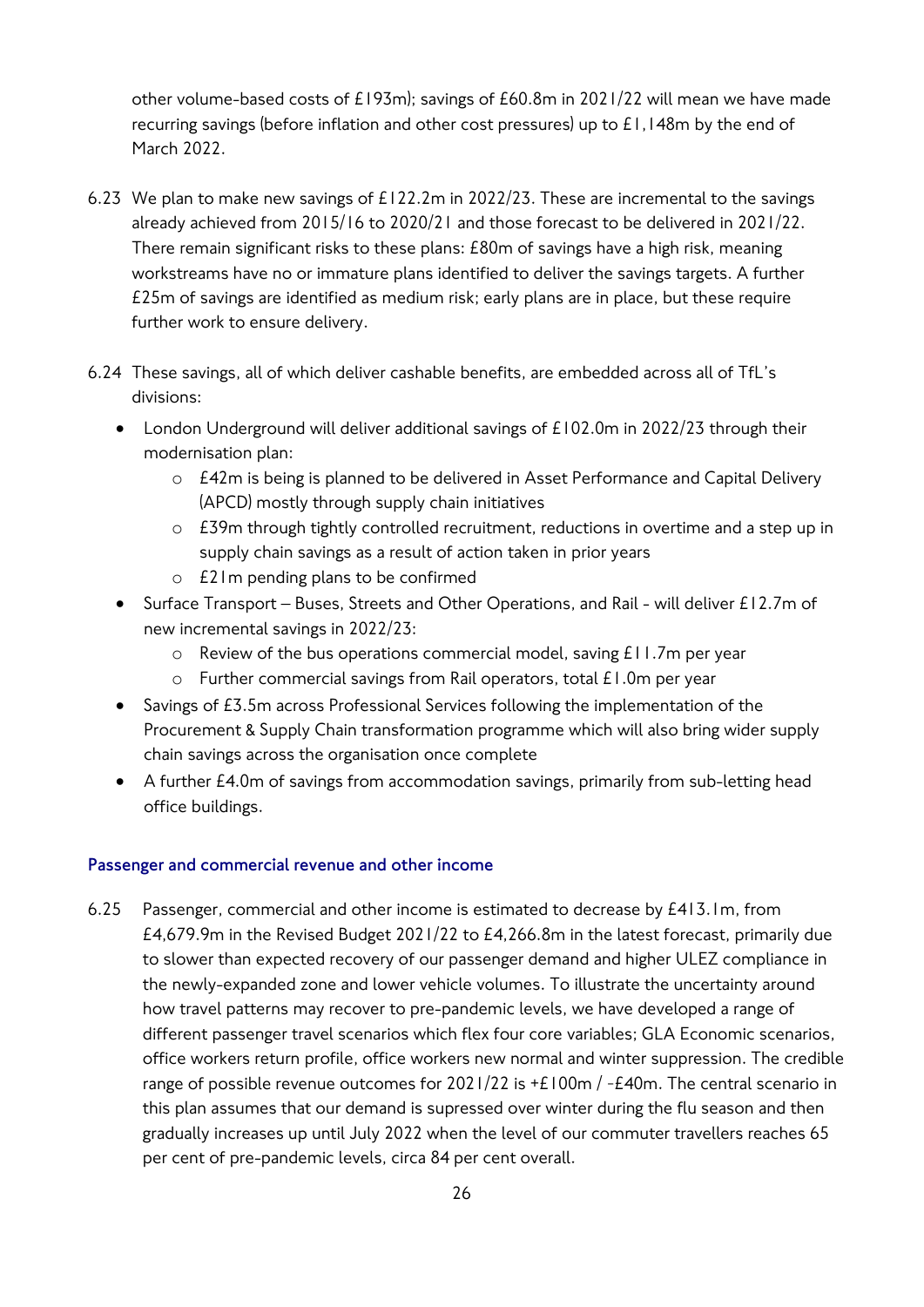- 6.26 To help meet our legal requirement of a balanced budget, service level cuts over and above those set out in the FSP would be required under current income forecasts. We have carried out a high-level assessment of the impact of substantial service cuts to our network. On Tube and rail services consideration would need to be given to implementing every service reduction where there is a net cost saving subject to consultation, impact assessment and decision making process. This would amount to around 9 per cent of the service. On Buses TfL's high-level assessment has identified a further 18 per cent of service cuts, which would require over 100 routes to be withdrawn (about a seventh of the network) and over 200 routes (about a third of all remaining routes) would have frequencies reduced.
- 6.27 Night Tube restarted on 27 November 2021 for the Central and Victoria lines. Work continues to confirm a date for restarting the remaining lines. The Waterloo & City line reopened in the peak on 7 June 2021 as London started recovering from the pandemic, with the full weekday service returning on 22 November 2021. The Northern line extension opened on 20 September 2021 with two new stations. This was the first large tube extension of the twenty-first century and is already playing a vital role in regenerating the Vauxhall, Nine Elms and Battersea areas.
- 6.28 The 1 June 2021 funding agreement included a commitment that TfL will continue with its existing plan to increase fares in line with their Business Planning assumption of an overall fares increase by the July 2021 retail price index plus 1 per cent (4.8 per cent) on fares under the Mayor's control, the timing of which will be in line with Government announcements. Any changes in fares are subject to Mayoral decision.
- 6.29 We have a comprehensive range of travel concessions, which are an important part of providing affordable travel around London. In June 2020 TfL announced the Freedom Pass and 60+ Oyster would be removed from the AM peak on a temporary basis in response to the pandemic, as requested by the Government.
- 6.30 Road User Charging income includes the expansion of the ULEZ in October 2021 out to the North and South Circular roads, which includes increased income in 2021/22 (partial year of operation) and 2022/23. Early indications show the expansion of the ULEZ has been successful in driving the desired policy outcomes from the scheme by improving air quality, as we have seen greater compliance of vehicles and fewer journeys by polluting vehicles being made compared to original expectations. One consequence of greater compliance is reduced proceeds from the scheme than was anticipated, which equates to roughly £600m over the three years 2022/23 to 2024/25.

#### **Net change in operating expenditure**

6.31 The change in total operating expenditure is an increase of £576.2m between Revised Budget 2021/22 and 2022/23. The plan for 2022/23 fully covers the cost of debt servicing allowing for the transfer of revenue resources to support the capital plan.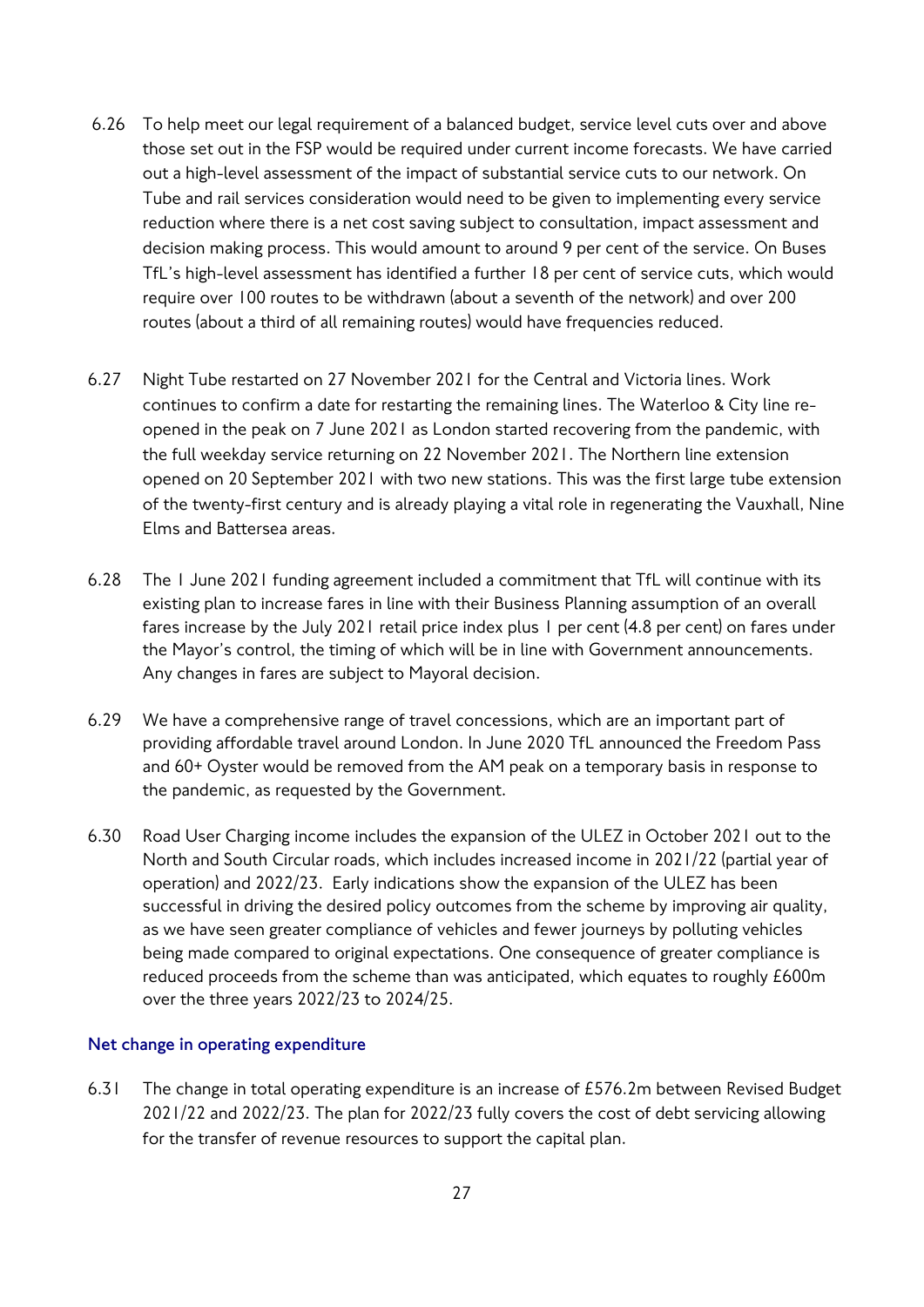## **Debt servicing**

6.32 Debt servicing reduces by £7.4m in 2022/23 compared to the Revised Budget 2021/22 predominantly due to maturing debt expected to be refinanced at lower rates. There is no new net borrowing planned for 2021/22 and 2022/23.

## **Other revenue grants**

6.33 Overall income from other grants will decrease by £5.6m in 2022/23 compared to the Revised Budget 2021/22. This is primarily due to the non-recurrence of funding received from Government in 2021/22 to boost transport capacity for dedicated school and college bus services during the height of the pandemic.

## **Retained business rates**

6.34 Subject to consultation and billing authority forecasts due in late January 2022, it is proposed that the Mayor will allocate a total of £1,943.4m to TfL in 2022/23, which comprises of funding from the Mayor's council tax precept of £52.2m and business rates funding of £1,891.2m. Of the £1,891.2m business rates funding we have allocated £940.4m to the operating account and £950.8m to capital. Funding received under the business rate devolution proposals are not restricted to support capital investment and can be used to cover operating and financing costs. The business rate allocation in this plan is indexed in line with guidance from the GLA.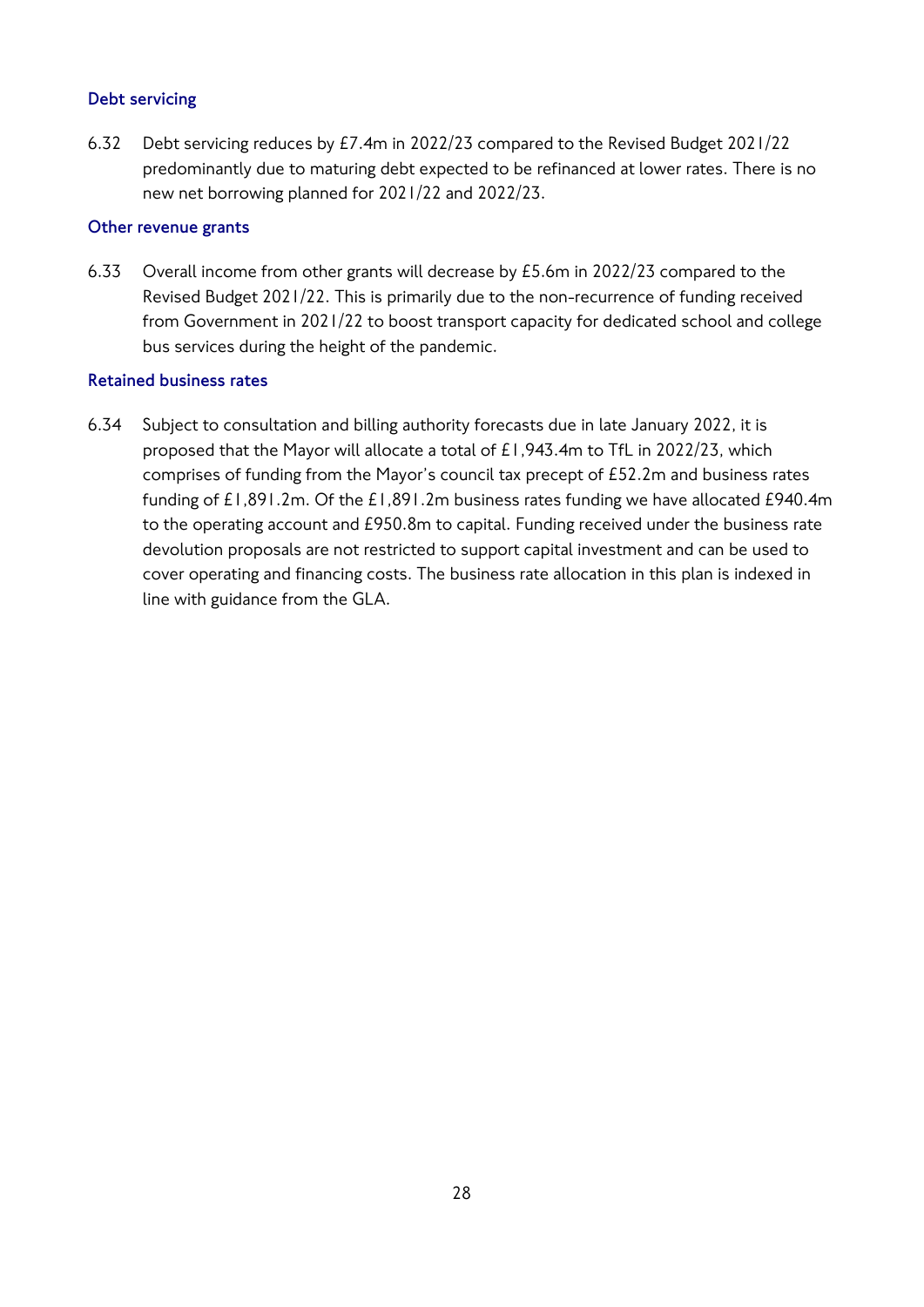## **Reporting against TfL's Budget**

- 6.35 TfL monitors its Budget through regular public reporting which includes:
	- A Quarterly Performance Report that monitors financial and operational performance against the targets set out in the annual Budget, as well as against prior year. The report also includes key financial and operating performance over the last five quarters and the last four years to assess medium-term trends. This is reported to the TfL Board along with slides to accompany the Chief Finance Officer's presentation
	- TfL produce periodic finance reporting which monitor financial progress against the annual budget. These are monitored each period by the TfL Executive Committee along with progress on our balanced scorecard. Performance is additionally reported to the TfL Finance Committee at each meeting
	- Project delivery is reported through the quarterly Investment Programme Report (IPR). This will monitor both project costs and milestone delivery against Budget. This report is provided to the Programmes and Investment Committee and the TfL Board
	- Quarterly performance review of financial, operational, and capital results with City Hall, examining year-to-date and year-on-year variance analysis. These reports are available to the public within 35 working days after the end of the quarter
	- TfL normally set an annual scorecard that tracks performance against in-year objectives derived from the Mayor's Transport Strategy, the Business Plan and the Budget. Progress against the measures is reported every period or quarter (depending on the measure) and the results are reported to the Executive Committee each period. The scorecard is also presented in the Commissioner's report at Board meetings
- 6.36 Project slippage is highlighted in the IPR; any slippage in project costs or schedule which are expected to roll over into future years will be assessed as part of the annual Budget setting process and will be incorporated into future Budgets subject to approval by the TfL Board.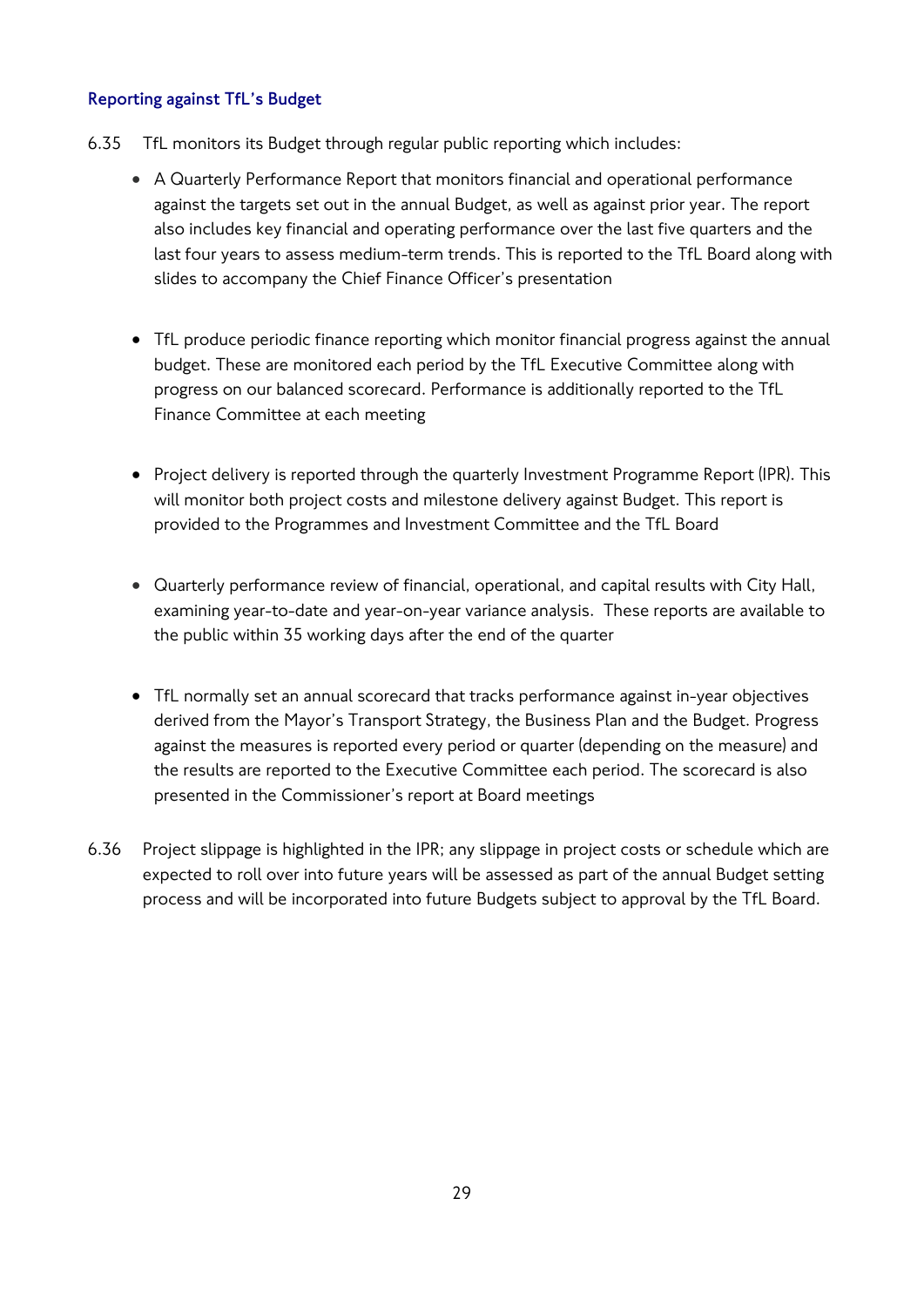## **Equalities, Diversity, Inclusion and Social Integration**

- 6.37 The health, social and economic challenges from the coronavirus pandemic have exacerbated existing inequalities in London, with a greater impact on many Londoners with protected characteristics. The Mayor has stated his commitment to securing a better future for Londoners, ensuring that nobody is left behind in London's recovery from the pandemic.
- 6.38 TfL's obligations in equalities legislation, the Mayor's Transport Strategy and Inclusive London form the basis of our work on inclusion, diversity, equality and accessibility.
- 6.39 TfL's plans are underpinned by a commitment to inclusion, diversity, equality and accessibility, which will be set out in TfL's revised Equality Objectives, published in winter 21/22 and in TfL's "Action on Inclusion" document due to be published in early 2022.
	- The documents will focus TfL's efforts to maximise the social benefits of the transport network in the context of significant funding issues, recognising current workforce, customer diversity and inclusion challenges
	- They will consider the social impacts of the pandemic, how TfL have responded and TfL's ambition for an inclusive recovery, to enable a conversation with stakeholders and Londoners
	- They will set out how TfL will be actively anti-racist as an organisation and ensure the workforce becomes more representative of Londoners at all levels through diverse recruitment and inclusive leadership, cultures, systems and behaviours
	- They will ensure considerations around inclusion are at the very heart of decisionmaking. The documents will be underpinned by a more detailed diversity and inclusion programme plan with metrics focused on closing the gaps in outcomes between minority groups and others
- 6.40 TfL's financial planning environment is currently volatile and differs from the approach we have taken in normal years. We have been producing several Budget revisions within years reflecting our changing funding position, as well as a number of deliverables required by our current funding deal with government. Throughout these processes, we remain focused on our responsibilities related to equality, inclusion, diversity and accessibility.
- 6.41 Throughout our engagement with government on funding and our production of the various documents required by our current funding deal, we have ensured that considerations related to the variety of underrepresented or underserved groups across London are a key part of any assessment. This includes proposals considered by our Capital Programme Review, Service Level Review and New Income Sources Review. We continue to make the case that operating and improving London's transport network is essential for social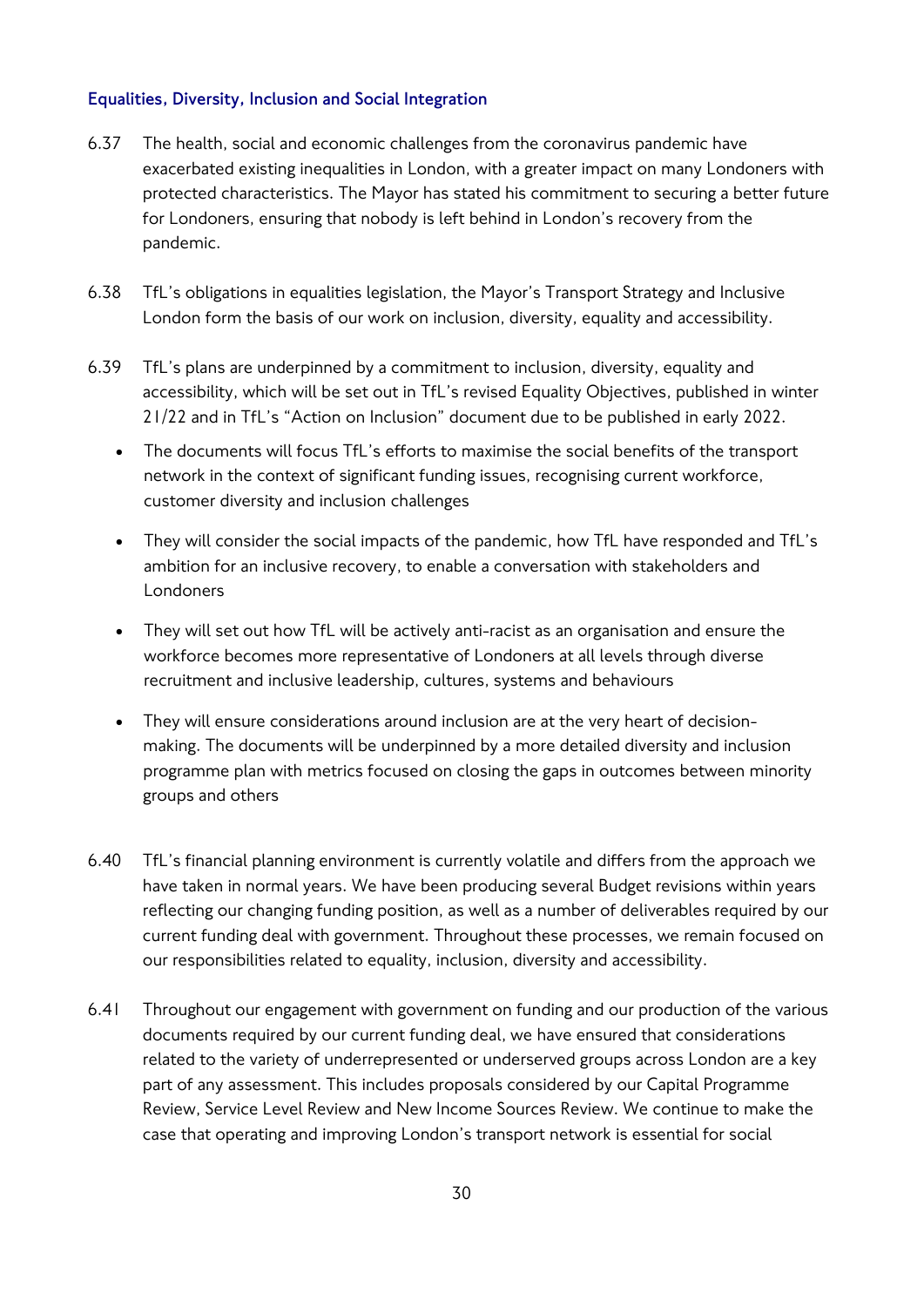inclusion, with many people from different protected characteristics often highly dependent on good public transport to access opportunities.

- 6.42 The TfL Scorecard provides measures for tracking progress against our key priorities. For 2021/22, we focussed on measuring the progress of our work on embedding inclusive cultures, behaviours, line management systems and processes across our organisation. Development of the scorecard for 2022/23 has begun. As we begin to recover from the effects of the pandemic, our top priorities will remain: the safety of our customers, staff and supply chain.
- 6.43 Public transport services are essential for equity, equality, and making London open and accessible for everyone. When planning future investments, TfL will address the equality and inclusion needs of all Londoners. However, with the current level of uncertainty and shortfall in funding, we may need to stall funding in enhancements in public transport services such as bus travel, step-free access or reducing overcrowding – affecting those from disadvantaged backgrounds or with accessibility needs. We are making the case to Government about why these are essential considerations for any future funding.
- 6.44 London is the region of England with the highest poverty rates, and the child poverty rate is 38 per cent. In-work poverty rates are also particularly high in London, with more than one in five working households living in poverty. Despite this, London has been allocated only 4 per cent of the Levelling Up Fund awarded in the CSR.
- 6.45 Many disabled people have reduced access to the public transport network as a result of stations requiring navigating steps or escalators. 84 per cent of disabled Londoners report that their disability limits their ability to travel. We have been increasing the proportion of our network that is step-free: currently 89 Tube stations, set to increase to 91 by the end of 2021, 60 London Overground stations and most of the 27 stations served by TfL Rail have step-free access. All DLR stations and tram stops are step free as are 95 per cent of bus stops, but this progress would completely cease under a 'Managed Decline' capital expenditure plan. With reduced renewals, we would see more frequent failures of lifts and escalators – with a broken lift often meaning someone who depends on it simply cannot travel.
- 6.46 In November 2021, TfL initiated a public consultation which focuses on step-free access priorities. The results will be used to shape and inform any future approach to step-free improvements on the London Underground network, depending on Government funding for future programmes.
- 6.47 Overcrowded services are a further deterrent to travel. A wheelchair space being occupied, or there being too much crowding to enable access to it, can make a bus inaccessible to a disabled passenger. Aversion to highly crowded conditions may persist in future, particularly for older people or others who are more vulnerable to respiratory and other airborne transmitted infections. Reducing public transport service in a way that increases crowding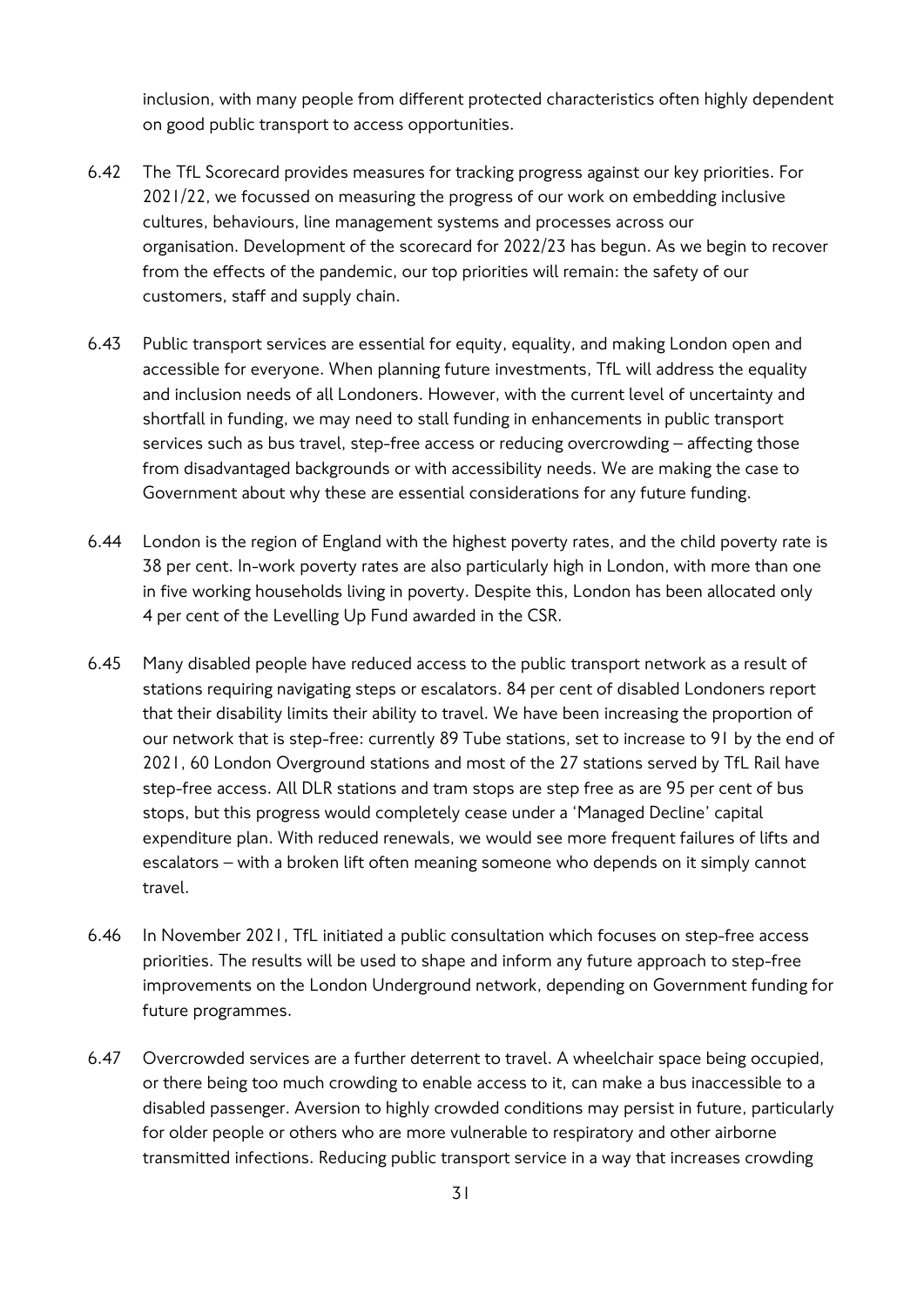beyond tolerable levels would disproportionately affect those with disabilities or such vulnerabilities. Significant service reductions are assumed in this Budget, however a full integrated impact analysis would take place before any changes were implemented.

6.48 The 1 June 2021 funding agreement included a commitment that TfL will continue with its business plan assumptions to increase fares under the Mayor's control in 2022 by RPI+1 per cent. Above inflation fare increases can lead to negative impacts on the ability of all users to access London's transport network. However, these impacts need to be considered in light of the benefits of continued services. The additional income from such a fare rise would allow TfL to continue to provide a public transport system that provides access and connectivity to all Londoners.

#### **Environmental Impact**

- 6.49 TfL is committed to reducing emissions of air pollutants in London, supporting the transition to a zero-carbon city, and supporting delivery of the London Environment Strategy (LES). In September 2021 we published our Corporate Environment Plan, setting out the actions we will take to reduce emissions, maximise the value of green infrastructure on our network, reduce waste and support the circular economy, and adapt our infrastructure to be prepared for the impacts of climate change.
- 6.50 The central ULEZ contributed to a 44 per cent reduction in harmful roadside nitrogen dioxide ( $NO<sub>2</sub>$ ) and a 27 per cent reduction in particulate matter ( $PM<sub>2.5</sub>$ ) in the first ten months of its operation, before the pandemic, and these improvements in air quality have been maintained, even when lockdown restrictions were eased over the summer of 2020. On 25 October 2021, the ULEZ expanded to cover the area within (but not including) the North and South Circular Roads. Expansion of the ULEZ was necessary to meet legal limits for  $NO<sub>2</sub>$ , as well as contributing to meeting ambitious targets to reduce  $PM<sub>2.5</sub>$  and greenhouse gas emissions. The new zone is eighteen times larger than the original central area and covers a population of 3.8 million people. Compliance with the standards has increased significantly from 39 per cent in February 2017 when the Mayor announced his intention to expand the scheme to over 87 per cent when the scheme went live.
- 6.51 On 1 March 2021, the LEZ standards for heavy vehicles were tightened, matching the ULEZ emission standards for heavy vehicles across most of Greater London. The six-month monitoring report published in September 2021 showed a high compliance rate of 95.5 per cent in August 2021, compared to only 48 per cent in 2017 when changes to the LEZ were announced.
- 6.52 We are committed to reducing emissions of air pollutants and greenhouse gases from our bus fleet. All buses now meet or exceed the cleanest Euro VI emissions standard. In September 2021 the Mayor announced that all new buses ordered for TfL services will now be zero-emission. Ten per cent of the bus network will be zero emission by the end of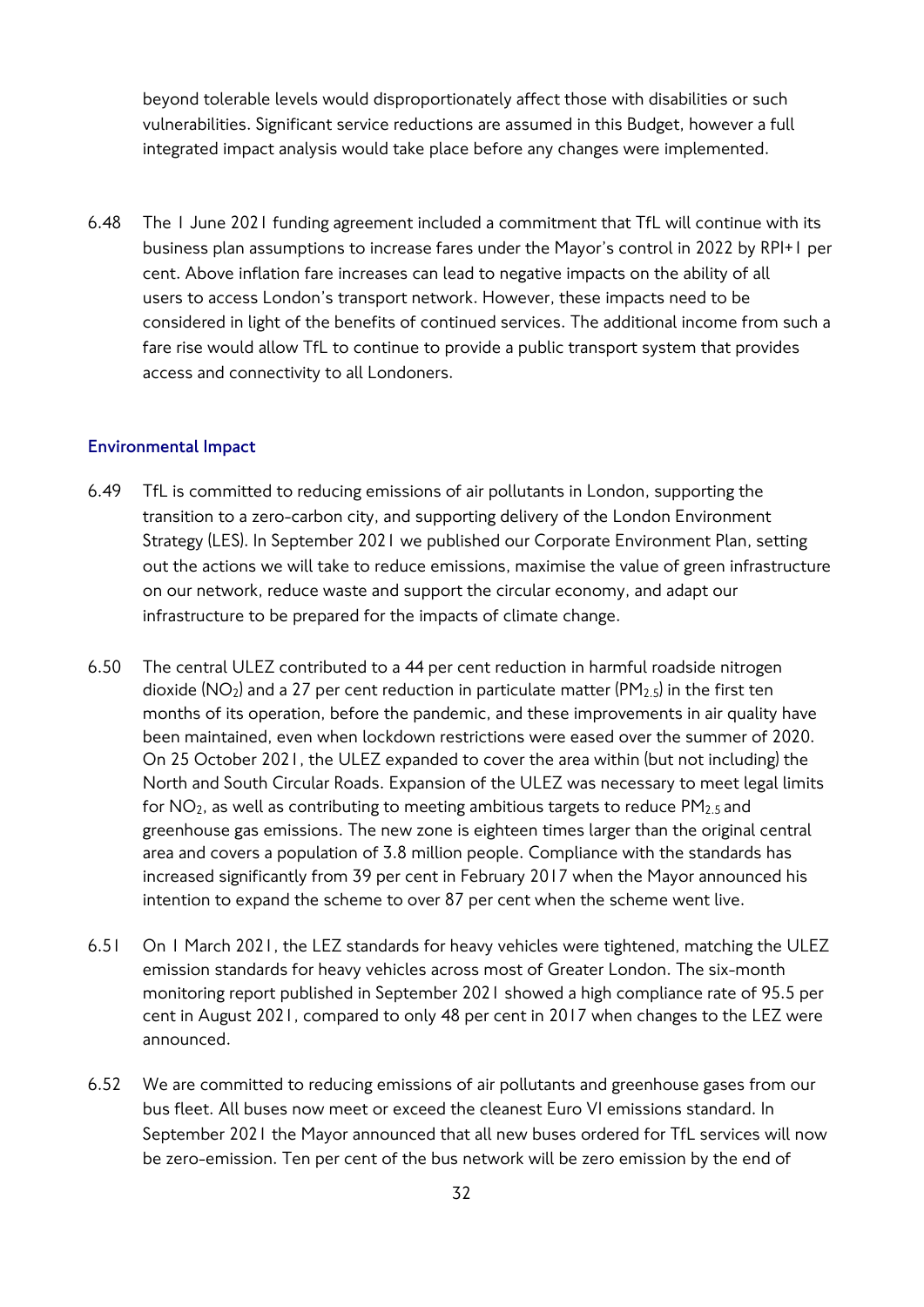2022, although the pace of further progress on zero-emission buses will be impacted by the need to adopt the 'Managed Decline' scenario.

- 6.53 We will ensure that all new cars and vans (less than 3.5 tonnes) in TfL's support fleet are zero emission capable (ZEC) from 2025, in line with commitments in the LES for vehicles in the GLA Group fleet.
- 6.54 Through licensing requirements, we set standards for taxis and private hire vehicles which will result in reduced emissions from these fleets, as well as vehicle age limits. Taxi owners continue to be able to access ZEC taxi vehicle grants helping them transition to zero emissions as soon as possible. We have also been providing the necessary electric charging infrastructure to support the switch to zero emissions, as well as delicensing payments to reduce the number of polluting vehicles, helping to reduce harmful NOx emissions from the taxi sector.
- 6.55 TfL will reduce operational carbon emissions to meet the carbon budgets set out in the LES, through measures to improve energy efficiency and increasing the volume of renewable energy that we consume. We are retrofitting lighting across the TfL estate, including London Underground stations and depots. In Spring 2022 we will begin procurement for 12.5 per cent of our electricity to be sourced from renewables via direct contracts with renewable energy developers. This will represent a significant step towards the target for TfL rail services to be zero carbon by 2030.
- 6.56 We will continue to support the Mayor's target for London to be at least 50 per cent green cover by 2050. We are on track to meet the Mayor's Transport Strategy requirement of a one per cent annual increase in street tree numbers on the TfL Road Network, as part of maintenance activities on the network. TfL is also developing a natural capital account for its green estate, to help improve the way that green infrastructure is embedded and considered within decision-making.
- 6.57 TfL is continuing to conduct and collaborate on research on the impacts of severe weather on our operations to help us better understand the likely impacts of climate change, in line with the LES commitment to identify thresholds for disruption. TfL is also conducting a pan-TfL asset climate risk assessment that will inform both a submission to Defra under the Adaptation Reporting Power and a pan-TfL Adaptation Strategy.
- 6.58 TfL is aiming to reduce waste, including single use plastics, and support the LES target of a 65 per cent municipal waste recycling rate.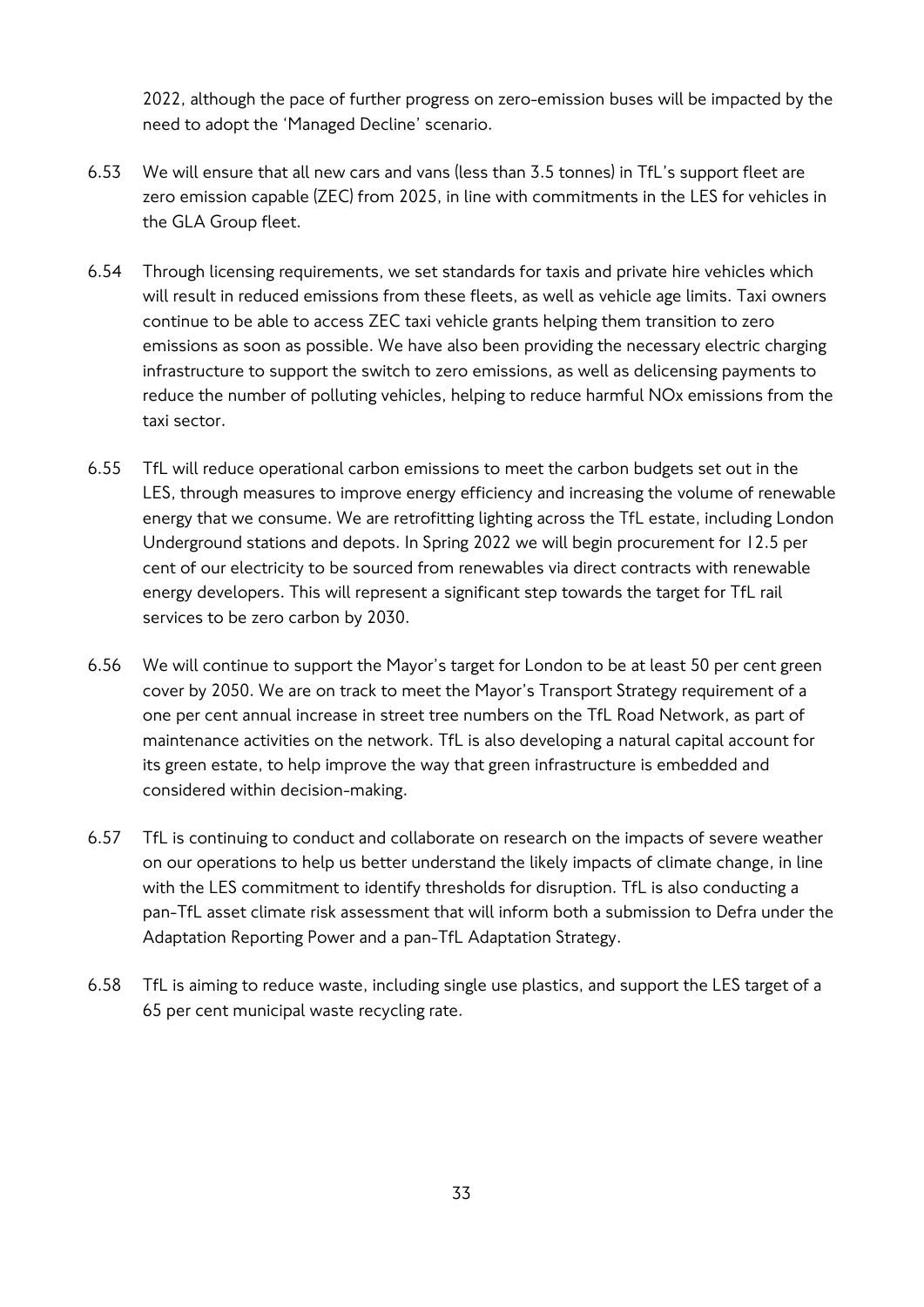#### **Reserves**

- 6.59 At 31 March 2022, general fund reserves are expected to total £500.0m and are budgeted to remain constant at this level before falling to £436.0m in 2023/24 and then to a deficit balance of £198.0m by 31 March 2025.
- 6.60 In total, it is forecast that we will hold £526.0m of earmarked, street works reserve and general fund reserves at the close of 2021/22; these reserves will rise to £652.0m by the end of 2023/24 before falling back to £462.0m in 2023/24 and to a negative 172.0m in 2024/25.
- 6.61 Earmarked reserves have been established to finance future projects. The street works reserve holds surpluses in relation to street works impacting traffic, which are required under legislation to be applied to reduce the adverse effects caused by street works. We maintain a general fund to ensure liquidity and protect from short-term fluctuations in cash requirements.

| -----                          |         |                          |               |         |         |
|--------------------------------|---------|--------------------------|---------------|---------|---------|
| Movement in reserves<br>during | Outturn | Forecast                 | <b>Budget</b> | Plan    | Plan    |
| financial year                 | 2020/21 | 2021/22                  | 2022/23       | 2023/24 | 2024/25 |
|                                | Em      | Em                       | Em            | Em      | Em      |
| Opening balances               | 1,604.2 | 886.9                    | 526.0         | 652.0   | 462.0   |
| Transfers to/from              |         |                          |               |         |         |
| Earmarked reserves             | (718.6) | (362.1)                  | 126.0         | (126.0) |         |
| Street works reserve           | 1.3     | 1.2                      |               |         |         |
| General fund reserve           |         | $\overline{\phantom{0}}$ |               | (64.0)  | (634.0) |
| <b>TfL closing balances</b>    | 886.9   | 526.0                    | 652.0         | 462.0   | (172.0) |

6.62 The expected movements in reserves over the planning period are set out in the table below.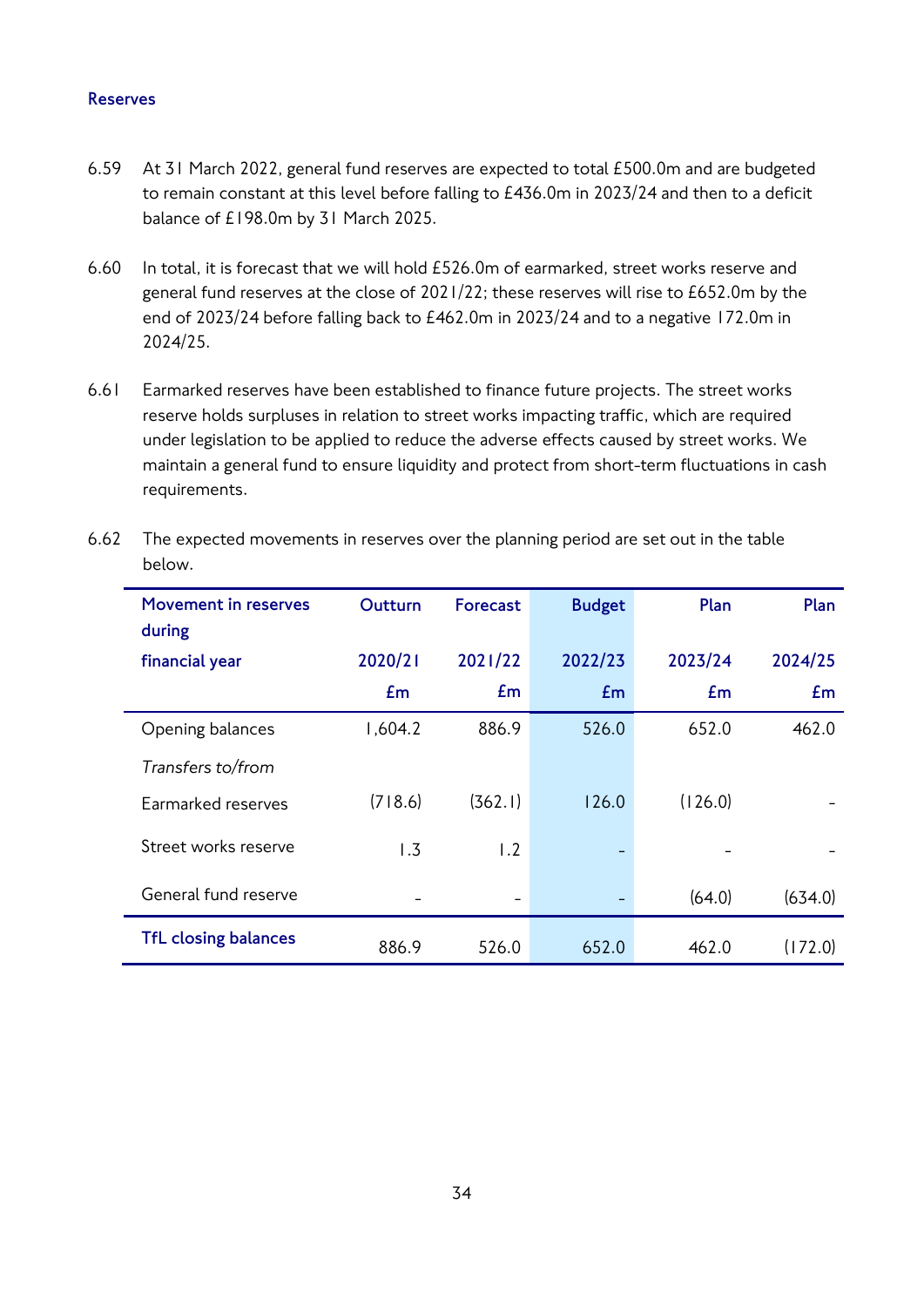6.63 The expected general fund, street works reserve and earmarked reserves at the end of each financial year are summarised in the following table.

| <b>Balance of reserves</b>  | <b>Outturn</b> | Forecast | <b>Budget</b> | Plan    | Plan    |
|-----------------------------|----------------|----------|---------------|---------|---------|
| at end of financial year    | 2020/21        | 2021/22  | 2022/23       | 2023/24 | 2024/25 |
|                             | Em             | Em       | Em            | £m      | Em      |
| Earmarked reserves          | 362.1          |          | 126.0         |         |         |
| Street works reserve        | 24.8           | 26.0     | 26.0          | 26.0    | 26.0    |
| General reserves            | 500.0          | 500.0    | 500.0         | 436.0   | (198.0) |
| <b>TfL closing balances</b> | 886.9          | 526.0    | 652.0         | 462.0   | (172.0) |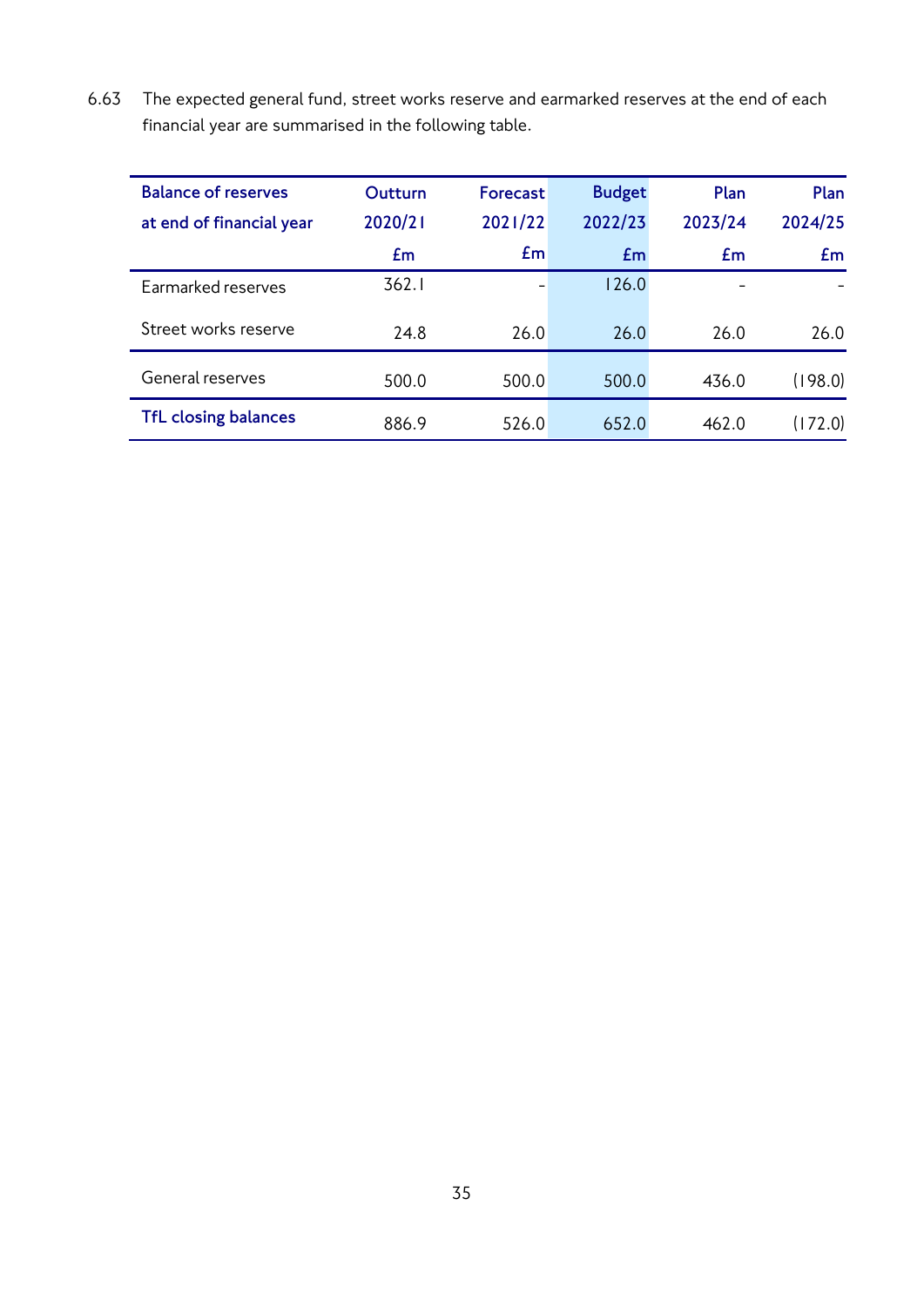## **Draft Capital Spending Plan and Borrowing Limits**

## **Introduction**

- 7.1 The Mayor is required to prepare a Capital Spending Plan every year for each of the GLA's functional bodies. Before issuing his final plan, he is required to consult on a draft plan with the Assembly and each functional body under section 123 of the Greater London Authority Act 1999. This section sets out the draft capital spending plan for consultation. Even though the statutory timetable for the submission of the Capital Spending Plan is different from the requirements for the revenue budget, the same timeframe is adopted to ease consultation. The Mayor is also required to set the borrowing limits for the GLA Group.
- 7.2 The Mayor's Budget Guidance for 2022/23 requires the submission of a 20-year Capital Strategy incorporating a 20-year Capital Investment Plan and 20-year Capital Funding Plan. The funding and expenditures in the first five years of the plan are presented annually below. These represent moving to a 'Managed Decline' scenario. For enhancements this would mean that only projects already underway, or those required to be compliant with safety and other statutory regulations would continue – meaning no new investment by TfL at all in the transport network. Major outcome areas for TfL would be impacted, with no proactive progress towards Vision Zero (safety), decarbonisation, improving air quality or active travel to support a shift towards more sustainable modes. The Mayor's Transport Strategy (MTS) would be largely undeliverable without this investment. Even in this scenario TfL is unable to produce a balanced budget. Thereafter from 2026/27 onwards, expenditure and funding is grouped into five-year 'buckets', showing a shortfall. The Capital Strategy is set out in Appendix C.
- 7.3 We have scrutinised all capital projects to see where costs can be reduced through value engineering, while continuing to deliver the outcomes required in full and have included efficiency targets which our Capital Efficiency Programme will deliver. We have also reviewed project timing to ensure the programme can be delivered.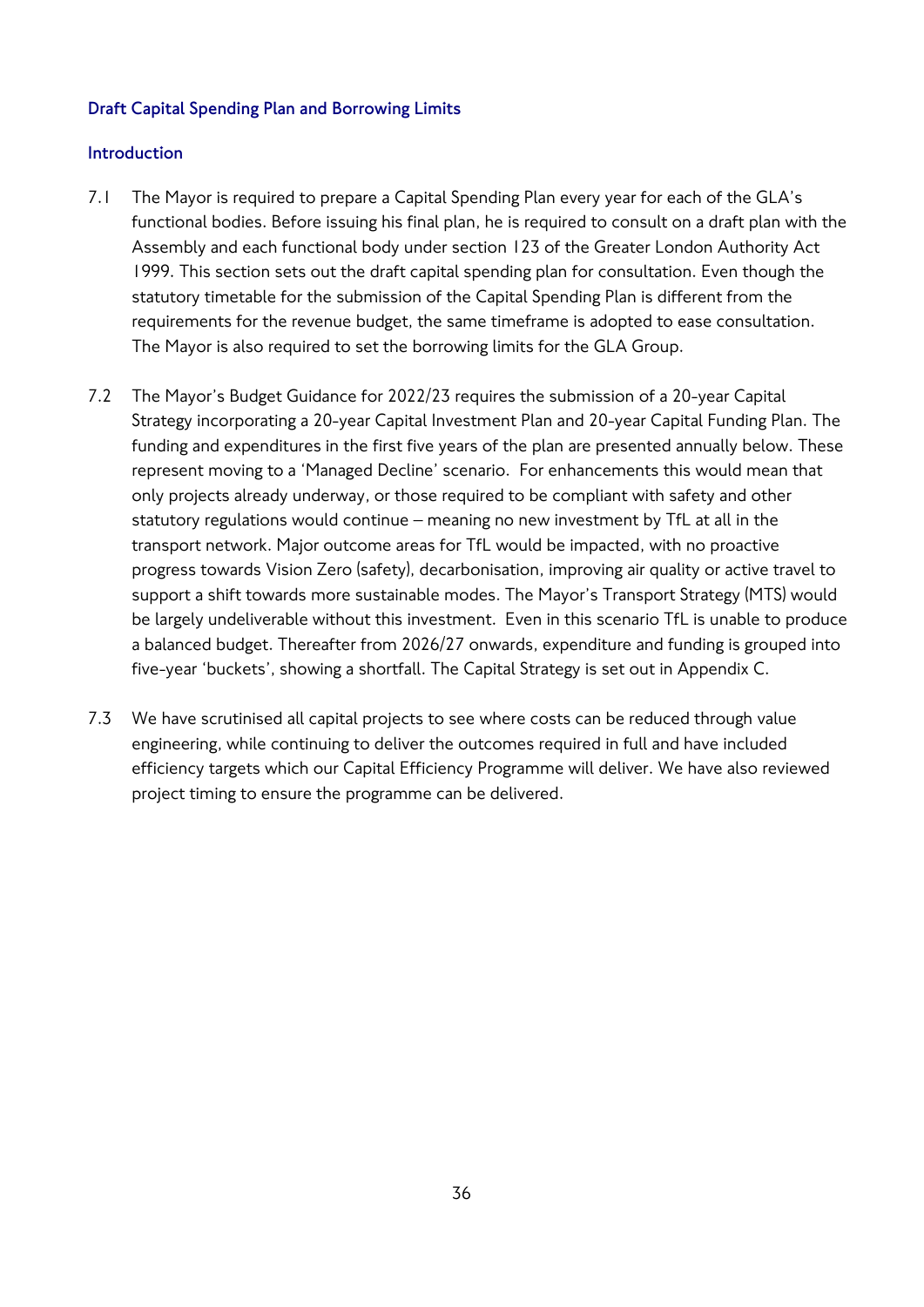## **Draft Capital Spending Plan**

Under Section 122 of the GLA Act (for consultation)

7.4 Set out below is a summary of the Mayor's Draft Capital Spending Plan for 2022/23 which sets out the capital funding sources for the Capital Spending Plan in line with the format required under section 122 of the GLA Act. Further details on the GLA and each functional body's draft plan are set out below. More details of the key deliverables are set out in this section under each member of the Group and in the relevant Appendices.

|   | <b>Section</b>                                        | 2022/23 |
|---|-------------------------------------------------------|---------|
|   |                                                       | £m      |
| A | Total external capital grants                         | 1,398.1 |
|   | Opening balance of capital receipts                   |         |
|   | Total capital receipts during the year                | 412.9   |
|   | Total capital grants/ receipts                        | 1,811.0 |
| B | Minimum s. I 20(I) grant                              |         |
|   | Total borrowings during the year                      |         |
|   | Total borrowings                                      |         |
|   | Total borrowings and credit arrangements              |         |
| C | Total capital expenditure anticipated during the year | 1,774.9 |
|   | Total credit arrangements                             |         |
|   | Total capital spending for the year                   | 1,774.9 |
| D | Funding: capital grants                               | 1,398.1 |
|   | Funding: capital receipts/reserves                    | 67.0    |
|   | Funding: borrowings and credit arrangements           |         |
|   | Funding: revenue contributions incl. BRS              | 309.8   |
|   | <b>Total funding</b>                                  | 1,774.9 |

7.5 No new capital PFI/PPP schemes are reflected, other than those already committed.

Below is a summary of the TfL's draft Capital Plan to 2025/26 and how this is financed. The plan assumes DfT provides grant funding to make up for income shortfalls resulting from coronavirus until 2022/23 – however TfL has no funding agreement in place beyond 11 December 2021.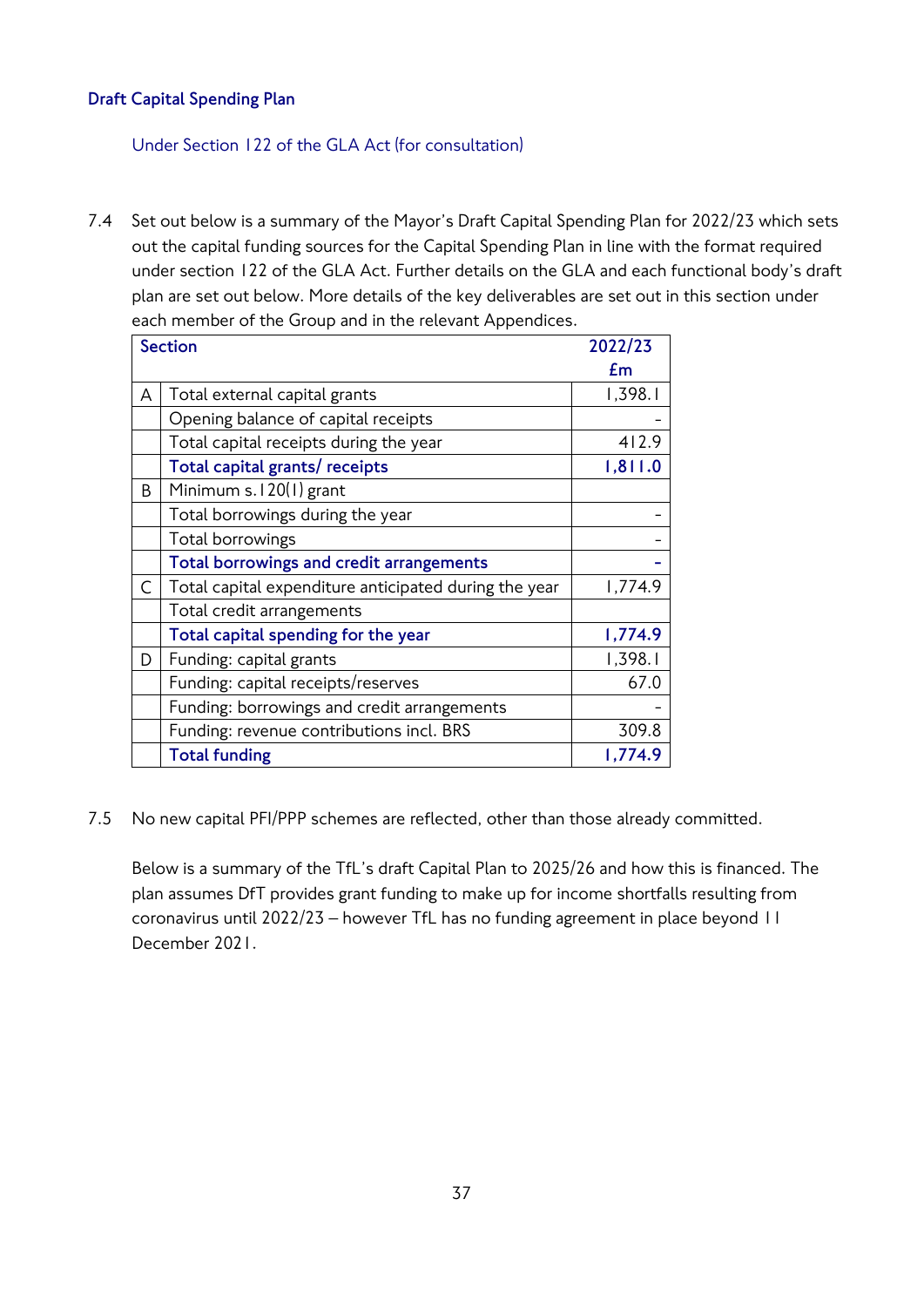| <b>Summary of the Capital Plan</b>              | <b>Forecast</b><br>2021/22 | <b>Budget</b><br>2022/23 | Plan<br>2023/24 | Plan<br>2024/25 | Plan<br>2025/26 |
|-------------------------------------------------|----------------------------|--------------------------|-----------------|-----------------|-----------------|
|                                                 | Em                         | Em                       | Em              | Em              | Em              |
|                                                 |                            |                          |                 |                 |                 |
| TfL                                             | 2,184.0                    | 1,774.9                  | 2,047.3         | 1,889.2         | 2,993.7.0       |
| Table 3: TfL's Draft Capital plan               |                            |                          |                 |                 |                 |
|                                                 | <b>Forecast</b>            | <b>Budget</b>            | Plan            | Plan            | Plan            |
| <b>TfL's Capital plan</b>                       | 2021/22                    | 2022/23                  | 2023/24         | 2024/25         | 2025/26         |
|                                                 | Em                         | Em                       | Em              | Em              | Em              |
| Crossrail construction<br>programme*            | 633.2                      | 253.5                    | 8.0             |                 |                 |
| Elizabeth line trains and enabling<br>work      | 12.1                       | 0.7                      |                 |                 |                 |
| Line extensions **                              | 101.7                      | 45.4                     | 40.6            | 21.0            | 40.2            |
| Line upgrades ***                               | 386.1                      | 361.5                    | 700.5           | 954.0           | 861.8           |
| London Underground<br>enhancements              | 101.4                      | 100.3                    | 49.2            | 22.3            | 208.3           |
| <b>Buses enhancements</b>                       | -                          | 5.8                      | 9.2             | 10.8            | 25.7            |
| Streets enhancements                            | 63.8                       | 39.2                     | 16.7            | 10.0            | 106.5           |
| Rail enhancements                               | 10.5                       | 6.1                      | 9.9             | 41.2            | 100.0           |
| Other Surface operations<br>enhancements        | 61.8                       | 29.0                     | 44.4            | 26.0            | 176.9           |
| Corporate Projects enhancements                 | 164.2                      | 332.7                    | 468.9           | 103.1           | 279.2           |
| Renewals ****                                   | 649.2                      | 600.6                    | 699.9           | 700.8           | 1,195.1         |
| <b>Total capital expenditure</b>                | 2,184.0                    | 1,774.9                  | 2.047.3         | 1,889.2         | 2,993.7         |
| Funding:                                        |                            |                          |                 |                 |                 |
| Capital Receipts                                | 152.2                      | 412.9                    | 778.2           | 77.4            | 79.8            |
| <b>Retained Business Rates</b>                  | 930.2                      | 950.8                    | 1,071.8         | 1,093.3         | 1,115.1         |
| Capital Grants                                  | 88.0                       | 290.3                    | 69.2            | 92.1            | 100.6           |
| Borrowing                                       | 75.1                       |                          | 22.4            | 95.3            | 136.8           |
| <b>Crossrail Funding Sources</b>                | 603.4                      | 357.0                    | 28.0            |                 |                 |
| <b>Revenue Contributions</b>                    | (148.4)                    | 309.8                    | (276.3)         | 54.5            | 1,147.0         |
| <b>Working Capital and Reserve</b><br>Movements | 483.5                      | (345.9)                  | 354.0           | 476.6           | 414.4           |
| <b>Total funding</b>                            | 2,184.0                    | 1,774.9                  | 2,047.3         | 1,889.2         | 2,993.7         |

\* Crossrail construction programme: Any further funding amounts required would need to be subject to further discussions between TfL, GLA, and HM Government.

\*\* Line extensions includes Northern Line Extension and Barking Riverside Extension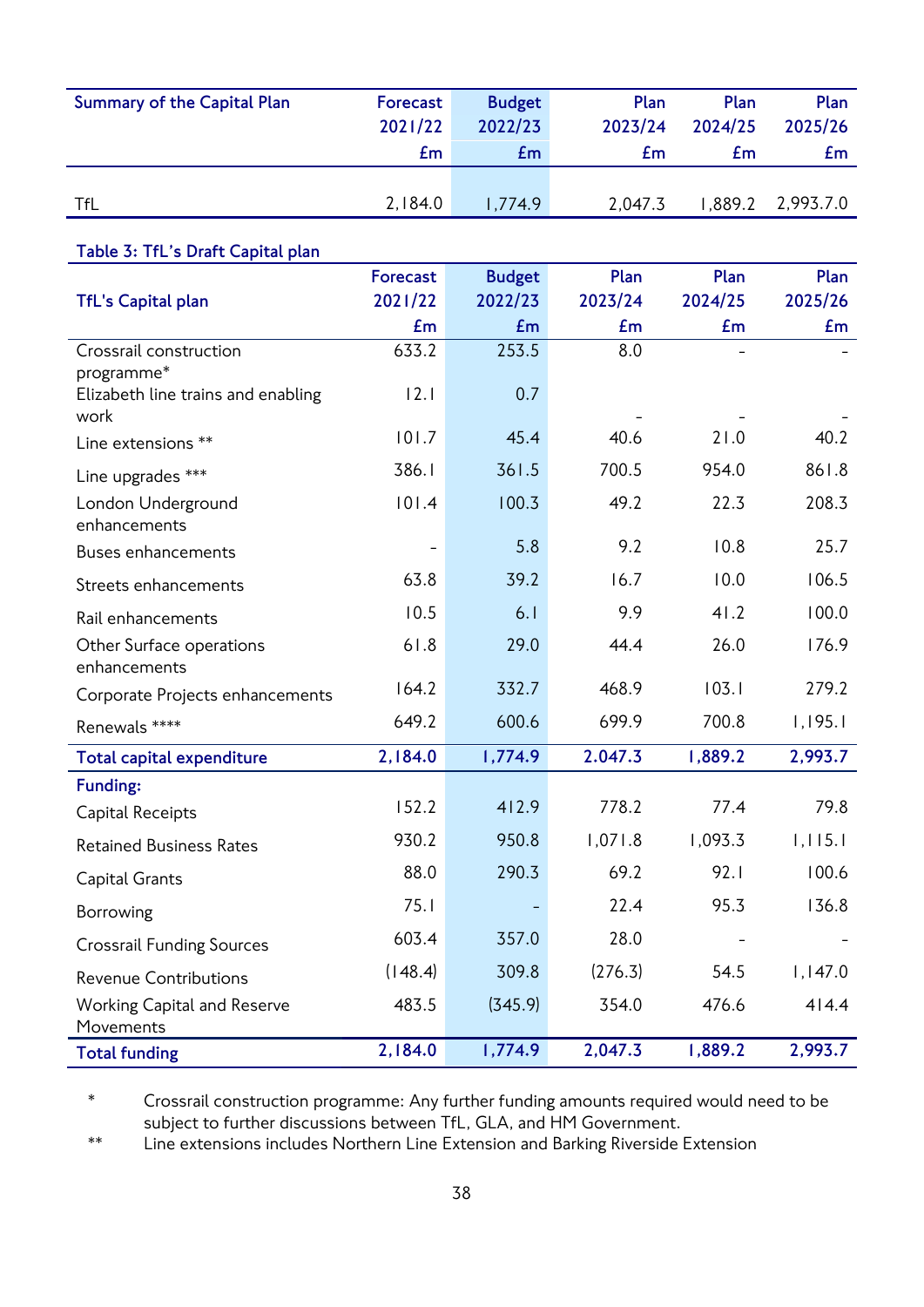- \*\*\* Line upgrades includes Four Lines Modernisation, Piccadilly line rolling stock, Railway systems enhancements and DLR rolling stock
- \*\*\*\* Renewals expenditure is necessary to ensure the continued safe operation of transport services

## **Key Deliverables**

10.0 The 'Managed Decline' scenario ensures the network remains as safe as it is today and is consistent with our regulatory responsibilities, however operability and reliability would be compromised. Asset closures and restrictions would be a very likely outcome on our road network (with a high risk of unplanned bridge and tunnel closures). The Tube would be unable to consistently operate a full service, and the Rail service and assets are likely to degrade.

- 10.1 Total capital expenditure for 2022/23 will be £1,774.9m including the Crossrail construction programme. The key investment areas in 2022/23 include:
	- Crossrail construction programme £253.5m
	- Modernisation of Circle, District, Hammersmith and City and Metropolitan lines £120.5m
	- Major Station Upgrades including Bank £76.7m
	- Healthy Streets £39.1m
	- Barking Riverside extension £2.3m
	- Piccadilly line rolling stock £212.3m
	- DLR fleet replacement £69.6m
- 10.2 Key deliverables over the next year include:

| <b>Division</b> | <b>Key Deliverable</b>                                                                                                                                                                                           |
|-----------------|------------------------------------------------------------------------------------------------------------------------------------------------------------------------------------------------------------------|
| Crossrail       | Progressing the highly skilled and technical work required to allow for<br>the Elizabeth line stage 3 to open in the first half of 2022                                                                          |
| Major Projects  | Continue work on the signalling upgrade on the Circle, Hammersmith<br>& City, Metropolitan and District lines, as well as refurbished trains on<br>the Central line and new rolling stock on the Piccadilly line |
|                 | Complete the upgrade of Bank station                                                                                                                                                                             |
|                 | Continuing to progress the introduction of new trains on the DLR<br>supporting jobs and homes                                                                                                                    |
|                 | Services on the new Barking Riverside extension will commence in<br>2022                                                                                                                                         |
| Surface         | Developing plans to replace the oldest trams in our fleet, although the<br>pace that these can be introduced will be dependent on future funding<br>levels                                                       |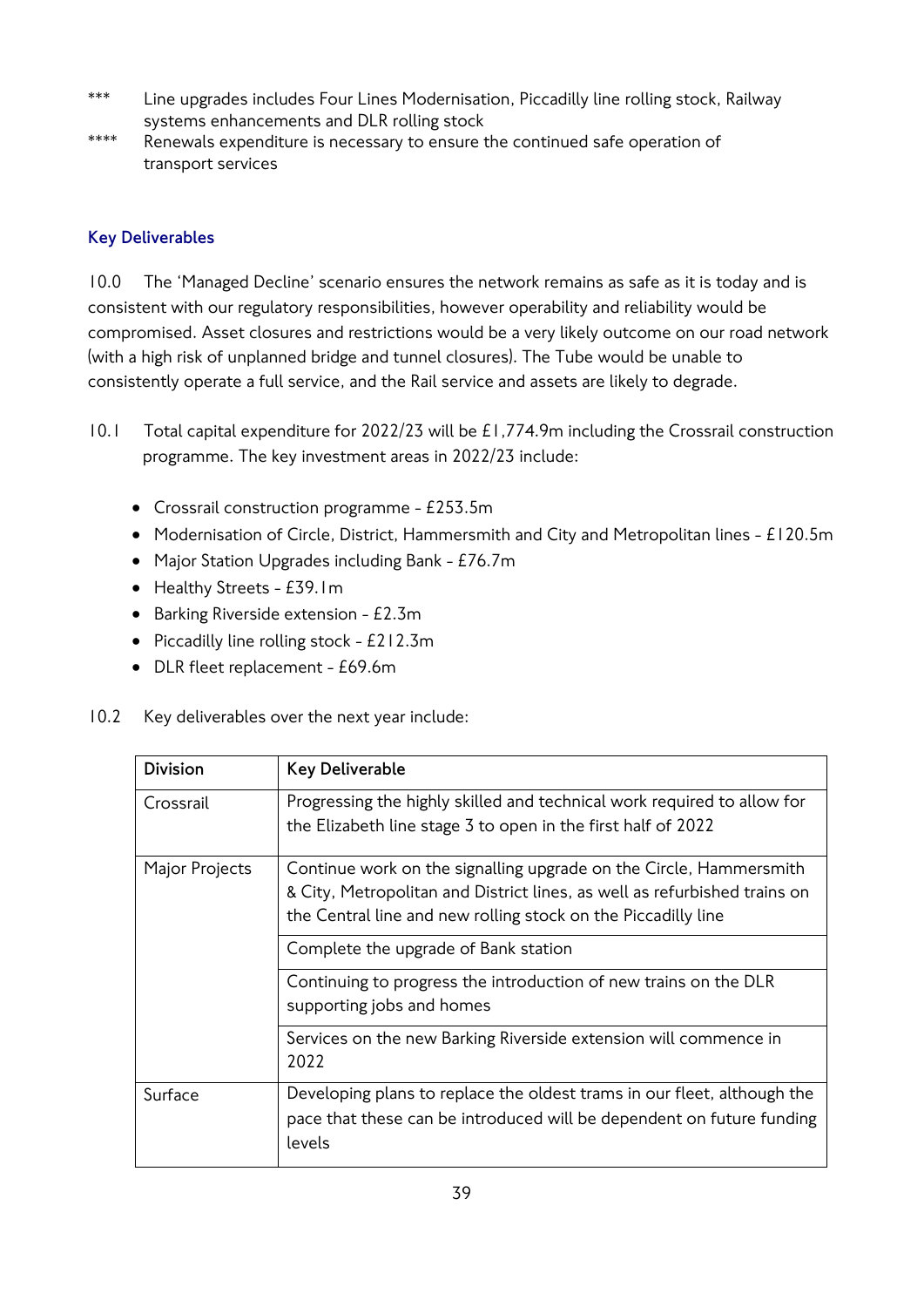|                           | Continue construction at Old Street Roundabout, which includes two<br>complex traffic switches, and will deliver step free access and<br>improved safety for vulnerable road users<br>Continue road renewal works to keep safe our carriageways, footways,<br>traffic signals, lighting, bridges, tunnels and drainage. We are also<br>continuing a multi-year programme of renewal works on the Westway<br>(A40) |
|---------------------------|-------------------------------------------------------------------------------------------------------------------------------------------------------------------------------------------------------------------------------------------------------------------------------------------------------------------------------------------------------------------------------------------------------------------|
| London<br>Underground     | Commence the refurbishment of the Jubilee Line fleet and the life<br>extension of the Piccadilly Line and Jubilee Line fleets                                                                                                                                                                                                                                                                                     |
|                           | Progress the life extension of our Central Line Signalling addressing<br>obsolescence challenges                                                                                                                                                                                                                                                                                                                  |
|                           | Upgrading our communications and security systems to ensure we<br>have safe and secure operational and customer information systems<br>across our tube network                                                                                                                                                                                                                                                    |
|                           | Refurbishment of escalators at Oxford Circus and on the Jubilee Line                                                                                                                                                                                                                                                                                                                                              |
|                           | Ongoing renewals of track across the network                                                                                                                                                                                                                                                                                                                                                                      |
|                           | Progress only those step-free access schemes already in progress<br>across the London Underground network                                                                                                                                                                                                                                                                                                         |
| Commercial<br>Development | During 2022/23 we will continue to bring housing projects through<br>planning and invest in property assets like our significant Arch<br>portfolio - all of which have potential to generate significant ongoing<br>revenue streams or reduce TfL's cost base                                                                                                                                                     |

10.3 Our capital spending is financed from seven main sources:

- Government emergency grant as a consequence of coronavirus
- Fares and ticket income
- Charges under the road user charging schemes (Congestion Charge, LEZ and ULEZ)
- Secondary revenue (such as advertising and property rentals)
- Third party funding for specific projects
- Surplus revenue resource from the capital grant funding through the business rates devolution
- Prudential borrowing and related financing (including bond issuances)

Our long-term Capital Strategy is presented in detail in Appendix C.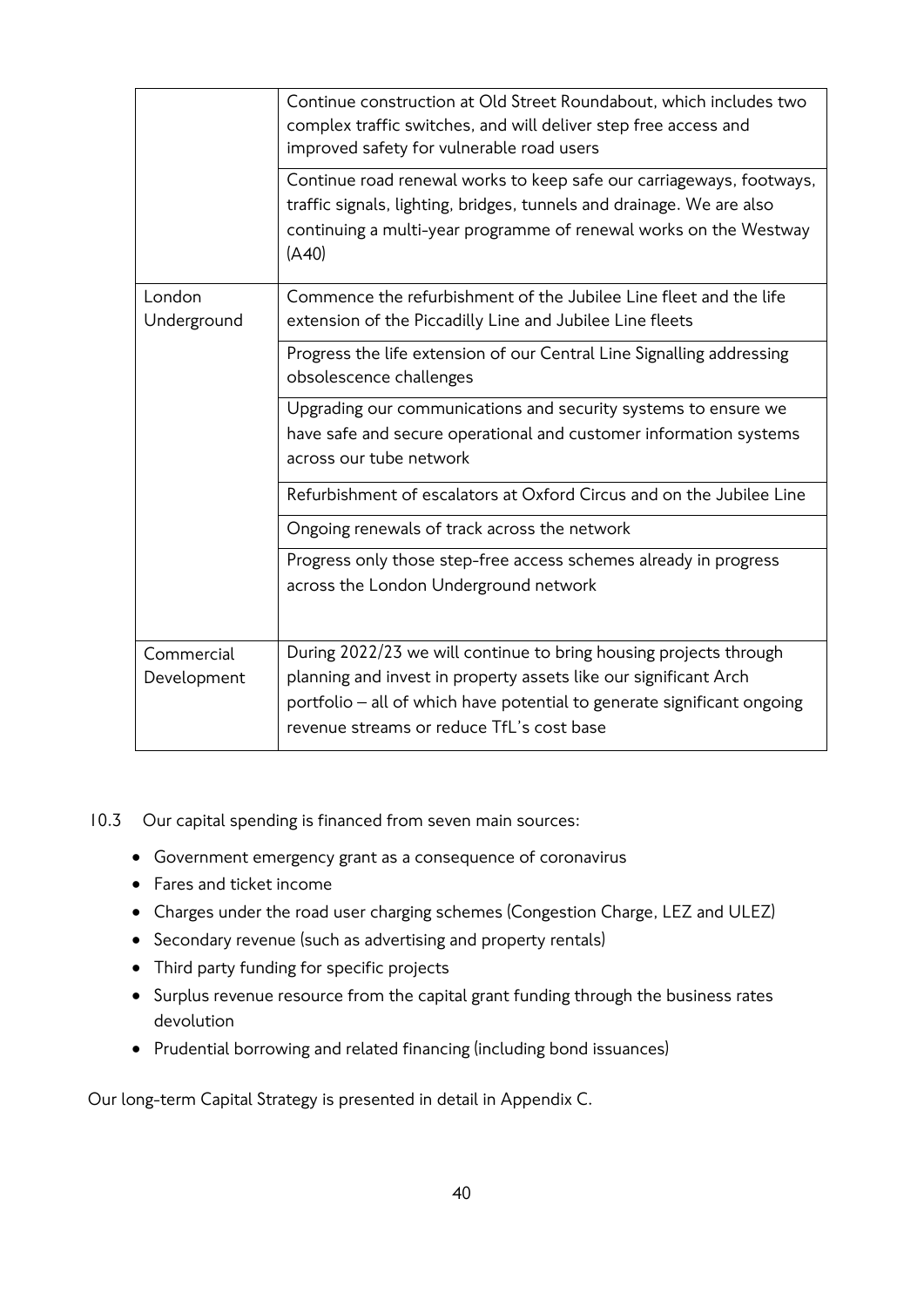## **Appendix A**

# **Table 1: TfL - Subjective analysis**

|                                                      | <b>Revised</b> | <b>Forecast</b> | <b>Budget</b> | Plan       | Plan       |
|------------------------------------------------------|----------------|-----------------|---------------|------------|------------|
|                                                      | <b>Budget</b>  |                 |               |            |            |
| <b>TfL Subjective analysis</b>                       | 2021/22        | 2021/22         | 2022/23       | 2023/24    | 2024/25    |
|                                                      | Em             | Em              | Em            | £m         | Em         |
| Income                                               |                |                 |               |            |            |
| Passenger Revenue                                    | (3, 477.6)     | (3, 150.8)      | (4,460.2)     | (4,919.3)  | (5, 292.4) |
| Road User Charging*                                  | (748.5)        | (652.9)         | (753.8)       | (538.3)    | (491.3)    |
| Media Income                                         | (80.5)         | (94.9)          | (122.7)       | (134.2)    | (161.7)    |
| Rental Income                                        | (67.3)         | (70.1)          | (83.1)        | (114.2)    | (119.8)    |
| Elizabeth line<br>regulatory**                       | (26.6)         | (18.4)          | (269.0)       | (404.3)    | (416.5)    |
| Other Income                                         | (312.9)        | (310.5)         | (449.9)       | (474.2)    | (519.9)    |
| <b>Total Income</b>                                  | (4,713.4)      | (4, 297.6)      | (6, 138.7)    | (6, 584.5) | (7,001.6)  |
| <b>Operating Expenditure</b>                         |                |                 |               |            |            |
| <b>Employee Expenses</b>                             | 2,289.1        | 2,238.1         | 2,415.4       | 2,181.3    | 2,217.0    |
| Premises                                             | 320.6          | 313.7           | 337.0         | 352.8      | 370.5      |
| <b>Bus Contract Payments</b>                         | 2,062.3        | 2,060.2         | 2,040.7       | 1,960.7    | 1,903.2    |
| CCS Income and other<br>road contracted<br>services  | 326.9          | 258.8           | 263.7         | 283.2      | 291.6      |
| Asset Maintenance and<br>Local Authority<br>Payments | 519.0          | 516.0           | 578.6         | 564.9      | 575.5      |
| Professional and<br>consultancy fees                 | 138.5          | 143.2           | 44.1          | 139.5      | 134.0      |
| Franchise Payments                                   | 493.4          | 522.4           | 496.8         | 510.1      | 526.1      |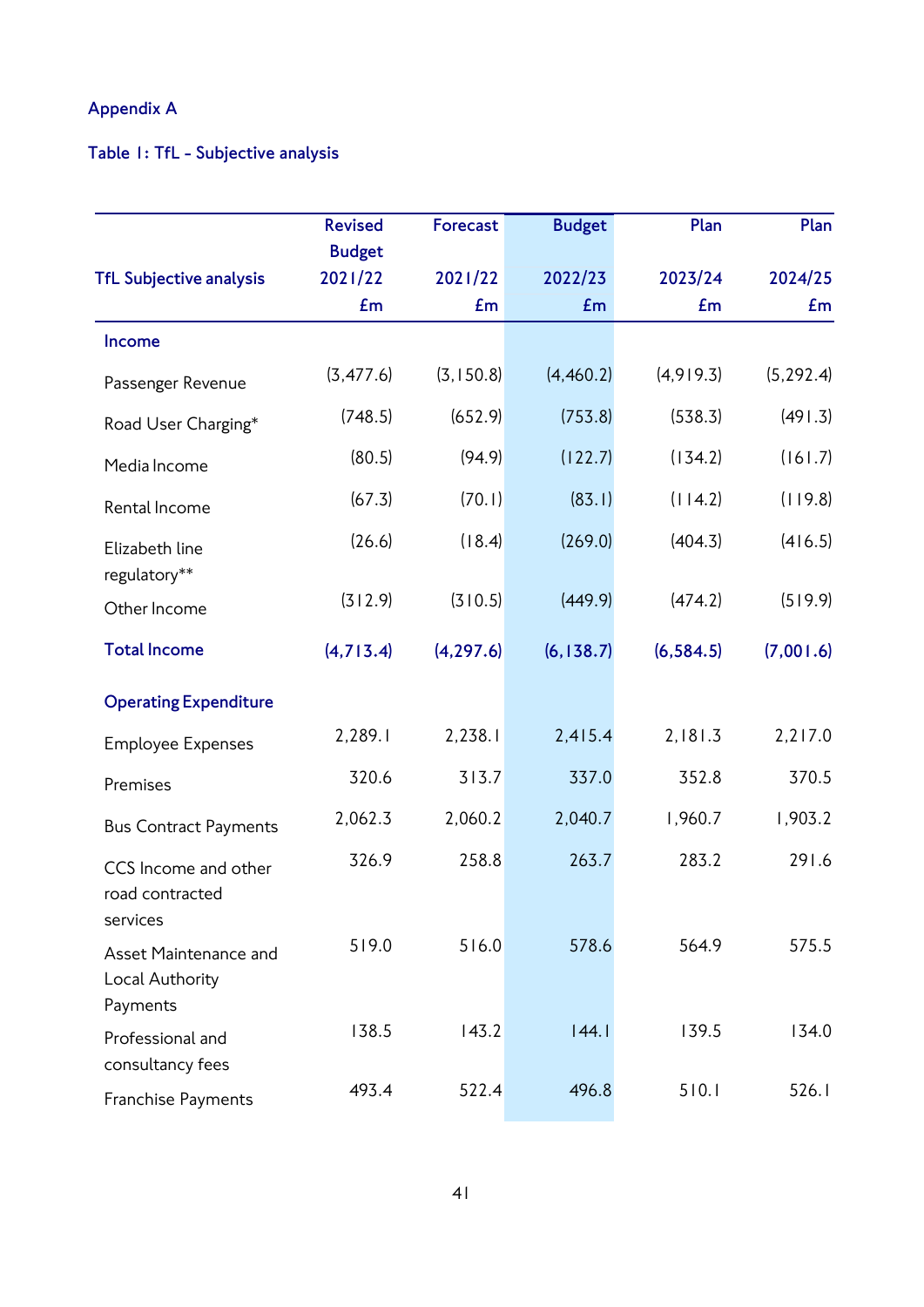| Elizabeth line<br>regulatory**                             | 26.6    | 18.4    | 269.0   | 404.3   | 416.5   |
|------------------------------------------------------------|---------|---------|---------|---------|---------|
| Information and<br>Communication<br>Technology             | 237.0   | 236.8   | 245.9   | 263.4   | 288.1   |
| <b>Traction Current</b>                                    | 160.8   | 154.0   | 195.8   | 220.5   | 247.6   |
| Other operating<br>expenses                                | 540.1   | 518.1   | 674.1   | 677.6   | 694.3   |
| Capital resources and<br>other recharges                   | (338.5) | (317.4) | (387.3) | (362.1) | (379.0) |
| Bad debt provision                                         | 155.7   | 160.0   | 229.3   | 162.6   | 143.3   |
| <b>Total Operating</b><br><b>Expenditure</b>               | 6,931.5 | 6,822.3 | 7,503.9 | 7,358.8 | 7,428.7 |
| <b>Net Operating</b><br><b>Expenditure</b>                 | 2,218.1 | 2,524.7 | 1,365.2 | 774.3   | 427.1   |
| Net financing costs                                        | 448.7   | 439.6   | 441.3   | 432.2   | 466.0   |
| Revenue resources used<br>to support capital<br>investment | 608.6   | 299.9   | 159.2   | (57.3)  | 641.0   |
| Transfer to/(from)<br>reserves                             | (422.7) | (448.4) | 150.6   | (218.9) | (586.5) |
| <b>Financing Requirement</b>                               | 2,852.7 | 2,815.8 | 2,316.3 | 930.3   | 947.6   |
| Specific grants                                            | 13.8    | 18.7    | 8.0     | 5.0     | 4. I    |
| Retained business rates                                    | 914.0   | 914.5   | 940.4   | 857.2   | 874.3   |
| Funding for NI increase                                    |         |         | 15.8    | 15.5    | 16.0    |
| Council tax collection<br>fund deficit                     |         |         | (0.1)   | (0.1)   |         |
| Extraordinary grant***                                     | 1,873.3 | 1,831.0 | 1,100.0 |         |         |
| <b>Council tax</b><br>requirement                          | 51.6    | 51.6    | 52.2    | 52.7    | 53.2    |

\* Any changes to these schemes which result in additional income are subject to impact assessment, consultation, and mayoral decision.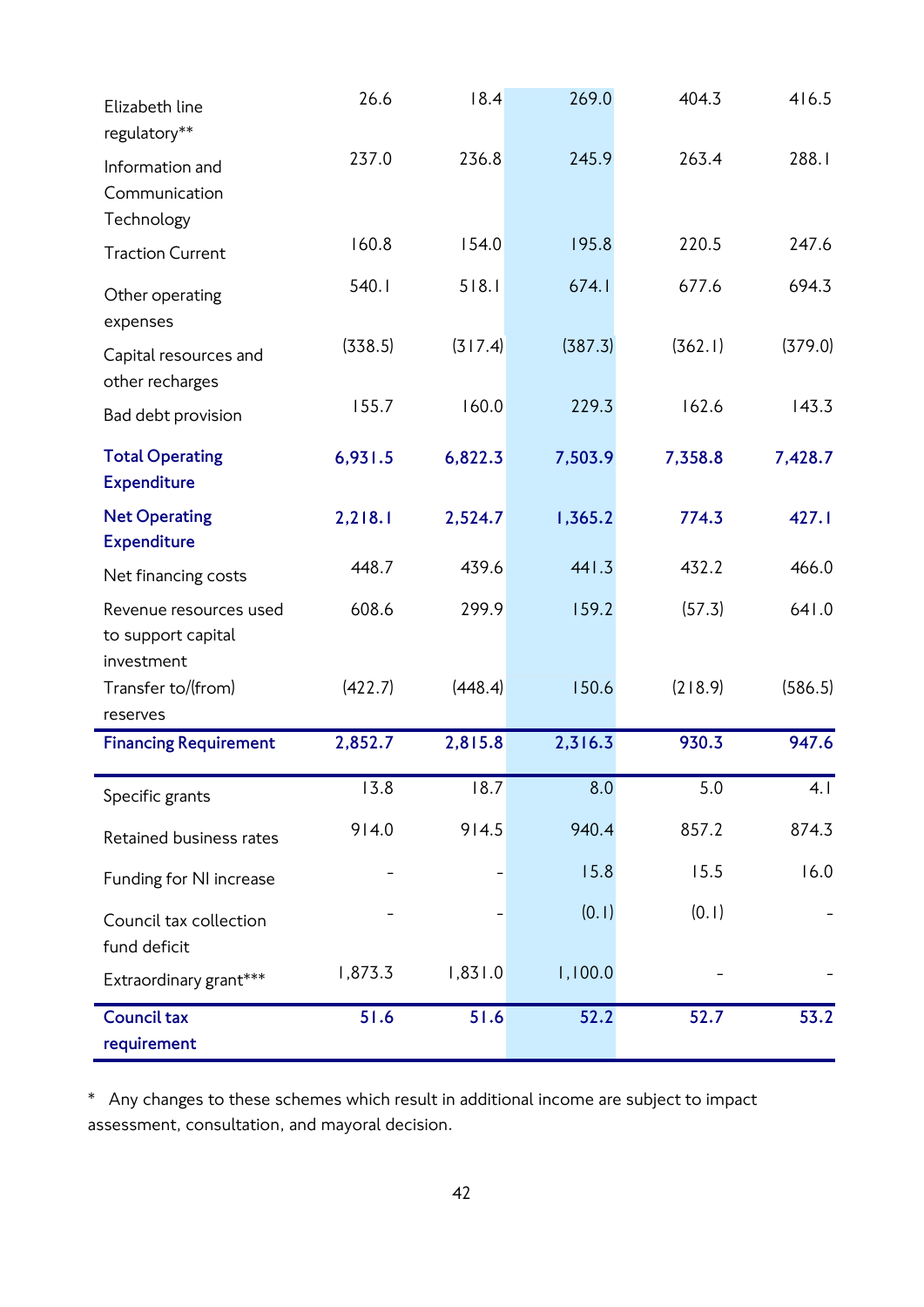\*\* The table reflects the Elizabeth line central operating section regulatory track charge, which is net nil at TfL Group level

\*\*\* Extraordinary grant for 2021/22 and 2022/23 is assumed to come predominantly from the Government however no funding agreement is in place beyond 11 December 2021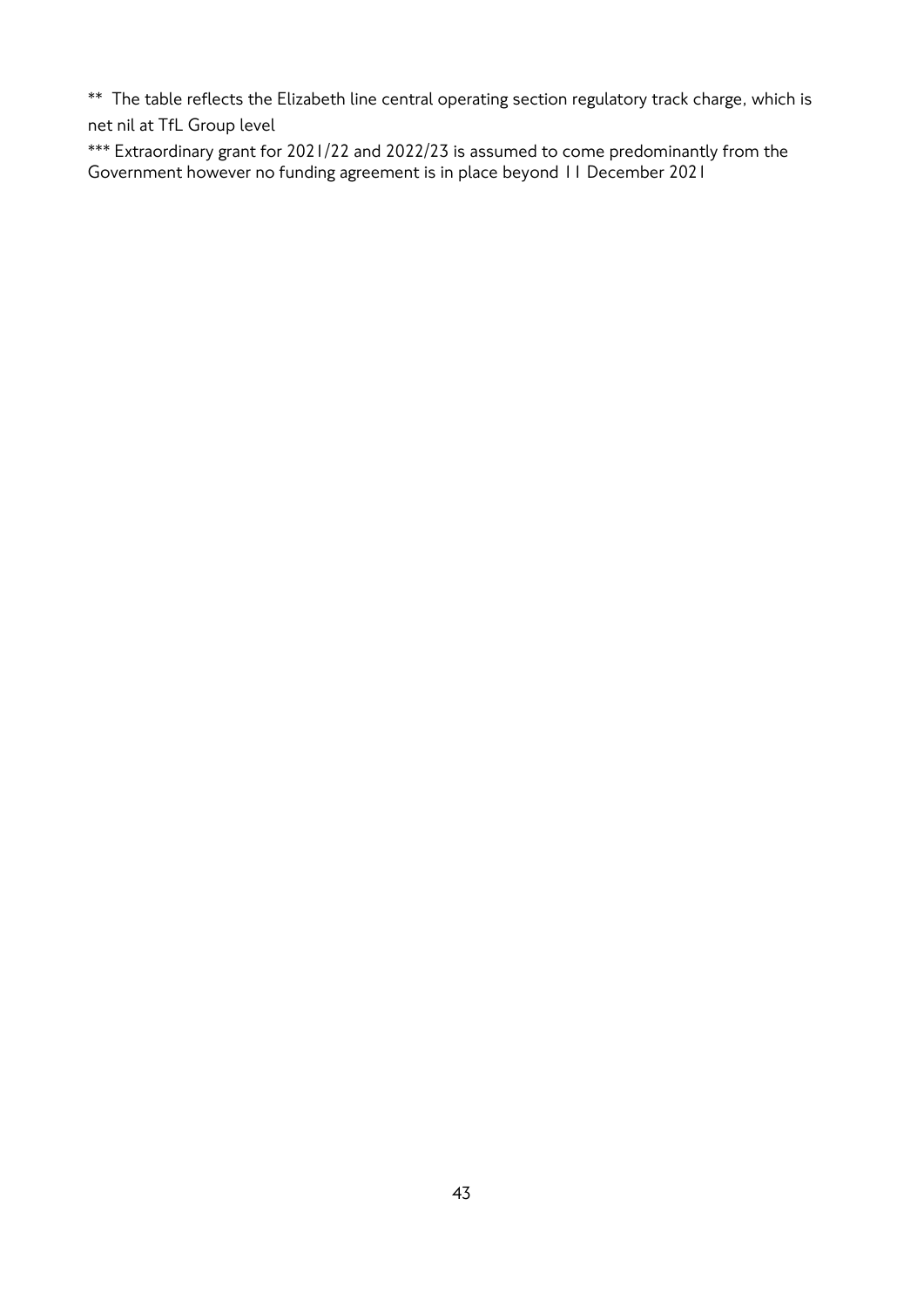## **Table 2: TfL - Capital financing costs**

| <b>Capital financing costs</b>  | <b>Budget</b> | Plan    | Plan    |
|---------------------------------|---------------|---------|---------|
|                                 | 2022/23       | 2023/24 | 2024/25 |
|                                 | Em            | £m      | Em      |
| Provision for repayment of debt | 57.5          | 57.5    | 57.5    |
| External interest               | 531.9         | 524.2   | 523.3   |
| Total                           | 589.4         | 581.7   | 580.8   |

## **Prudential borrowing**

The TfL Board approves prudent treasury strategies and policies that have regard to the principles of the Code of Practice and Cross-Sectoral Guidance Notes for Treasury Management in the Public Services (the Treasury Management Code) and the Prudential Code for Capital Finance in Local Authorities (the Prudential Code) both issued by the Chartered Institute of Public Finance and Accountancy (CIPFA) and last updated in 2017. The strategies and policies also have regard to the Statutory Guidance on Local Authority Investments (the Investments Guidance) issued by the Ministry of Housing, Communities and Local Government (MHCLG) and last updated in March 2018.

Borrowing is undertaken within prudent limits approved by our Board and the Mayor. We do not expect to increase our net borrowing in 2022/23, but expect to draw down against a planned £200m revolving credit facility (subject to approval) dedicated to the development of investment property assets and affordable housing schemes during 2023/24 and 2024/25.

The maximum amounts of borrowing in each financial year are set out in the tables below. We constantly assess our financial position and will only borrow where it is prudent and affordable to do so.

We borrow from a variety of sources, with consideration given to the cost of borrowing, market conditions and the level of flexibility offered. These sources include:

- The Public Works Loan Board
- A £5bn Medium Term Note programme
- A £2bn Commercial Paper programme
- The European Investment Bank and Export Development Canada, with loans linked to specific infrastructure projects
- Leasing arrangements, used for specific assets such as rolling stock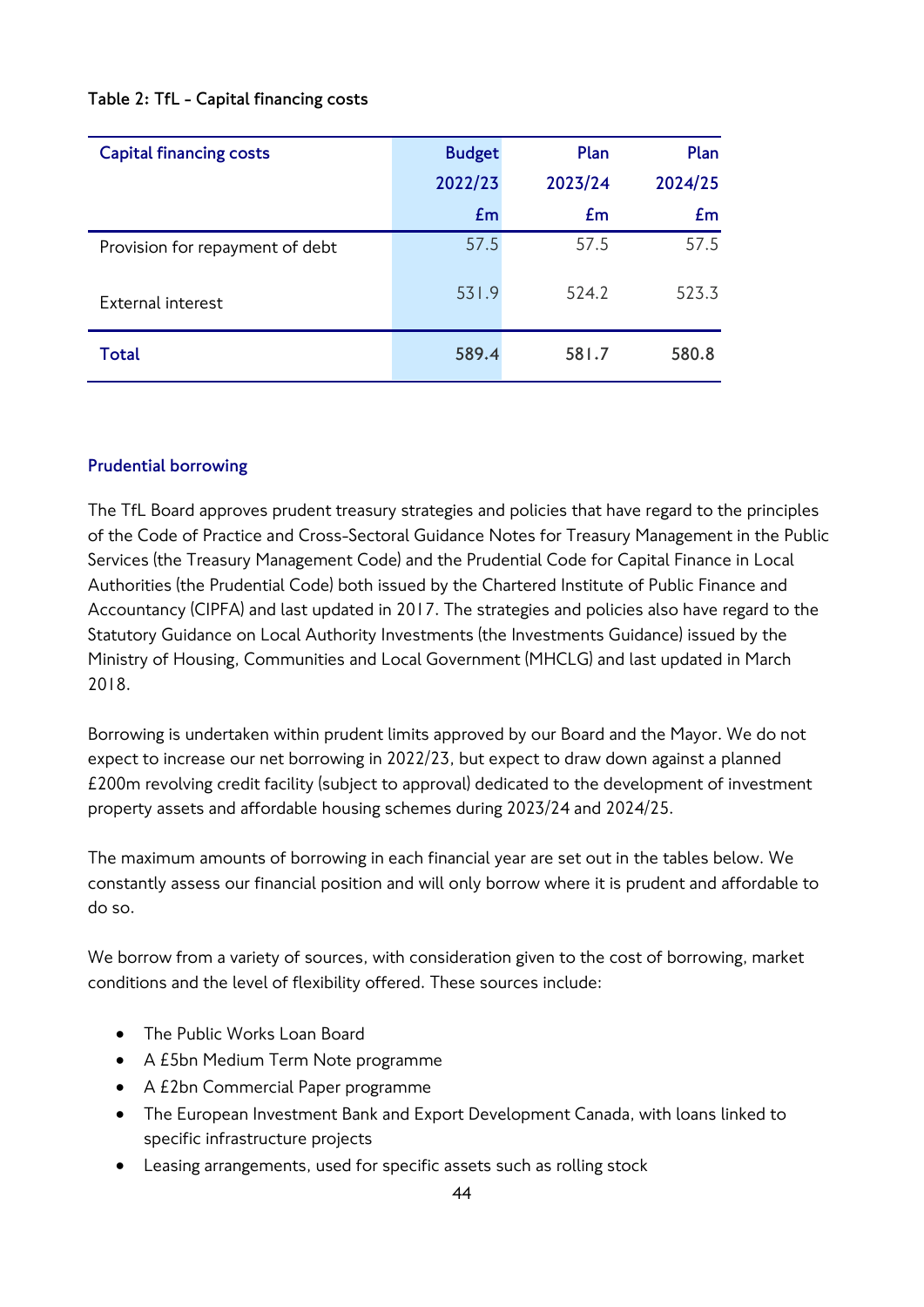- Bank loans, including a £200m bank overdraft facility that is in place to provide contingency liquidity
- A £750m loan facility from the Department for Transport to support the completion of the Crossrail project

We believe our proposed levels of borrowing remain affordable and consistent with prudent financial management.

## **Annual Minimum Revenue Provision**

As we have a legal requirement to produce a balanced budget (and this approach had been extended to the full Business Plan), the cost of debt service is taken account of in determining whether the budget and business plans are in balance.

The significant majority of our borrowings are passed down to TfL's subsidiaries, where they are used to fund capital expenditure in the year they are drawn down. As the assets funded by these borrowings come into use and are depreciated, revenue grant is passed down by the Corporation to fund that element of the annual depreciation expense that is not already covered by other sources of revenue within the respective subsidiary. The revenue grant passed down is charged against the Corporation's General Fund Reserve and hence acts as a proxy for Minimal Revenue Provision.

For the debt used to finance capital expenditure within the Corporation, an Annual Minimal Revenue Provision is made. This has been calculated to build up a provision over the average expected useful economic life of the assets funded. This has been calculated at 35 years.

The tables below set out the proposed borrowing limits over the period having regard to proposed capital spending plan and have been prepared with reference to the requirement of the Prudential Code, including providing calculations of the prudential indicators.

| <b>Authorised limit for</b> | Current  | <b>Revised</b> | Proposed | Proposed | Proposed |
|-----------------------------|----------|----------------|----------|----------|----------|
| external debt               | Approval | Approval       |          |          |          |
|                             | 2021/22  | 2021/22        | 2022/23  | 2023/24  | 2024/25  |
|                             | Em       | £m             | Em       | £m       | Em       |
|                             |          |                |          |          |          |
| Borrowing                   | 14,494.8 | 14,494.8       | 14,568.8 | 14,568.4 | 14,533.0 |
| Long term liabilities       | 3,155.6  | 3,155.6        | 3,175.4  | 3,053.6  | 2,937.4  |
| <b>TfL closing balances</b> | 17,650.4 | 17,650.4       | 17,744.2 | 17,622.0 | 17,470.4 |

## **Table 3: TfL Group - Authorised limit for external debt**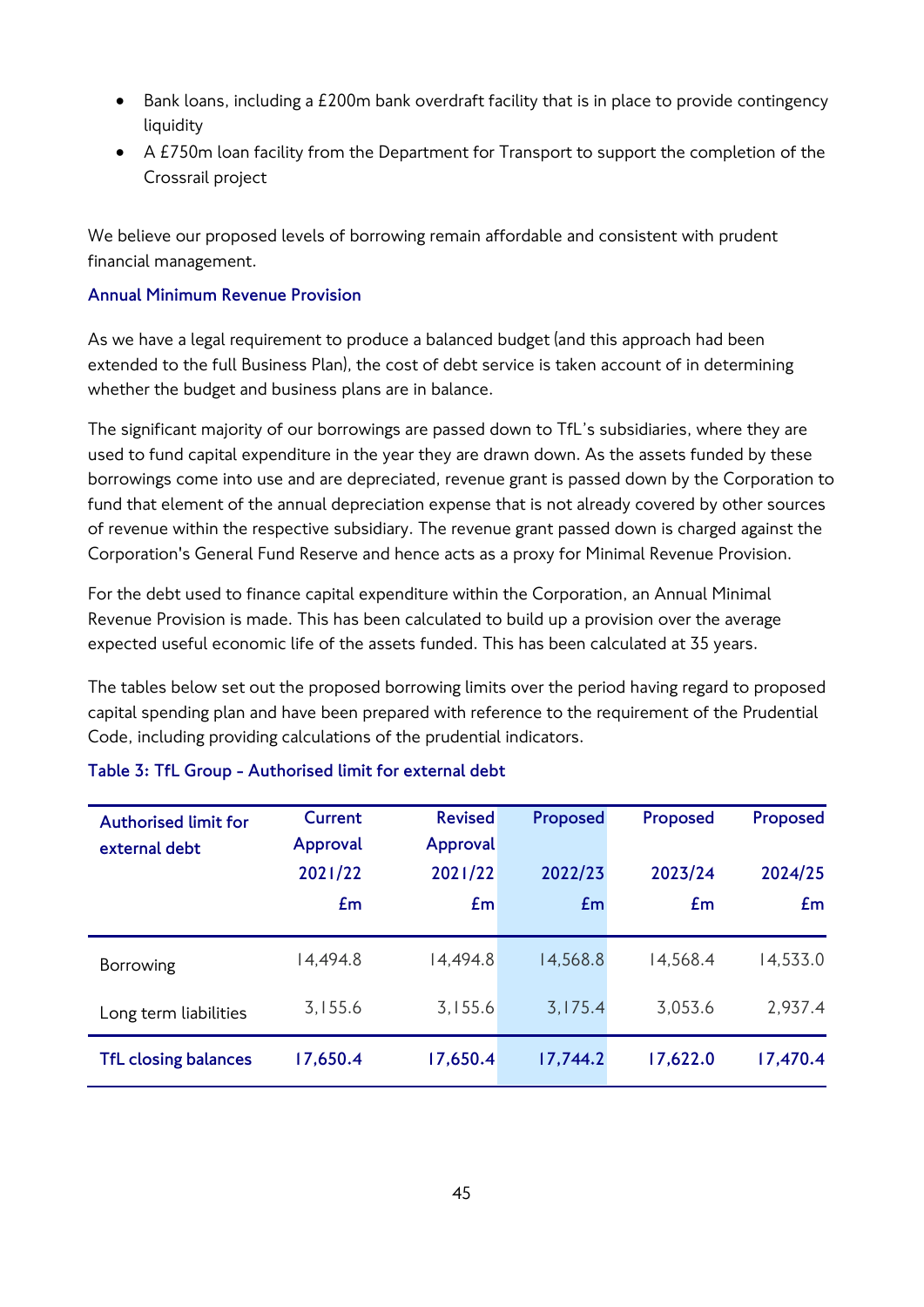## **Table 4: TfL Group - Operational limit for external debt**

| <b>Operational limit for</b><br>external debt | Current<br>Approval | <b>Revised</b><br>Approval | Proposed | Proposed | Proposed  |
|-----------------------------------------------|---------------------|----------------------------|----------|----------|-----------|
|                                               | 2021/22             | 2021/22                    | 2022/23  | 2023/24  | 2024/25   |
|                                               | Em                  | Em                         | Em       | Em       | Em        |
| Borrowing                                     | 13,162.5            | 13, 162.5                  | 13,068.8 | 13,089.9 | 13, 149.3 |
| Long term liabilities                         | 2,761.0             | 2,761.0                    | 2,675.4  | 2,553.6  | 2,437.4   |
| <b>TfL closing balances</b>                   | 15,923.5            | 15,923.5                   | 15,744.2 | 15,643.5 | 15,586.7  |

## **Table 5: TfL Corporation - Authorised limit for external debt**

| <b>Authorised limit for</b><br>external debt | Current<br>Approval | <b>Revised</b><br>Approval | Proposed | Proposed  | Proposed |
|----------------------------------------------|---------------------|----------------------------|----------|-----------|----------|
|                                              | 2021/22             | 2021/22                    | 2022/23  | 2023/24   | 2024/25  |
|                                              | £m                  | Em                         | Em       | £m        | Em       |
| Borrowing                                    | 14,494.8            | 14,494.8                   | 13,769.0 | 13,768.7  | 13,733.5 |
| Long term liabilities                        | 820.8               | 820.8                      | 785.3    | 742.8     | 701.7    |
| <b>TfL closing balances</b>                  | 15,315.6            | 15,315.6                   | 14,554.3 | 14,511.5x | 14,435.2 |

## **Table 6: TfL Corporation - Operational limit for external debt**

| <b>Operational limit for</b> | <b>Current</b> | <b>Revised</b> | Proposed | Proposed | Proposed |
|------------------------------|----------------|----------------|----------|----------|----------|
| external debt                | Approval       | Approval       |          |          |          |
|                              | 2021/22        | 2021/22        | 2022/23  | 2023/24  | 2024/25  |
|                              | Em             | Em             | £m       | Em       | Em       |
|                              |                |                |          |          |          |
| Borrowing                    | 13,162.5       | 13, 162.5      | 13,069.0 | 13,068.7 | 13,033.5 |
| Long term liabilities        | 570.8          | 570.8          | 535.3    | 492.8    | 451.7    |
| <b>TfL closing balances</b>  | 13,733.3       | 13,733.3       | 13,604.3 | 13,561.5 | 13,485.2 |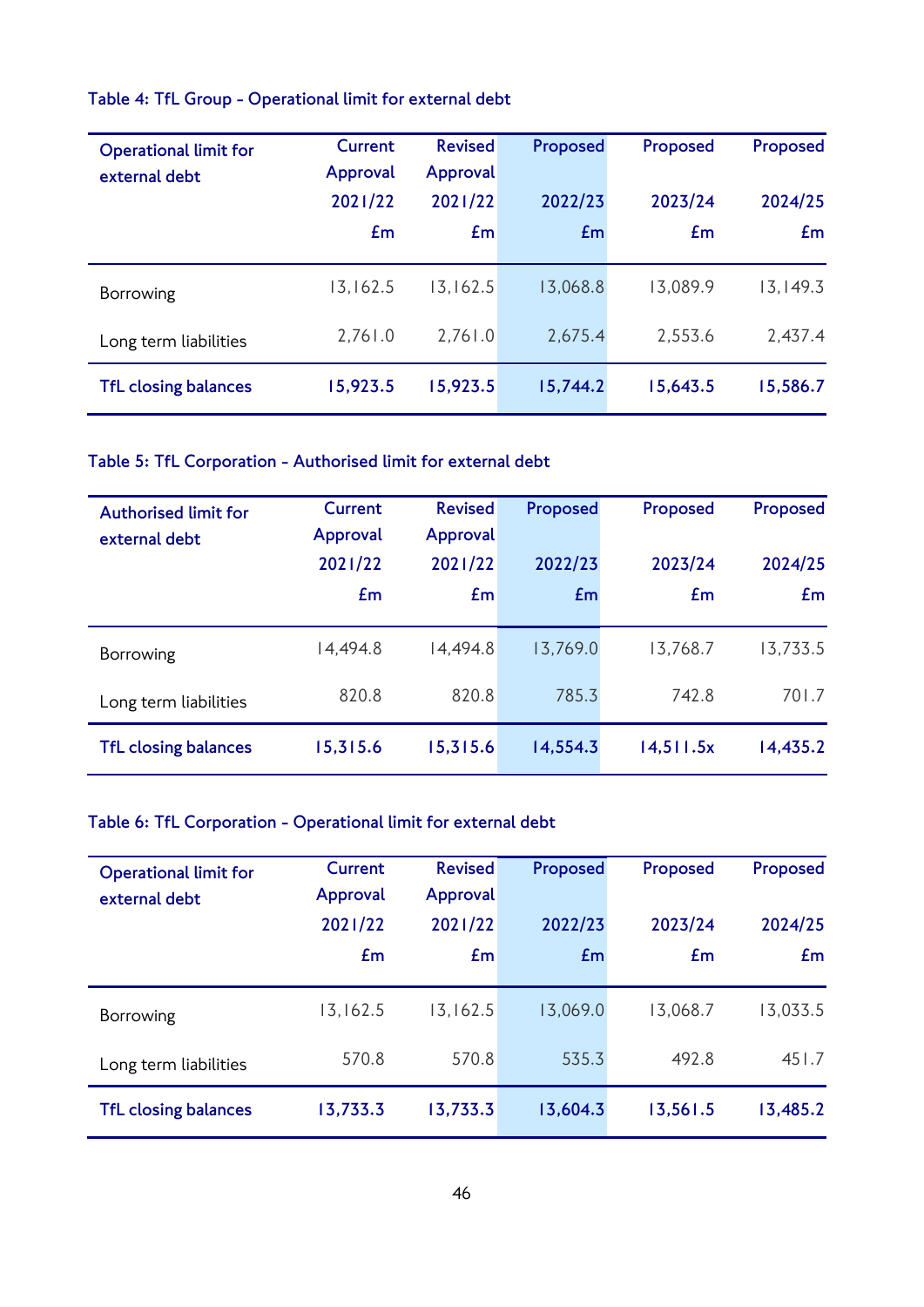## **Appendix B: GLA Group Four-Year Efficiency Plan**

## **Savings and efficiencies across the GLA Group**

The total savings and efficiencies to 2024/25 which have been identified across the Group are summarised below. The figures presented show operating costs only, are presented on an incremental basis, and only include recurring savings.

| Savings and  | PY19/20-20/21       | 2021/22 | 2022/23   | 2023/24 | 2024/25 | <b>TOTAL</b> |
|--------------|---------------------|---------|-----------|---------|---------|--------------|
| efficiencies | (Actual) <i>E</i> m | £m      | <b>Em</b> | £m      | £m      | £m.          |
| TfL          | 340.0               | 60.8    | 122.2     | l 13. l | 93.9    | 730.0        |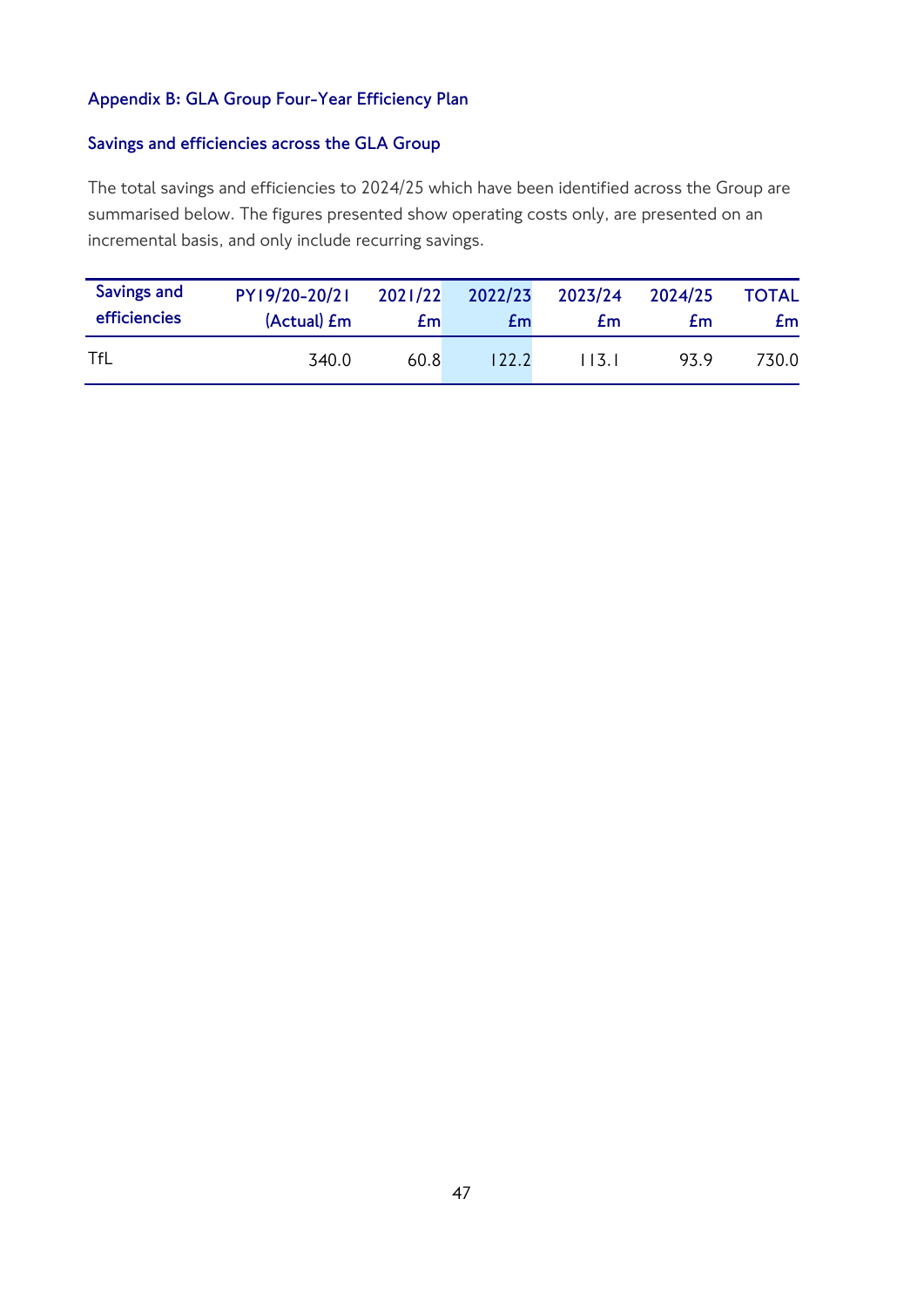## **Appendix C: TfL Capital Strategy 2022**

#### **11 Background**

- 11.1 The Prudential Code for Capital Finance in Local Authorities (2017) requires all local authorities including Transport for London (TfL) to prepare and publish a Capital Strategy. This 2021 Capital Strategy supersedes TfL's Capital Strategy published in previous years.
- 11.2 The coronavirus pandemic resulted in TfL facing significant and unprecedented challenges with ridership falling by 90 per cent at the start of the pandemic and an immediate impact on our cash flow. This year's Capital Strategy is produced in a period of continuing uncertainty with a steady recovery in passenger journeys to around 70 per cent of pre-pandemic levels.
- 11.3 Our latest funding agreement expires on 11 December 2021 and we continue to work with the government to identify a longer-term funding arrangement that will support our goal of being financially sustainable from April 2023. TfL plays a crucial role in driving growth and jobs across London and the UK, and equally we can support the government's national priorities to progress to a carbon-free future and create wealth and employment that will level up the national economy. In the short term, we are having to adapt our capital plans to respond to our funding challenges and the uncertainties presented by the pandemic, but it remains important to look ahead and identify what investment is needed to renew and improve the transport network in line with the Mayor's Transport Strategy (MTS) and in support of national priorities. Even with the uncertainty of long-term planning, this Capital Strategy will support us in being resilient to a wide range of potential future economic and transport demand outcomes.
- 11.4 Our Capital Strategy sets out the minimum investment required to maintain safety and operability in the short term as well as the level to which investment should over time increase to achieve the aims of the MTS. The MTS, published in 2018, aims to encourage a shift from cars to active, efficient and sustainable modes of travel, with the central aim for 80 per cent of all trips in London to be made on foot, by cycle or using public transport by 2041. This Capital Strategy covers a 20 year period until 2041.
- 11.5 We continue to make the case to government for confirmed capital funding to support the level of investment described here. We recognise the new realities brought about by the pandemic and we have adapted our capital investment to defer major growth schemes such as Crossrail 2 and the Bakerloo Line Extension, so we can focus on protecting core assets and services. The Capital Strategy reiterates our preferred level of investment from 2030 onwards, as set out in the Policy Consistent scenario of our 2021 Long-Term Capital Plan and Medium-Term Capital Plan submission to the government on 14 August 2021, as well as our Comprehensive Spending Review submission. In the first five years, this Capital Strategy is aligned to our GLA Budget submission, performed on the basis of a "Managed Decline" capital scenario, with investment assumed to increase through the late 2020s towards the necessary long-term level to support key MTS goals.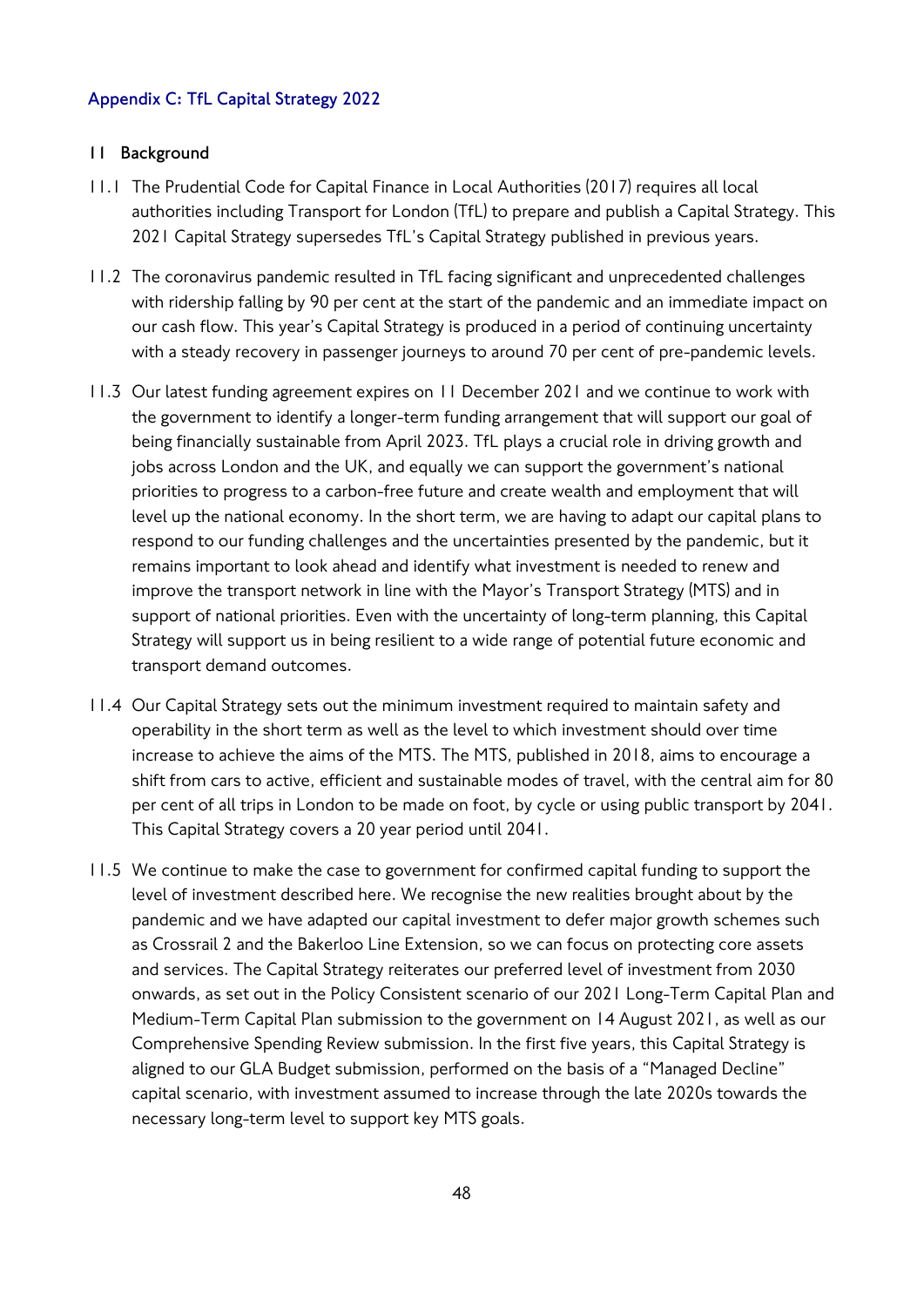11.6 The Capital Strategy forms part of TfL's financial planning process and is based on a number of assumptions including the likely cost of the future capital programme and expectations in terms of funding. It is a planning exercise that will need to evolve as TfL's funding position becomes clearer, and the Capital Strategy will be reviewed and developed year on year.

## **12 Benefits**

- 12.1 Our Capital Strategy enables clearer and more transparent long-term decisions to be made on the investment needs of London. Many transport schemes take a long time to develop and deliver. For example, Crossrail 1 was first proposed in the 1970s, but is only now nearing its final delivery. A long-term view that reflects the current realities and charts a trajectory towards supporting London's full recovery, is critical to ensure enhancements to London's transport network are delivered when they are needed.
- 12.2 Our Capital Strategy sets out a pipeline of investment for 20 years. Giving clear sight of our investment aspirations over this period, subject to funding, is useful for a variety of audiences, including customers, London's businesses and our supply chain, who will be able to resource accordingly to meet the demand for construction in London.
- 12.3 Investment in transport infrastructure benefits many different groups, and it is appropriate that the funding packages for these investments reflect these various beneficiaries. These beneficiaries range from central government, through increased taxation on economic activity and property, all the way to local businesses and residents, who most directly benefit from improved transport links. Formulating full funding packages for large schemes is complex and takes time, as was the case with Crossrail 1. This Capital Strategy identifies schemes in the longer term that require such funding packages and discusses some options for funding them. Developing this work further will help to ensure such schemes are funded in a fair and sustainable way.
- 12.4 It is not possible to commit to long-term projects unless and until there is long-term funding available to ensure they can be completed. Therefore, a lack of certainty of funding can delay the commencement of essential improvements. A key benefit of the Capital Strategy is that it enables these funding requirements to be identified in sufficient time for them to be addressed.

## **13 Approach and Updates in 2021**

- 13.1 Our Capital Strategy reflects the long-term priorities set out in the MTS and other Mayoral strategies, including the need to run services safely and reliably. This is set in the context of significant uncertainty on the level of available funding to TfL which would be determined by the pace and level of recovery of passenger demand and the final level of government funding.
- 13.2 This strategy builds from our 2020 Capital Strategy, which was approved by the TfL Board in December 2020. TfL developed a flexible Long-Term Capital Plan (LTCP) in 2020, which identifies the optimal investment required to keep our existing assets safe, operable, and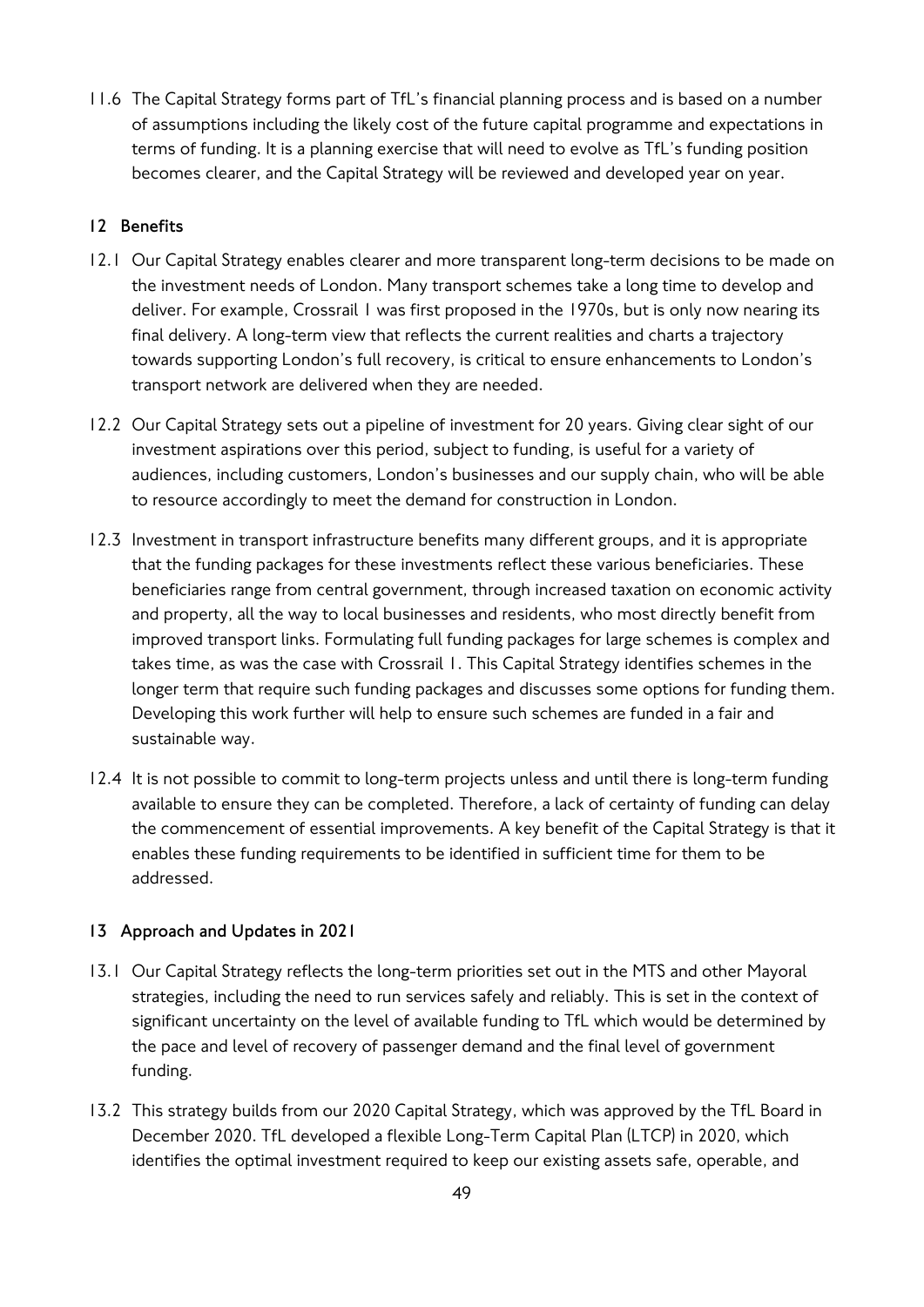reliable and considers how our capital ambitions can be optimised to deliver enhancements within different funding constraints. Last year's Capital Strategy was based on a scenario from the 2020 LTCP that delivers the maximum possible performance against MTS objectives within a long-term investment programme of c.£3bn per year (in 2020 prices). This year we have updated our LTCP with a focus on ensuring affordability and deliverability in the early years and improving the articulation of benefits within each scenario.

- 13.3 This year's Capital Strategy is based on a mix of the 2021 LTCP scenarios, in response to the uncertainty produced by the pandemic, lack of confirmed funding for the capital priorities we made a case for as part of the government's 2021 spending review, and our financial challenges. We will continue to work with the Government to make the case for a longerterm funding settlement. There are efficiency benefits to long-term funding for capital investment. The Government's 2013 published Action for Roads estimates 20 per cent savings on maintenance spending when moving from a 1-2 year planning horizon to a 1-5 year horizon.
- 13.4 The first five years of the strategy is based largely on the 2021 Managed Decline scenario (but below it in some cases) which sets out the minimum level of spend required to keep our network safe, but with impacts on operability and reliability. This is because the safety and operability of our assets are inextricably linked. TfL cannot operate an unsafe network as our legal authorisation is based on running a safe network. At the managed Decline level, we will life extend our asset base which will lead to reduced operations to maintain safety through closing assets and not making them available for service, or by placing loading and speed restrictions on their use. Consequently, reduced service would impact revenue and financial sustainability. For example, lower train availability, either due to reduced speed or due to closures to maintain safety, would mean lower passenger numbers and revenue, requiring additional funding for TfL to break even and with negative impacts on London's economic activity and growth. In addition, we will need to maintain our assets through short-term fixes that would lead to higher maintenance costs and whole life costs, further jeopardizing our financial sustainability.
- 13.5 The next five years align to the principles of the Financially Constrained scenario by progressing our investment towards the key MTS goals while in the later years, our investment spend transitions into the 2021 Policy Consistent LTCP scenario which delivers closest to the MTS vision by 2041.
- 13.6 Because of the need to combine different scenarios to show a transition from a low rate of investment in the next five years towards the Policy Consistent level by the 2030s, there are some instances of spend profiles that, in a more stable planning environment, could be smoothed. The full impacts of the proposals for very low levels of investment in the next five years are not yet fully understood and plans for later years will likely have to change to reflect these impacts once they become clearer. As a result, this document is a high-level planning exercise rather than a detailed guide to very specific investment plans for the next 20 years. TfL regularly revisits its future forecasts and our understanding of future capital investment needs will develop and improve as the future environment becomes clearer.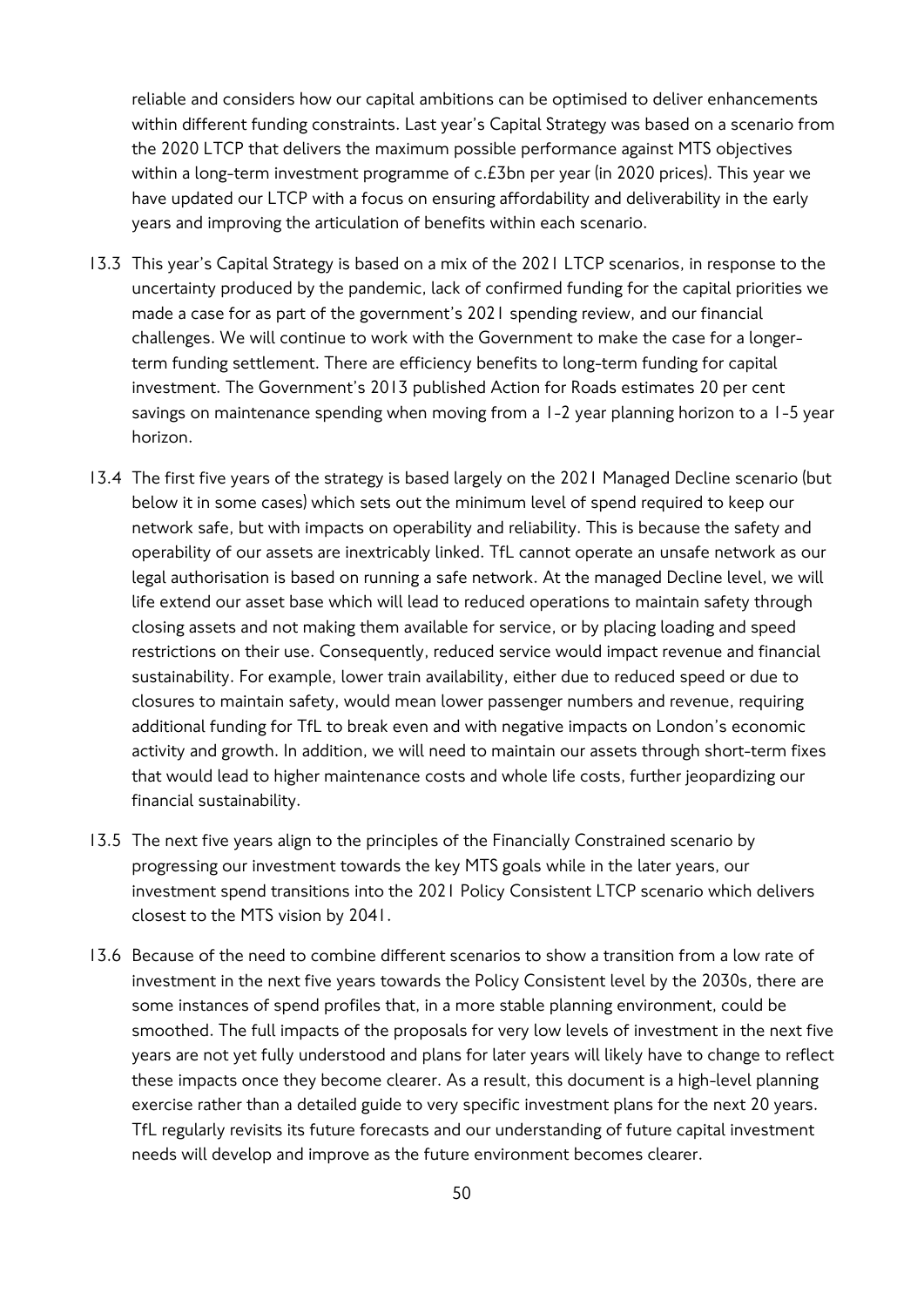13.7 Risk allowances have been updated and funding assumptions are particularly indicative at this time, being subject to ongoing discussions with the government. We hope that future Capital Strategies will be able to present greater clarity in this area.

## **14 Influences**

- *14.1 Our Capital Strategy is directly influenced by:*
- 14.1.1 the Mayor's policies and statutory strategies for London, including the MTS, the London Plan, and the London Environment Strategy
- 14.1.2 the UK's infrastructure requirements, as set out in the National Infrastructure Assessment
- 14.1.3 our near-term delivery plans and financial position, as set out in our Revised Budget for 2021/22
- 14.1.4 our capital prioritisation framework, agreed with government in December 2020 and set out in our Financial Sustainability Plan
- 14.1.5 the condition and lifecycle of our asset base; and
- 14.1.6 underlying behaviour trends in London, as analysed in documents such as our annual Travel in London report.
- *14.2 Our Capital Strategy will be directly or indirectly influenced over time by:*
- 14.2.1 central government policy, in areas such as direct infrastructure funding and devolution, as well as other specific policies such as the Transport Decarbonisation Plan
- 14.2.2 external events with the potential to impact on the national economy, London's growth and/or our financial position, such as the UK's exit from the European Union and the continuing impacts of the coronavirus pandemic; and
- 14.2.3 the Mayor's future decisions on allocation of devolved business rates to functional bodies of the Greater London Authority.
- 14.3 This Capital Strategy continues to set out the level of capital expenditure required in the long term to deliver the MTS, which was written and approved before the pandemic. We are experiencing a slow recovery on our transport network as a result of the pandemic with ridership now increasing to around 70 per cent of pre-pandemic levels. Although the longterm effects of the pandemic will be complex and wide-ranging and impossible to fully predict at this time, the broad objectives of the MTS are almost certain to remain applicable in all potential future circumstances. Strategic aims such as increasing the shift to more sustainable ways of travel and improving the quality of public transport are central to securing a green recovery for London and supporting the national priorities of decarbonisation and economic growth.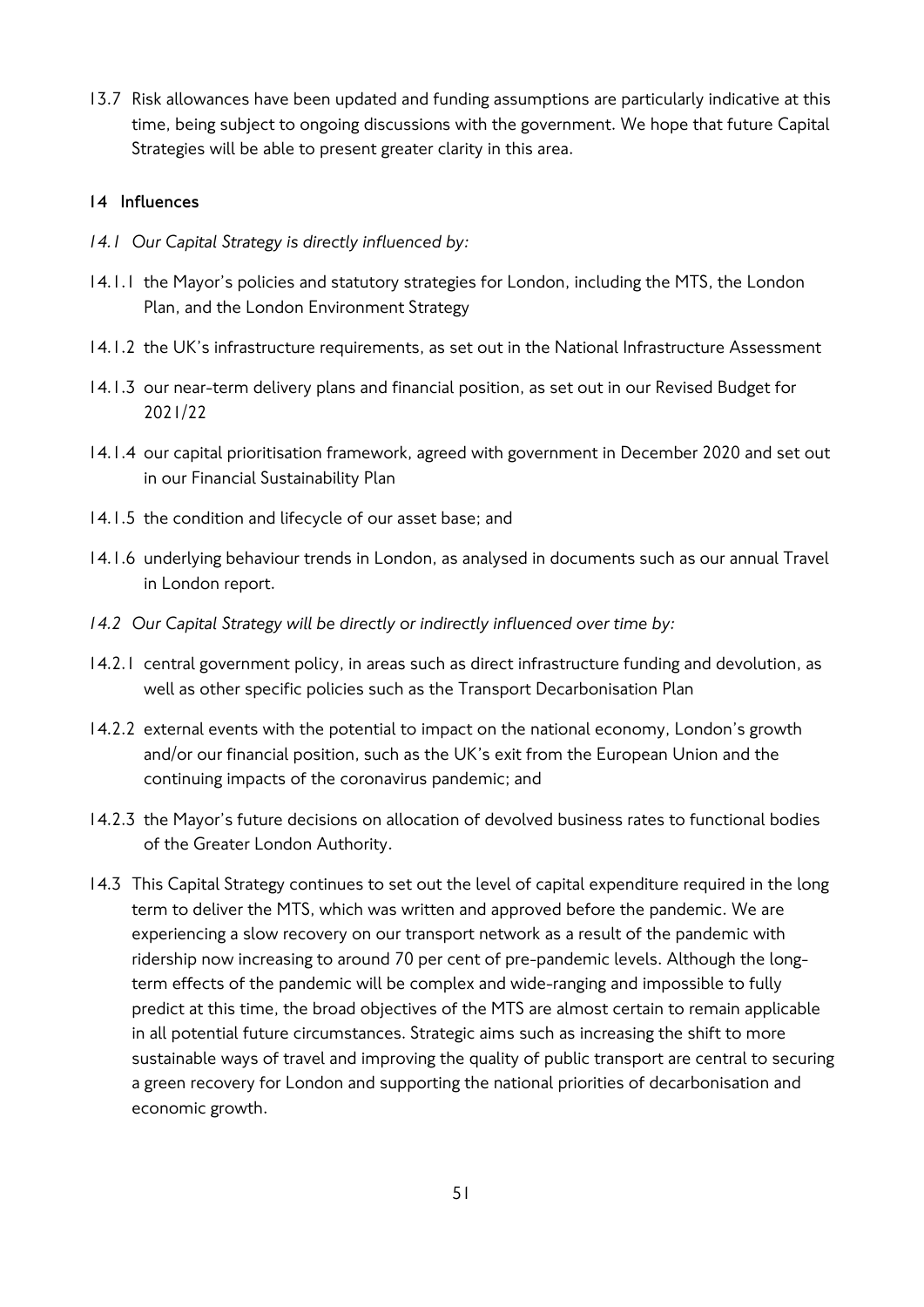14.4 Our financial planning since the pandemic has considered a range of potential demand scenarios to recognise the uncertainty around future travel demand. How the Mayor's transport policies in the MTS are implemented will need to be considered as the longer term impacts of the pandemic on travel demand become clearer and if travel demand does change in a sustained way after the pandemic. As these long-term impacts become clearer, we will keep our future investment programme under review, and future Capital Strategies will further reflect any necessary changes resulting from new forecasts of future travel demand.

## **15 Policies**

- 15.1 Our Capital Strategy is fully aligned to the Mayor's policies, the MTS policies and TfL's submission to the GLA's Budget on which the Capital Strategy is in part, based.
- 15.2 Any activity in delivering the Capital Strategy will be executed in accordance with our statutory functions and approved policies. The most important of these policies and functions are outlined here.
- 15.3 In adherence with the Prudential Code for Capital Finance in Local Authorities (the 'Prudential Code') issued by CIPFA and last updated in 2017, the Capital Strategy references key principles underpinning our approval and governance processes for capital expenditure, commercial activity (including long-term liabilities) and treasury management. For detailed aspects, the documents referenced below and TfL Standing Orders are published on our website.
- 15.4 Capital spend on transport infrastructure and commercial/investment activity is budgeted for and included in our financial plans covering both the near- and medium-term. These plans are produced at certain points throughout the year and are approved by the Board (or, under delegation, the Finance Committee). We typically produce a medium-term plan that aligns to delivery of the overall MTS, and a more detailed budget, reflecting our near-term targets.
- 15.5 TfL's financial planning is balanced, integrating capital spend inclusive of commercial activity and investment strategies with the financing strategy for planned expenditure. Short-term extraordinary financial and funding assistance has been provided by the government during the coronavirus pandemic. The 2021 government Spending Review confirmed £1 billion annual investment funding for London's transport system to 2024/25 through Retained Business Rates. However, it did not provide any of the additional capital investment for which TfL had made the case. Discussions are ongoing in relation to short-term funding for TfL's capital spending and operations.
- 15.6 TfL's commercial activity plans are produced reflecting the Investment Management Strategy (IMS) for non-financial assets, which is updated at least annually and considered by the Finance Committee prior to submission to the Board for final approval.
- 15.7 The IMS outlines the strategic objectives of the commercial activities, long term direction of the investment programme, metrics to inform decision making framework, risk management policies and the use of independent and specialist experts.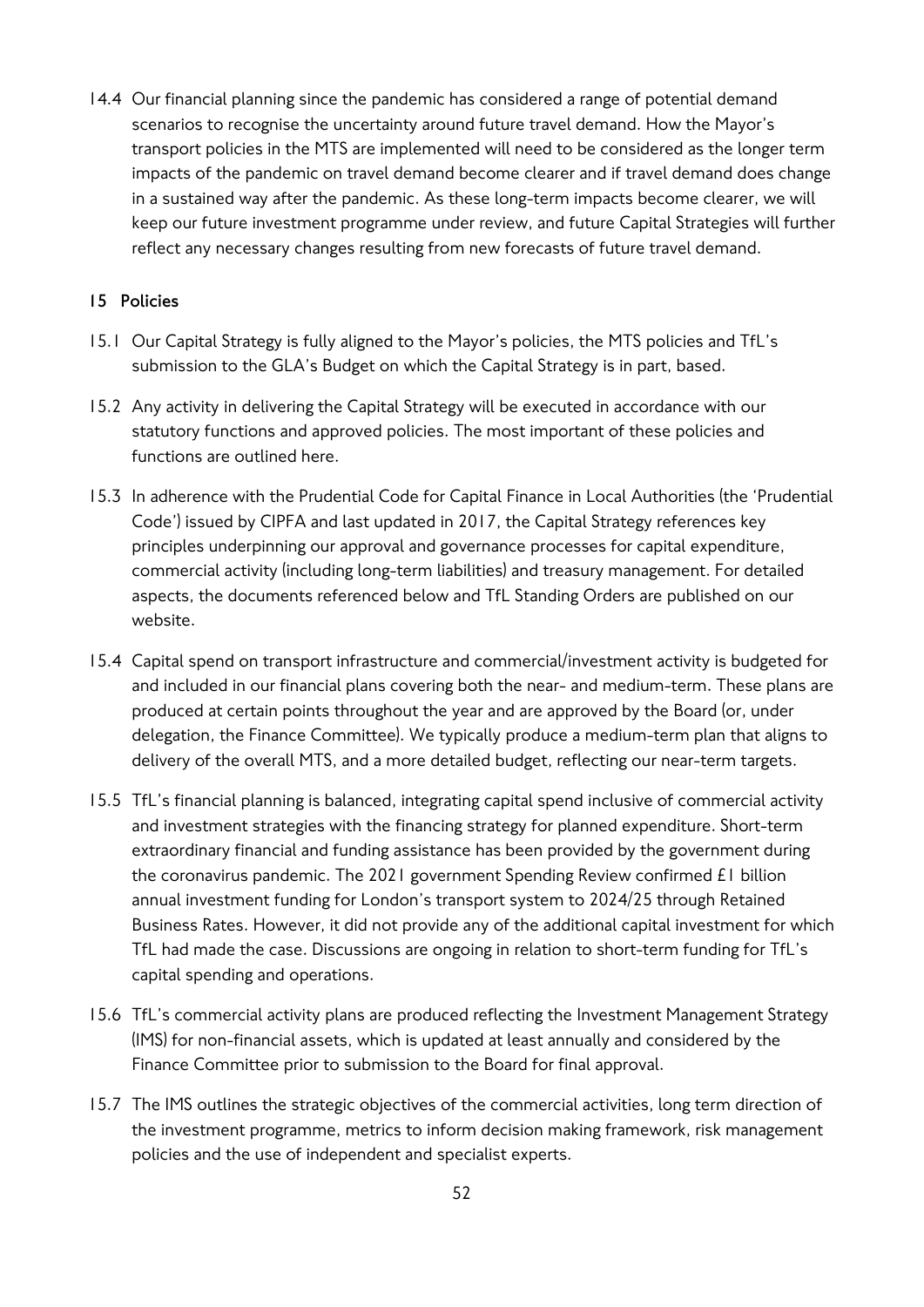- 15.8 TfL manages its investments in financial assets and its debt financing in line with its Treasury Management Strategy (TMS), which is updated at least annually and approved by the Finance Committee.
- 15.9 TfL's treasury management is directed and governed by the TMS comprising the Investment Strategy, Borrowing Strategy, Liquidity Strategy, Risk Management Strategy and Counterparty Exposure Limits. The TMS is implemented, operated and administered in accordance with the Treasury Management Policies and the TfL Group Policy Relating to the Use of Derivative Investments, both of which are approved by the Finance Committee.
- 15.10Within the year, unbudgeted activity is monitored by various means and is explicitly captured through monitoring of the Prudential Indicators which are aligned to the TfL Group Budget and TfL's submission to the GLA Budget, and define an operational boundary and authorised limit of external debt including borrowing and long-term liabilities for the following year. The Prudential Indicators set an expected estimate of capital financing costs and capital expenditure for the following year. The Prudential Indicators are considered by the Finance Committee prior to submission to the Board for approval annually.
- 15.11Financial guarantees granted by TfL are subject to approval by the Chief Finance Officer or higher authority according to the approvals matrix approved by the Board, as set out in TfL Standing Orders. Under section 161 of the Greater London Authority Act 1999, details of all financial guarantees so granted are disclosed annually in TfL's Annual Report and Statement of Accounts.
- 15.12Outturn performance against the Board approved Prudential Indicators is presented to the Finance Committee who also monitor treasury management by verifying the TMS has been implemented and administered appropriately and are responsible for regular in-year monitoring of outturn performance against the TfL Budget.

## **Financial Investment Strategy**

- 15.13TfL maintains a low risk appetite consistent with the good stewardship of public funds, the overriding principle being the prioritisation of security before liquidity and liquidity before yield.
- 15.14TfL considers the risk of its overall portfolio as well as individual investments, seeking to diversify its investments and has regard to the exposure to any one counterparty, country, industry, investment type, and credit. TfL targets allocating a portion of the portfolio across sovereign exposures, government agencies, financial institutions, and corporate instruments, subject to investments available at the time.
- 15.15The maturity profile of investments reflects the expected cash flow requirements of TfL and accommodates for potential forecast variances. The maximum tenor of cash investments is one year.
- 15.16TfL seeks to achieve year-to-date returns greater than the year-to-date average benchmark of the seven day London Interbank Bid Rate (LIBID), which is widely regarded as the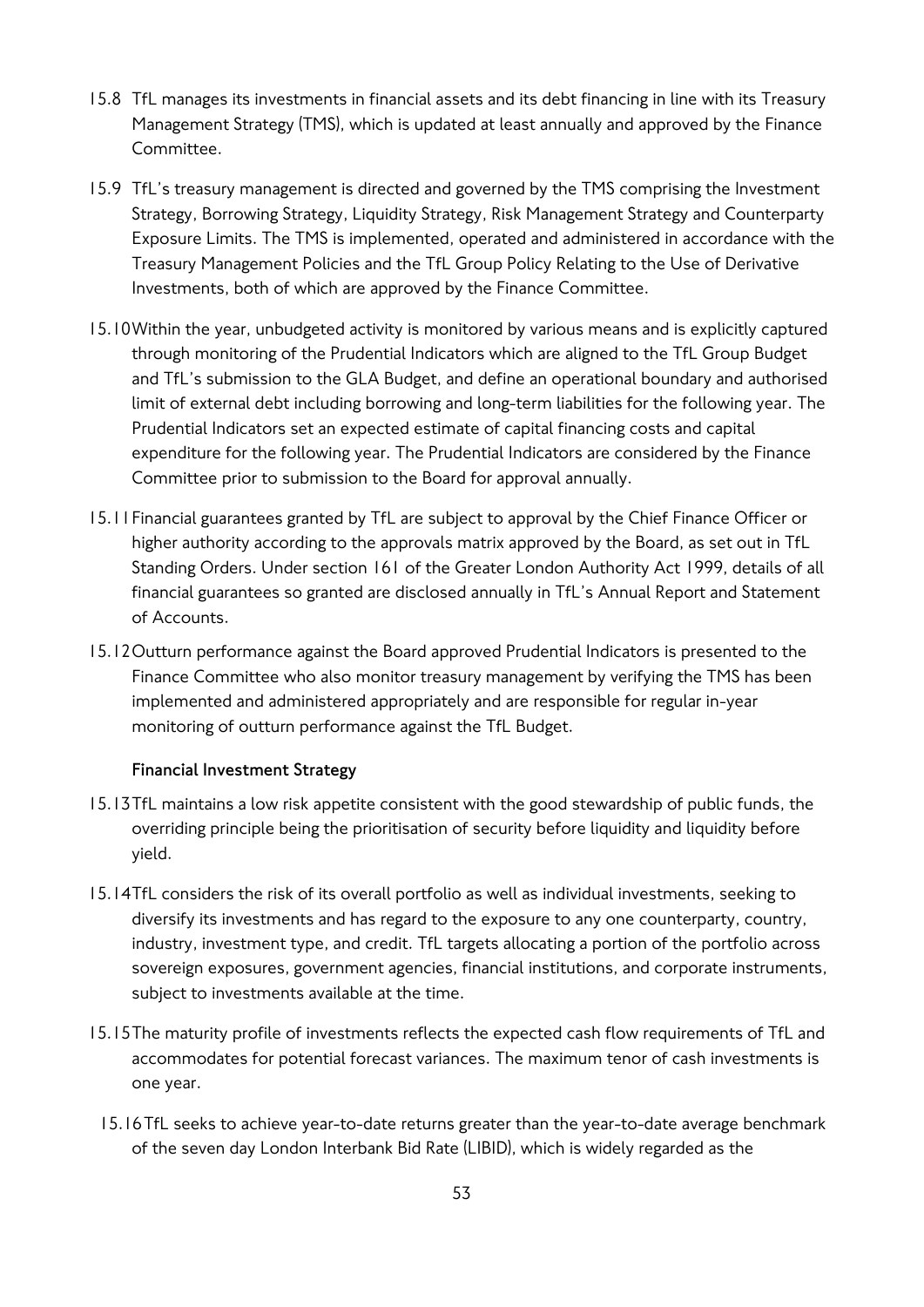appropriate benchmark for short-term cash investments and is used by professional investors such as Money Market Funds. An appropriate replacement will be used upon cessation of LIBOR from 31 December 2021.

## **Borrowing Strategy**

- 15.17TfL's objective is to manage its borrowing in a manner that is affordable, sustainable and prudent, combining flexibility, security of access to funds, diversity of funding sources and value for money.
- 15.18We are not currently planning to raise any incremental borrowing during our medium-term planning horizon. The annual borrowing requirement is therefore primarily driven by the refinancing of maturing debt. In future, additional borrowing will only be an option where it is deemed affordable and the capital spend results in an increase in future operating surplus that can service the operating and financing costs, as discussed in the Ambition Gap section below. We are working with the government on a 10-year plan to deliver 20,000 homes through our property vehicle (TTL Properties Limited (TTLP)). This proposed plan will be funded through borrowing raised by TTLP on its balance sheet and it will come with no recourse to TfL. We will update our future Capital Strategy as the ongoing discussions with government progress.
- 15.19The total value of outstanding borrowing and other long-term liabilities is maintained within an Authorised Limit agreed by the Mayor and approved annually by the Board (as required by the Local Government Act 2003) through a separate Prudential Indicators document.
- 15.20In addition to the Public Works Loan Board being a readily available source to raise funds, TfL seeks to achieve its borrowing objectives by maintaining access to capital markets and complementing this with loans and other facilities from financial institutions where appropriate.
- 15.21The TMS sets a limit on the level of variable debt exposure acceptable to TfL. As debt service represents a relatively significant part of TfL's annual expenditure, a high level of certainty over the interest payment amounts is desirable to meet the balanced budget requirement.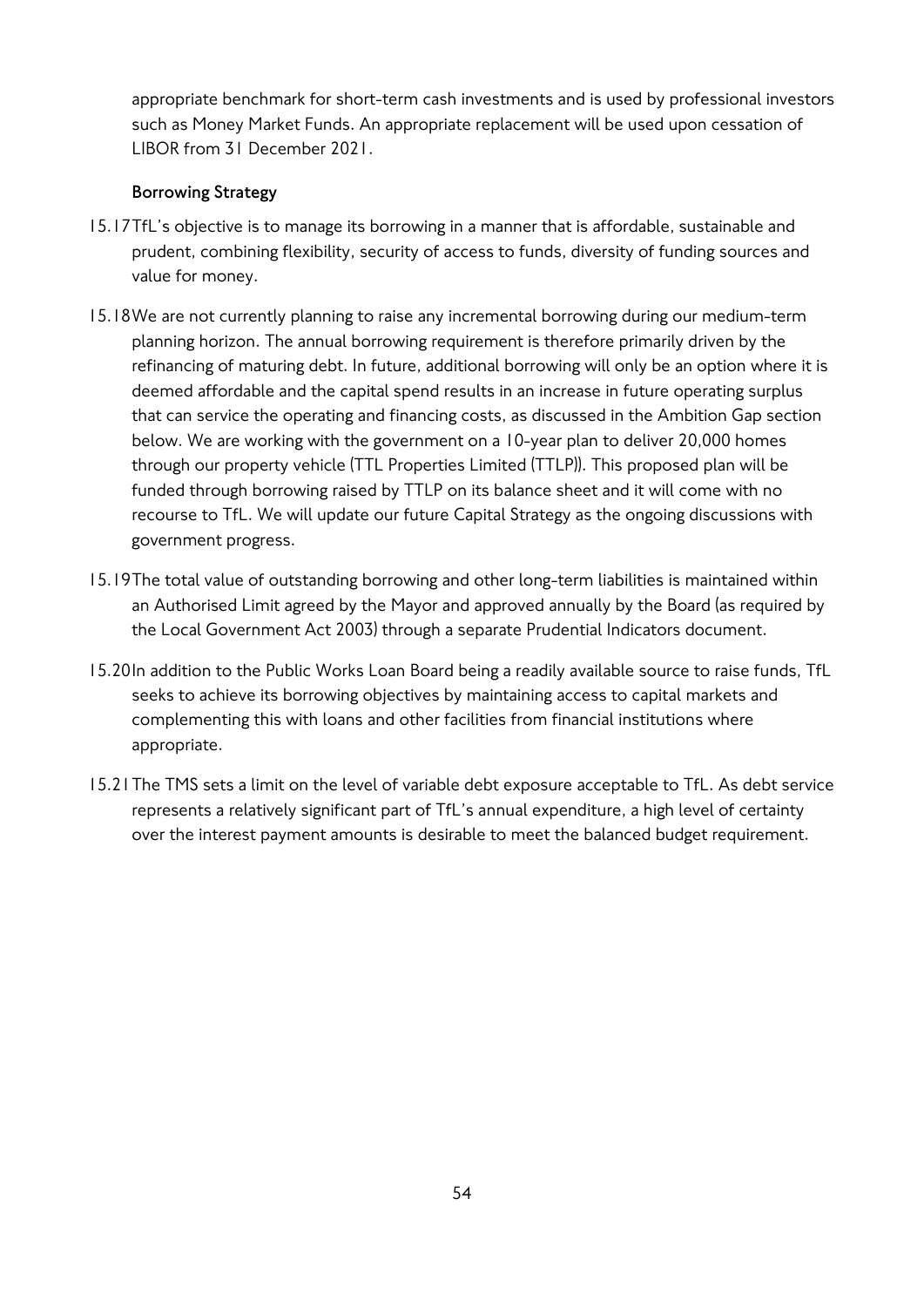## **16 20 Year Capital Ambition**

- 16.1 Our Capital Ambition over the long term is to deliver the outcomes of the MTS and a consistently excellent travelling experience. The severe funding pressures in the short term are forcing us to reduce activity so we can focus our limited funding on maintaining the safety and as far as possible operability of our existing network, with unavoidable impacts likely on reliability and the passenger experience. In the absence of funding certainty, we would cease improvements to our network and resort to reactive, short-term fixes that would need to be revisited more quickly, thereby increasing whole life costs primarily due to increased maintenance costs.
- 16.2 In the later years of this Capital Strategy, we hope to improve our funding position to enable an increase in the level of investment towards what is required to improve the reliability, capacity and resilience of London's transport network, supporting London's development into a safer and greener city.
- 16.3 We estimate that delivering this Capital Ambition beyond the next five years would require an average annual spend of £4.6bn in outturn terms (including inflation), of which £2.8bn is the required cost to renew and replace existing assets. This level of renewal spend will need to remain under evaluation given the lower level of investment now proposed for the early years of this period. The remainder is required to slowly build up the delivery of enhancements and extensions that will support quality of life in the city as well as critical improvements such as making progress on decarbonising the transport network, eliminating death and serious injury from the transport network and cleaning London's air.
- 16.4 Our Capital Ambition can be divided into four substantial categories, detailed below.

## **Replacement of Rolling Stock and Signalling (***Line Upgrades; £0.9bn pa***)**

- 16.5 Across our rail services, TfL owns more than 800 trains, as well as signalling systems across each rail service and line. Underground trains have a design life of around 40 years and require replacing towards the end of this period, although in some cases it is possible to extend this life depending on asset condition. Light rail vehicles have a shorter life. We are already contractually committed to replacement programmes on the Piccadilly line and DLR. Like trains, signalling systems also degrade over time and require replacing when the costs of maintaining them are no longer efficient compared to the costs and benefits of replacing them.
- 16.6 To optimise whole-life cost, rolling stock should be replaced at the end of its design life or as close to it as reasonably possible. This has been TfL's intention, but if the current funding shortfall continues it will not be possible to replace rolling stock in the near future and already old fleets including on the Bakerloo line, Central line and Tram network would have to be life extended rather than replaced. Beyond 2025, this Capital Strategy assumes we are able to replace our next set of Tube fleets starting with the Bakerloo line, but this is contingent on future funding.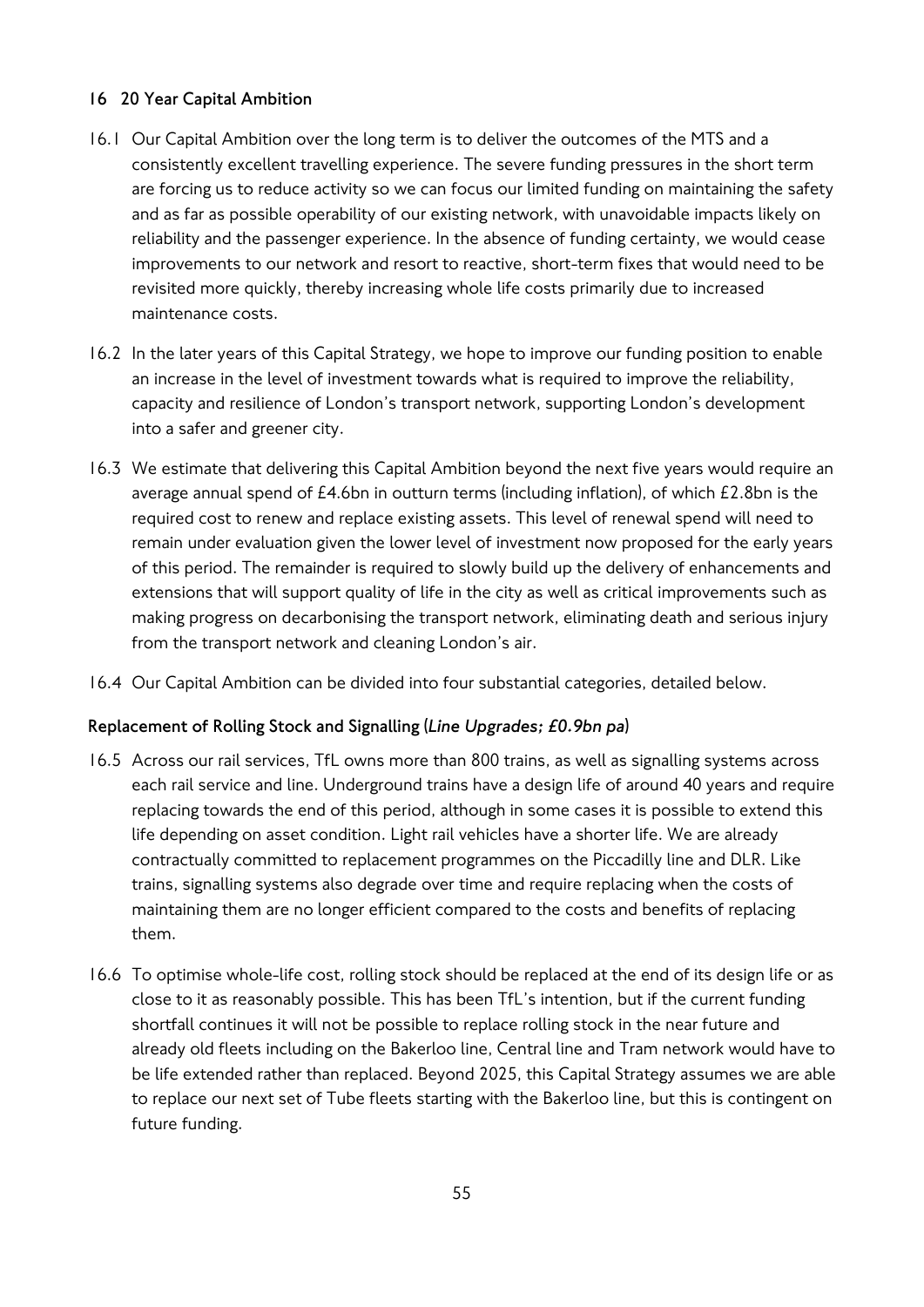- 16.7 When TfL replaces life-expired assets, the new rolling stock and signalling typically provide much greater functionality than the older assets being replaced. This category assumes that we replace our assets with modern equivalents – which would perform at a higher level than the assets they are replacing, some of which date back to the 1970s or earlier.
- 16.8 As a result of the assumptions set out above, this category includes the costs for replacement of all current rolling stock on the Piccadilly, Bakerloo, Central, Jubilee and Waterloo & City lines as well as London Trams and the DLR, to minimise whole-life costs. Costs are included for the beginning of a replacement programme on the Northern line that is assumed to start in the mid-2030s and continue into the 2040s. Rolling stock for London Overground and the Elizabeth line is leased and not owned by TfL, so is not included here.
- 16.9 For signalling, costs are included for a replacement system on the Piccadilly line in the late 2020s, incremental replacement projects across the Central line and DLR, and ongoing management of existing systems on all other lines. These investments would deliver both performance and capacity benefits, supporting communities all along these important routes.

#### **Renewals of Other Assets** *(£1.9bn pa)*

- 16.10Separate from the large-scale projects to renew and replace rolling stock and signalling, our ongoing capital renewals cover the remaining investment in our existing asset base to maintain its condition and performance. This covers assets ranging from London Underground track, stations, power and other enabling assets to highways, bridges, cycle routes, IT systems and many others.
- 16.11We continually assess asset condition to ensure we can maintain safe and reliable services. We reduced the recent level of renewal spend previously, as a proactive measure to accelerate TfL's push to produce an operating surplus in advance of anticipated higher revenue from the completion of Crossrail, and more recently out of necessity during the pandemic. In the first five years of the Capital Strategy, we will have to maintain spend at a lower level than is required in the long term. This will maintain safety but lead to challenges for operability and will have real impacts on the customer experience. Beyond the early years, we have increased renewals spend towards what is required for a more stable long-term investment rate. The full impact of the low level of activity in the first five years cannot be fully predicted in advance, so requirements in later years will have to remain subject to future revision.
- 16.12Investing in maintaining the condition of all of our assets is crucial to the long-term sustainability of London's transport network. It supports the high standards of safety and reliability that we must deliver, as well as enabling the best whole-life cost for maintaining assets to be achieved. Failing to renew assets at an acceptable level will lead to reduced operations to maintain safety which will impact the reliability of our services, our revenue and financial sustainability. It will also lead to more inspections, maintenance and higher costs in the long term for emergency works and sub-optimal repairs. This is the unfortunate position required by our funding challenges, but we will continue to endeavour to deliver sufficient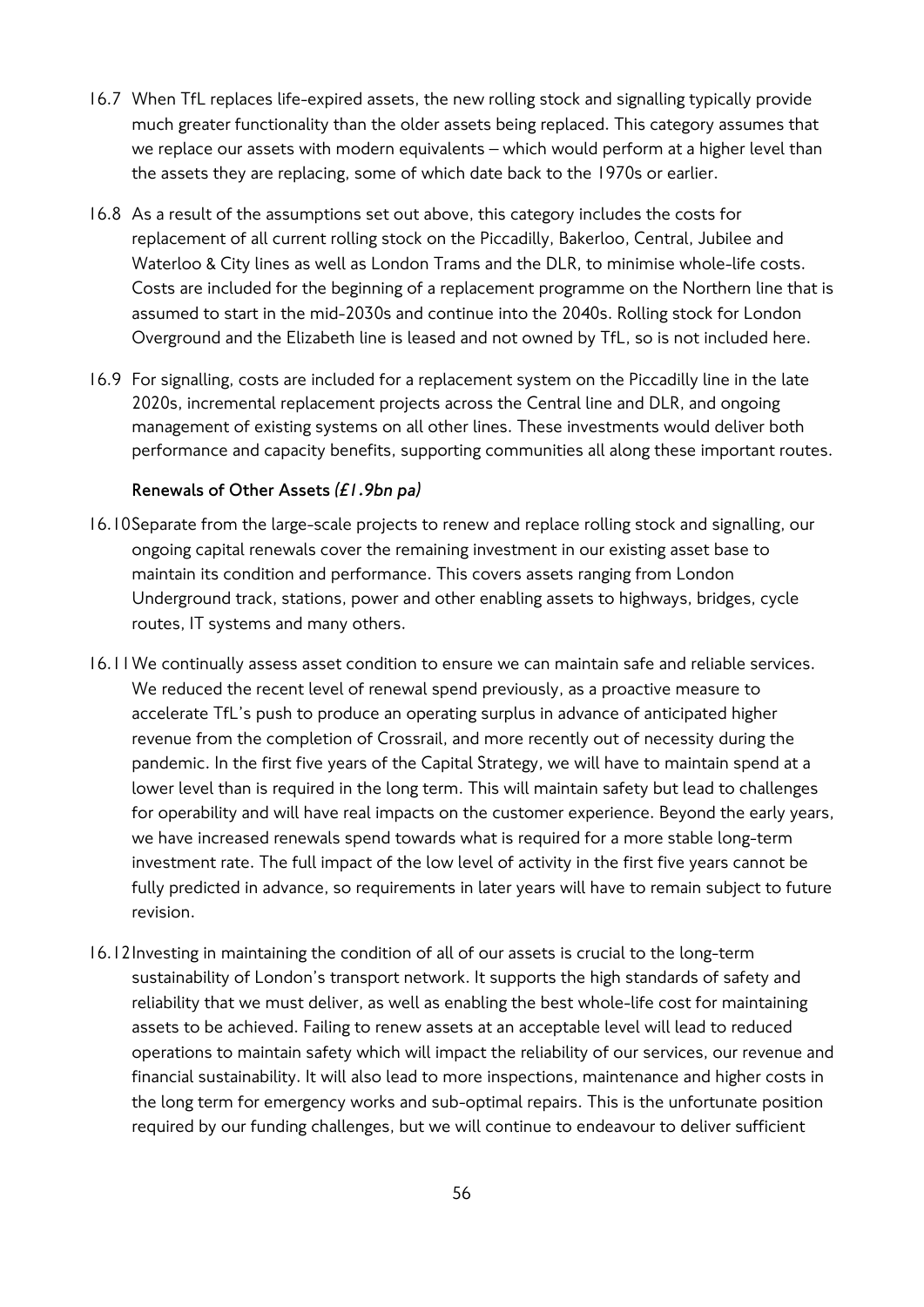renewals to protect our asset base and rebuild over time towards the necessary, sustainable investment.

#### **Enhancements (£1.1bn pa)**

- 16.13In the first five years of the Capital Strategy, we would not be able to commence any new enhancements unless additional funding becomes available. Beyond those five years, we hope to be able to build up activity to restart progress towards making London a safer city, with cleaner air and greener, more inclusive environments. This long-term investment will also be aimed at delivering a transport network that will unlock growth and support future housing and jobs growth, to maintain London's competitiveness as a world-leading city for living, working and visiting.
- 16.14The Enhancements category includes investment priorities that are required to deliver the wide range of improvements set out in the MTS. From the mid-2020s, this would include progressing towards London's ambitious goal of making London's transport network zerocarbon; increasing mode shift to walking, cycling and public transport; our Vision Zero ambition to eliminate death and serious injury from London's roads; and increasing capacity and providing step-free access at London Underground and rail stations. Improving the transport network will also require investment in our technology to increase productivity and improve customer experience.
- 16.15As well as the capital investment on TfL's own assets included in this category, TfL contributes to improvements on London's street network through its operating account, which funds work on borough roads through the Local Implementation Plans. As TfL cannot capitalise such costs due to them occurring on non-TfL assets, these sums are not included here. This contribution will likely have to reduce significantly in the first five years consistent with TfL's approach to its own assets. It is important that a fair funding model for such streets improvements is identified to enable TfL to continue to support such improvements.

#### **Network Extensions (£0.7bn pa)**

- 16.16This category covers new-build schemes to extend existing lines or build completely new routes. We have been developing several such schemes that will unlock housing and growth across London, relieve crowding on the existing network and stimulate development in opportunity areas. None of these have been expected to commence construction in the next five years. We have adapted our capital plans to respond to our funding challenges by deferring these schemes and this presents a level of risk to delivery. Many schemes have developer and borough funding committed towards scheme development and/or delivery and delaying them will likely result in developers choosing to invest elsewhere, potentially outside London, losing significant third-party income to maximise economic growth in opportunity areas.
- 16.17It remains crucial to focus on long-term demand and not solely on the volatility of our current circumstances. Network extensions require input from multiple stakeholders including the Mayor, developers, boroughs and other third-parties and due to their size and complexity they require bespoke delivery plans that take a long time to implement. We must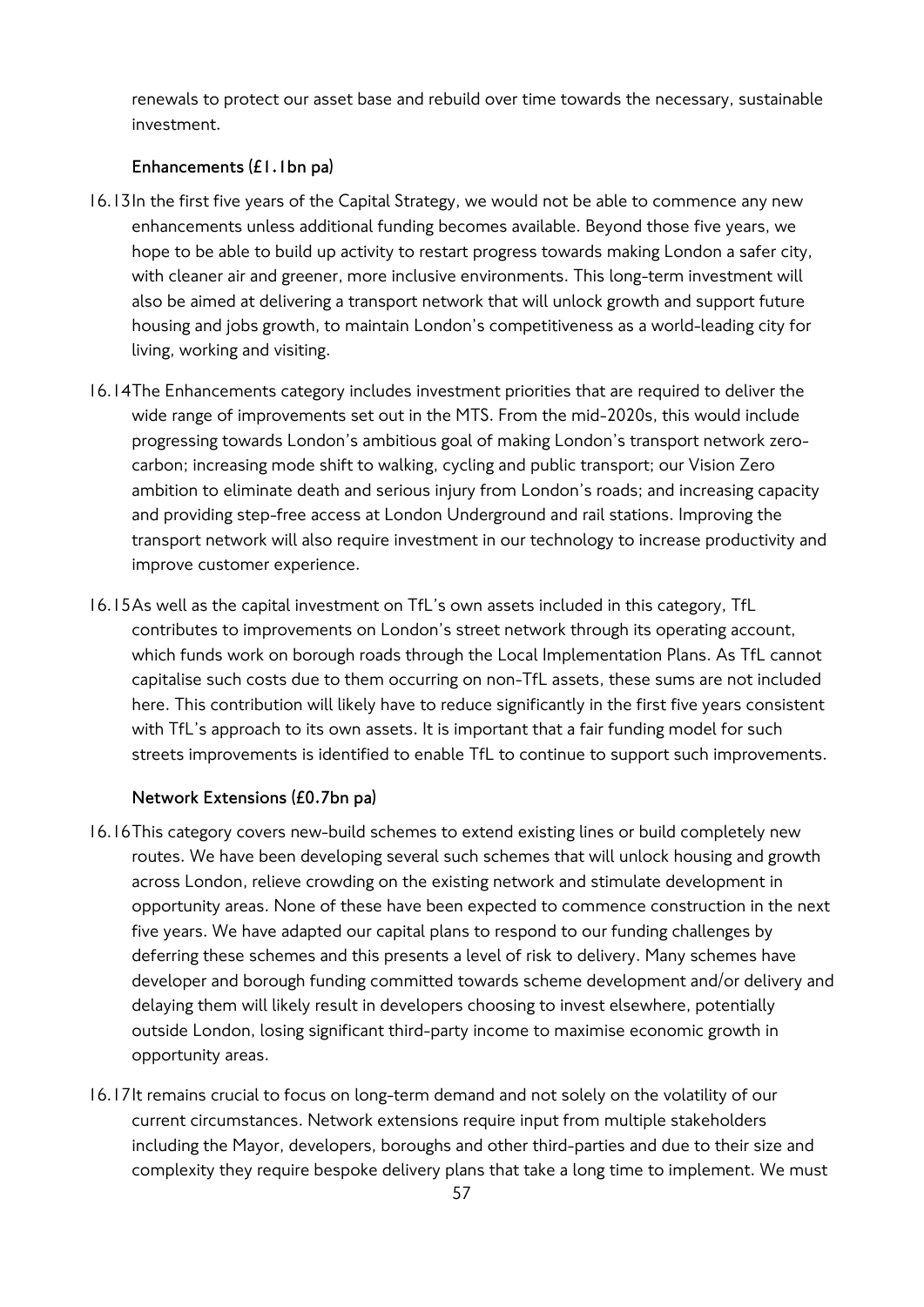plan now for longer-term enhancements that will enable us to prepare for a level of regeneration that will support recovery across London and the wider UK. It is not possible to commit to long-term projects unless and until there is long-term funding available to ensure they can be completed. Therefore, a lack of certainty of funding can delay the commencement of essential improvements.

- 16.18The schemes included here are subject to funding becoming available to progress them: DLR extension to Thamesmead supporting up to 20,000 new homes along with bus transit links, the Bakerloo line extension to Lewisham which is assumed to commence in the 2030s and is aimed at improving connections within southeast London and into central London and the West London Orbital, a new rail service that would be part of the London Overground and improve connectivity across west and northwest London.
- 16.19All planned schemes in this area will be dependent on third-party funding to support their affordability, reflecting the various beneficiaries such schemes deliver.
- 16.20Many of these schemes would be likely to be delivered in cooperation with other organisations, but we have included the full estimated capital cost of each scheme at this stage as well as an assumption about funding (either from grant or other sources) that may be available to support such schemes. It is possible that TfL will not eventually incur the full capital cost as and when these schemes proceed to delivery.
- 16.21There continues to be a strong case for developing Crossrail 2 as a major scheme for the longer-term development of London. At this stage TfL expects construction work on Crossrail 2 to commence outside the period covered by this Capital Strategy, but it remains an important long-term scheme for London. This was reflected in the Long-Term Capital Plan, which extended beyond the horizon of the Capital Strategy.

## **17 20-Year Capital Investment Plan**

- 17.1 All projects included in the Capital Ambition are included within the Capital Investment Plan.
- 17.2 While the MTS deliverables are clear, it is not always possible to be precise about the exact schemes being undertaken, particularly towards the later years of the Capital Strategy. Where specific projects and cost estimates are not available, costs have been included based on appropriate comparator projects. This means the costs outlined in this Capital Investment Plan are not precise and will be expected to change over time.
- 17.3 The early years of the Capital Investment Plan have been constrained by the lack of confirmed funding in the 2021 spending review. Beyond the first five years, forecast spend increases, but this is subject to further funding becoming available.
- 17.4 The Capital Investment Plan covers work on TfL's existing network and anticipated extensions to it. Other investment in London's transport infrastructure not owned by TfL would be required to accomplish the outcomes of the MTS, but such investment is not included here, as it would not be classified as TfL's capital investment. TfL will continue to make the case for all investment required to deliver the MTS to be progressed, regardless of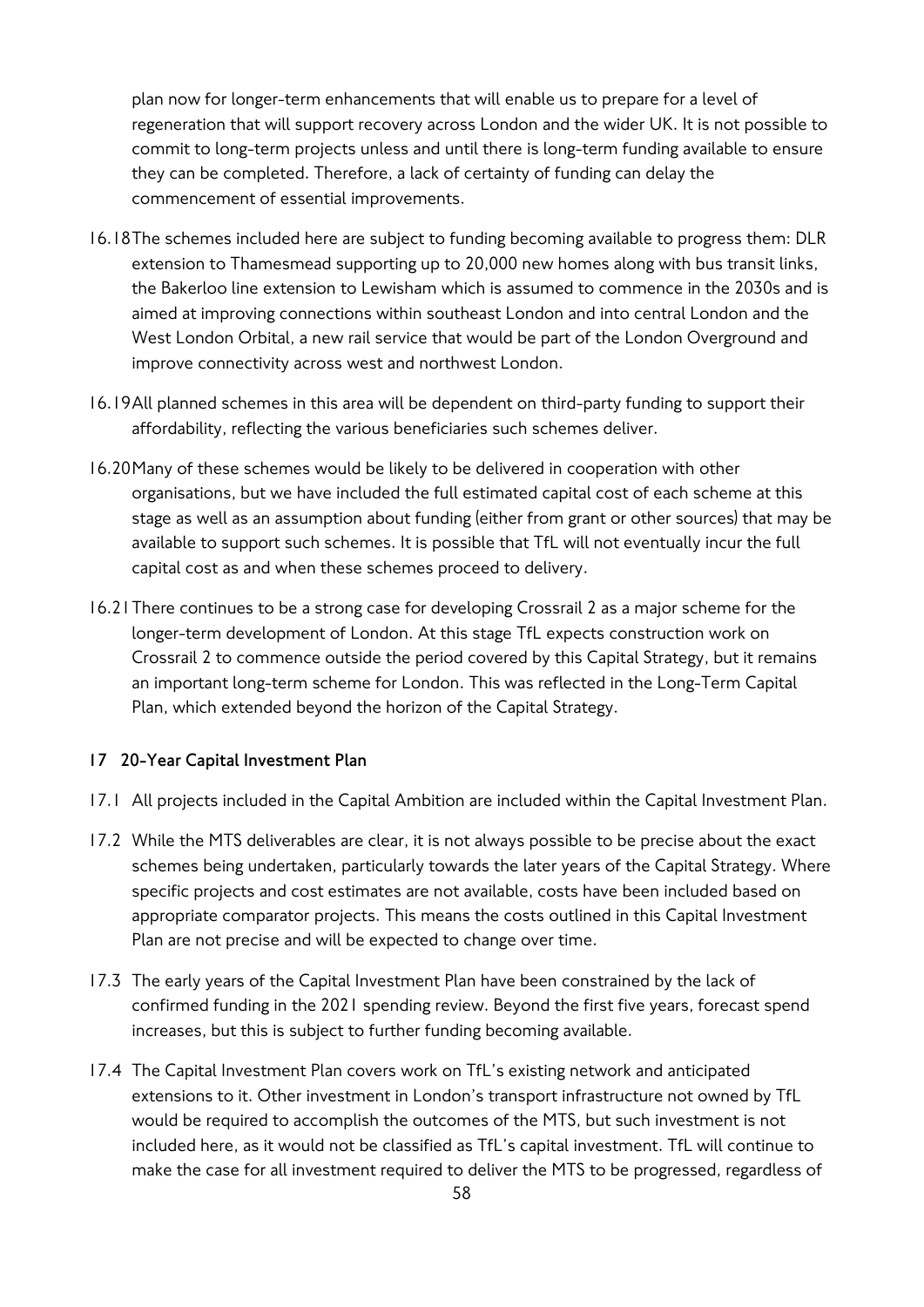who owns the assets. If there is any transfer of responsibility for assets in future, then future Capital Strategies would reflect any required investment in this new asset base.

- 17.5 Increasing activity from the current level to the levels of investment proposed for later years of this strategy would require increasing our delivery capacity. This would be best supported by confirmation of long-term funding that would allow us to commit to planning and developing schemes with our supply chain to allow us to achieve the level of delivery necessary to support a larger capital programme.
- 17.6 We have not had a long-term capital funding settlement for over a decade and the lack of funding certainty constrains TfL's ability to optimise investment delivery. It is also inconsistent with the commitments we need to make to projects that take many years to design and build and an asset portfolio that, in order to be efficient, requires a whole life approach to maintenance. Without a clear picture of future resources, TfL cannot plan for the future of the network, and the benefits it brings nationally, in an optimal way.
- 17.7 This short-term approach and lack of certainty undermines the ability of supply chain to invest, limiting job creation, skills development and ability to command more efficient prices for work. This is both for TfL and other transport operators in the UK and beyond, who can benefit from supplier efficiencies enabled by largescale TfL orders.
- 17.8 The implications of this lack of certainty will compound over time. Delays to renewals and inability to plan on an efficient whole life basis means impacts such as closures, reliability and punctuality issues, longer journey times. All of these factors impact TfL's customers and have a negative effect on the economy and growth.
- 17.9 The costs of fixing the network rise exponentially if renewals are not carried out in a timely manner. This is a false economy and represents poor value for money. London has been here before, with investment falling significantly in the 1990s. Between 1990/91 and 1998/99, passenger subsidy was removed, the renewals grant dropped 48 per cent and the enhancements grant dropped by 74 per cent. Increasing renewals debt would have to be corrected at great expense at later date.
- 17.10The combined Capital Investment Plan and Capital Funding Plan are presented in Table 7.

## **18 20-Year Capital Funding Plan**

#### **Funding Renewals**

18.1 TfL had been making good progress towards its goal of covering all operating expenditure (including capital renewals) from operating income by 2022/23. The impact of the pandemic has meant that this target will no longer be achieved. In the later years of this plan, we assume that TfL will be able to fund capital renewals out of operating income, although at this stage this is purely a planning assumption and subject to future modelling of TfL's longterm financial position.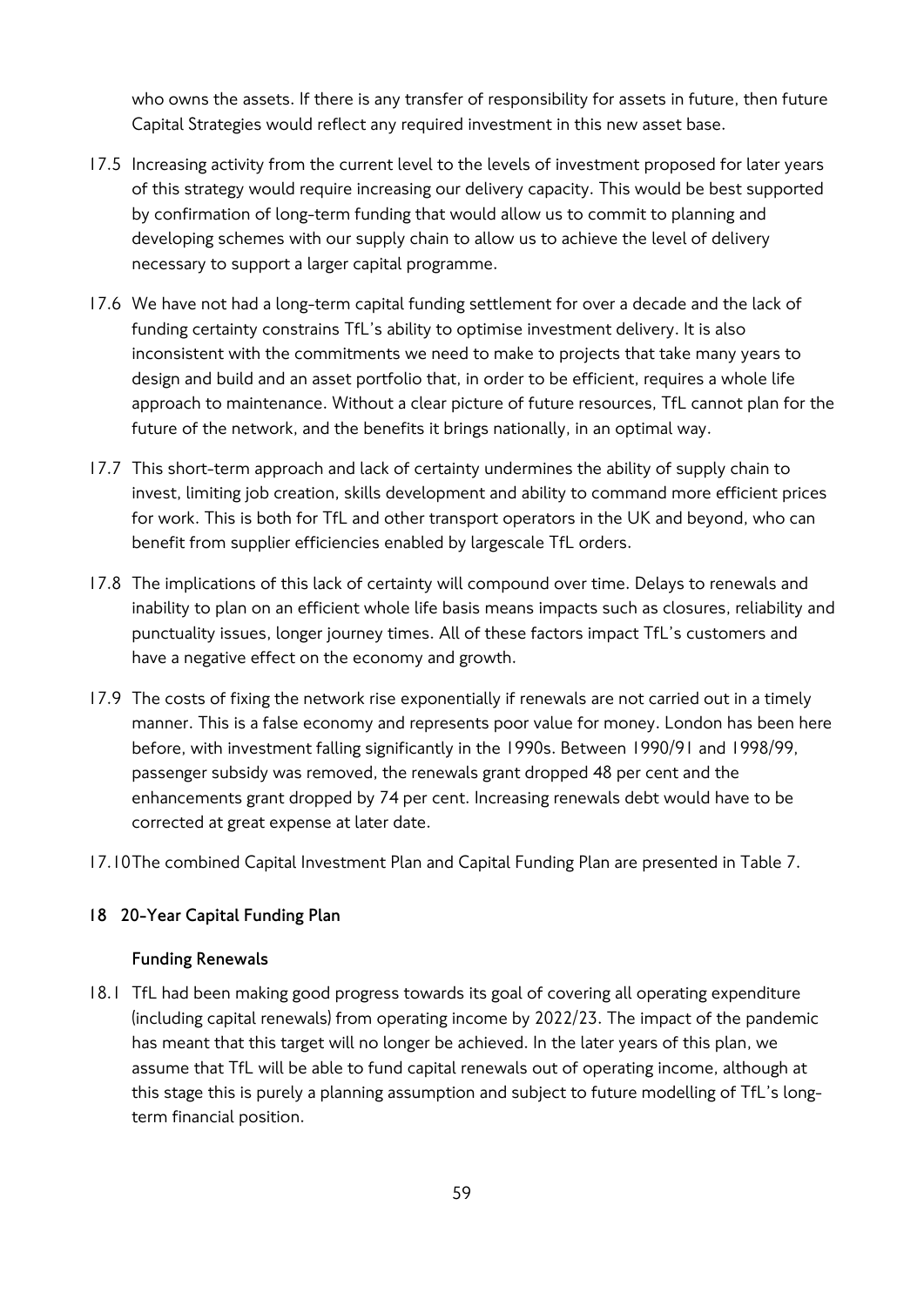## **Funding Replacement of Rolling Stock and Signalling, and Enhancements**

- 18.2 These categories contain the largest number of schemes, including all streets investment and much of our London Underground and Rail investment to renew, improve and grow the existing network. A steady and sustained level of capital improvements not only delivers efficiencies and reduces whole life costs but improves the reliability of our transport network. Given our current funding constraints, we have designed the 'Managed Decline' scenario to ensure the network remains as safe as it is today and consistent with our regulatory responsibilities, but operability and reliability would be compromised. The Tube would be unable to consistently operate a full service, and the Rail service and assets are likely to degrade. This will result in reduced passenger numbers and revenue, putting our financial sustainability at risk.
- 18.3 The main funding source for these enhancements is the capital element of retained business rates (formerly paid as an Investment Grant direct from central government). This is insufficient to cover all investment included here, particularly given the need to replace rolling stock and signalling on the Deep Tube lines dating back to the 1970s or earlier. This constraint is reflected in the level of spend in the first five years of the Capital Strategy. Delivering all the investments London needs to replace and upgrade its existing infrastructure will require further funding beyond that currently identified.
- 18.4 Possible funding sources to meet this requirement are considered in the next section.

## **Funding Network Extensions**

- 18.5 Network extensions not only improve transport but also stimulate a step change in development in the areas they run through, and they are of strategic importance to the future of London and the wider South East. We must plan for the long-term demand and growth that London will need in the aftermath of the pandemic, to put it on the path to full economic recovery. Network extensions not only unlock growth, jobs and new homes but increase capacity and accessibility to jobs. They are a significant contributor to the national priorities of economic growth, levelling up and decarbonisation and not delivering them will likely put London and the wider UK's economic recovery at risk.
- 18.6 Due to the size, complexity and expense of these schemes, they require bespoke funding and delivery plans, as was the case for Crossrail 1 and the Northern Line Extension. Sources of funding for these projects could range from central government investment grant through to devolved income streams, contributions from developers and other forms of land value capture. Elements of some projects would be expected to be delivered by bodies other than TfL, such as Network Rail.
- 18.7 Given the early stages of development of these schemes, it is natural that their funding packages have not yet been fully agreed. This Capital Strategy includes funding where sources have already been identified. Possible funding sources for additional funding requirements are considered in the next section.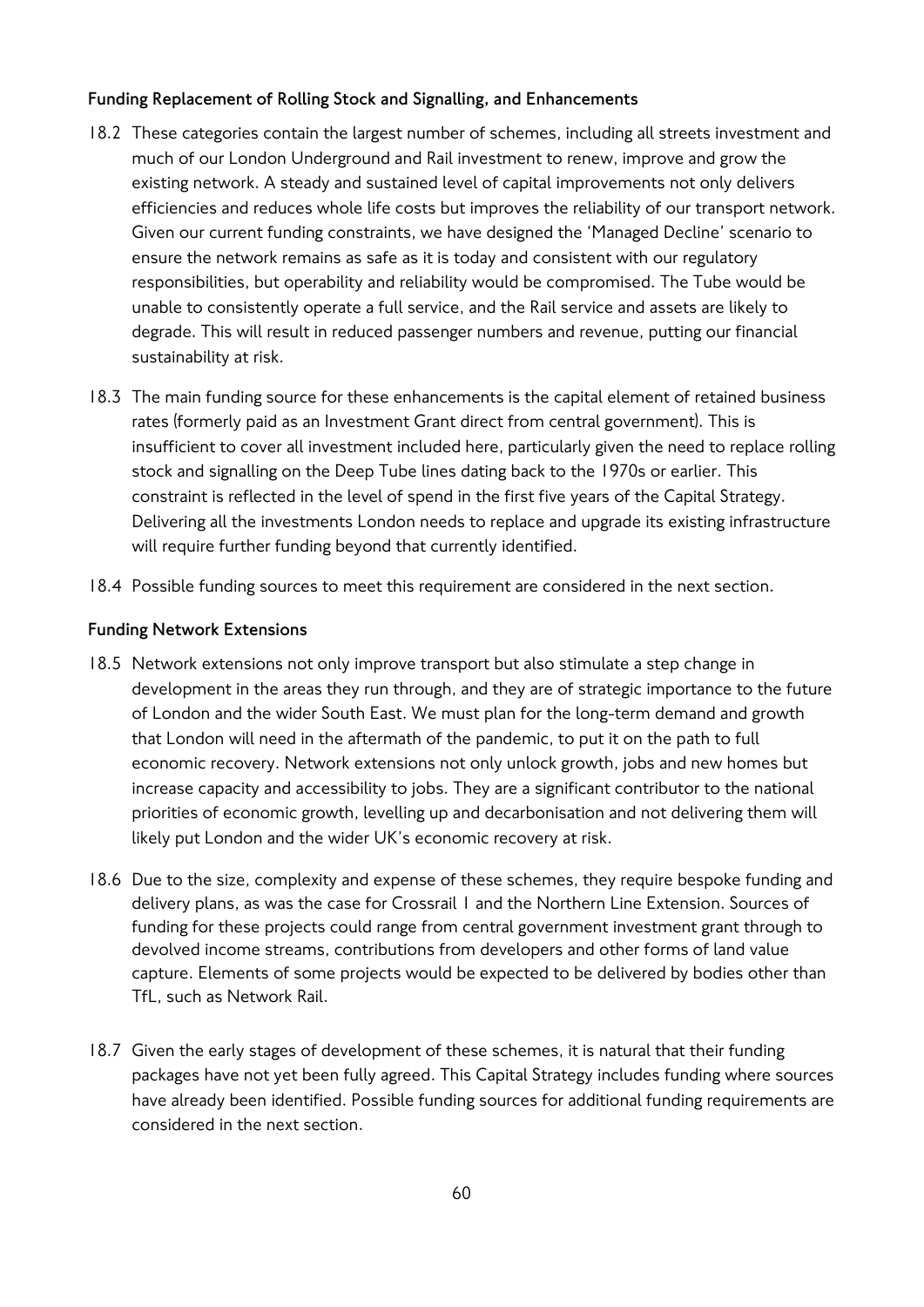18.8 We are not including any provision for borrowing for transport investment in this Capital Funding Plan. Our assumption at this stage is that all existing borrowing will be able to be refinanced, but no further incremental borrowing is included. This issue is discussed further in the next section. We are working with the Government on a proposed 10-year plan that will see TTLP deliver 20,000 homes and will be funded through non-recourse borrowing.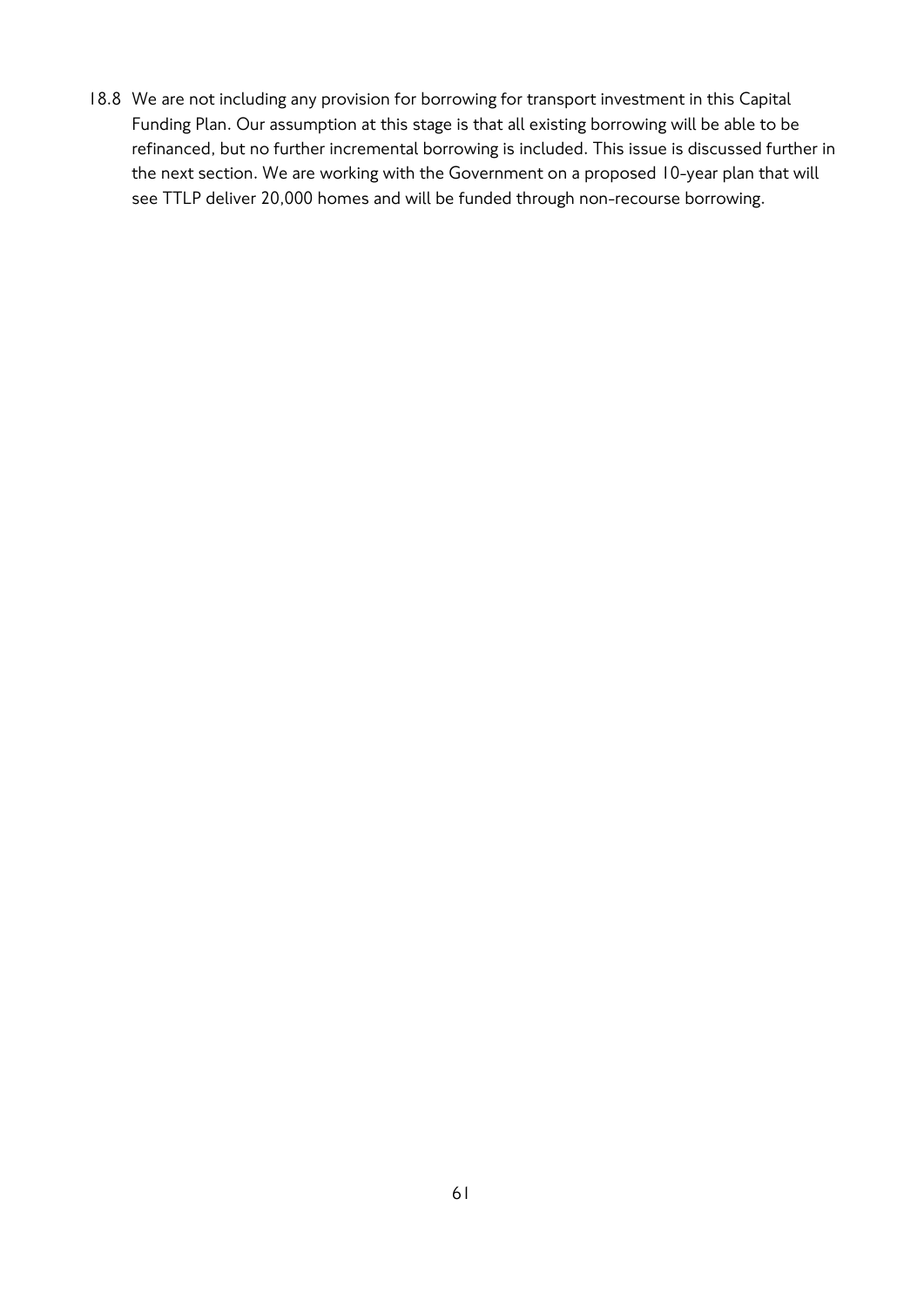# **Table 7: Capital Investment and Funding**

# *All figures are adjusted for future forecasts of inflation*

| TfL's Capital Strategy £bn                      | 2021/22 to<br>2025/26 | 2026/27 to<br>2030/31 | 2031/32 to<br>2035/36 | 2036/37 to<br>2040/41 | Total           | Average pa      |
|-------------------------------------------------|-----------------------|-----------------------|-----------------------|-----------------------|-----------------|-----------------|
|                                                 | £bn                   | £bn                   | £bn                   | £bn                   | <b>Yrs 6-20</b> | <b>Yrs 6-20</b> |
| Capital Investment                              | (1.2)                 | (1.3)                 | (3.5)                 | (6.1)                 | (10.9)          | (0.7)           |
| Crossrail I*                                    | (0.9)                 |                       |                       |                       |                 |                 |
| (including Elizabeth line trains                |                       |                       |                       |                       |                 |                 |
| and enabling work)                              |                       |                       |                       |                       |                 |                 |
| Line Extensions                                 | (0.3)                 | (1.3)                 | (3.5)                 | (6.1)                 | (10.9)          | (0.7)           |
| Enhancements                                    | (2.6)                 | (3.6)                 | (7.0)                 | (5.4)                 | (16.0)          | (1.1)           |
| Line Upgrades                                   | (3.3)                 | (3.9)                 | (5.2)                 | (5.0)                 | (14.1)          | (0.9)           |
| Renewals                                        | (3.8)                 | (8.3)                 | (9.6)                 | (10.6)                | (28.5)          | (1.9)           |
| Total capital expenditure                       | (10.9)                | (17.2)                | (25.2)                | (27.1)                | (69.5)          | (4.6)           |
| Funding                                         |                       |                       |                       |                       |                 |                 |
| <b>Capital Receipts</b>                         | 1.5                   | 0.5                   | 0.5                   | 0.7                   | 1.7             | 0.1             |
| <b>Retained Business Rates</b>                  | 5.2                   | 5.9                   | 6.5                   | 7.2                   | 19.7            | 1.3             |
| <b>Revenue Contributions</b>                    | 1.3                   | 8.3                   | 9.6                   | 10.6                  | 28.5            | 1.9             |
| Borrowing                                       | 0.3                   |                       |                       |                       |                 |                 |
| <b>Working Capital and Reserve</b><br>movements | 1.4                   |                       |                       |                       |                 |                 |
| <b>Capital Grants</b>                           | 0.4                   | 1.3                   | 0.6                   | 0.9                   | 2.8             | 0.2             |
| Crossrail I Funding                             | 1.0                   |                       |                       |                       |                 |                 |
| <b>Total funding</b>                            | 10.9                  | 16.0                  | $\overline{17.2}$     | 19.4                  | 52.7            | 3.5             |
| Overall additional funding<br>required          |                       | (1.2)                 | (8.0)                 | (7.6)                 | (16.8)          | (1.1)           |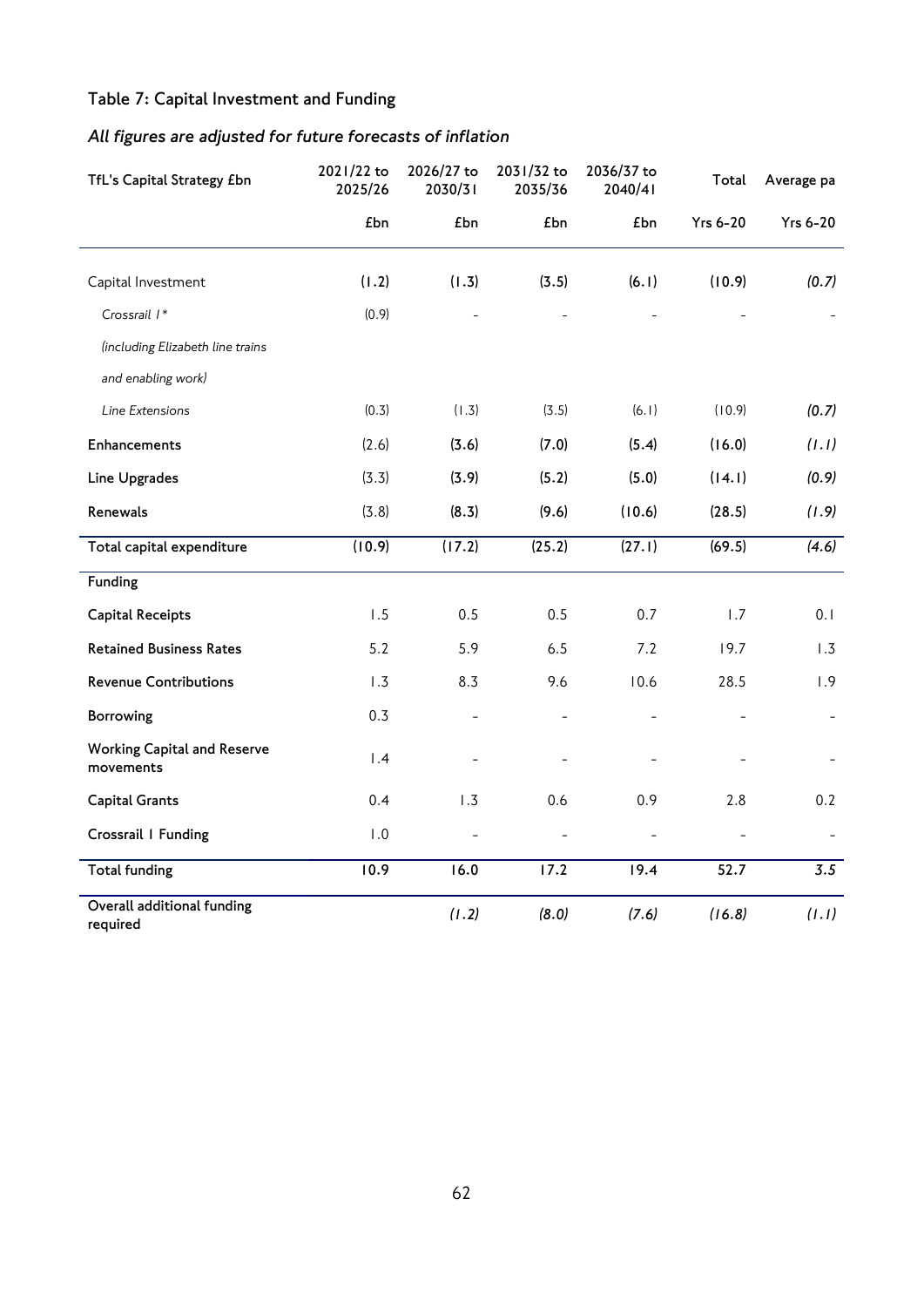## **19 Ambition Gap**

- 19.1 Beyond the first five years, there is a gap between the Capital Ambition and identified funding sources. The long-term financial situation of TfL is uncertain and also subject to discussions with the GLA and the government, although in the longer term there is greater flexibility and the potential ability to identify new, sustainable sources of funding.
- 19.2 The main funding source in recent years for investment has been the capital element of retained business rates (formerly paid as an Investment Grant direct from central government). This is insufficient to cover all investment included here, particularly given the need to renew our existing assets while also investing to improve and expand our network. Delivering all of the investments London needs to replace and upgrade its infrastructure will require further funding beyond that currently identified.
- 19.3 Various mechanisms exist for raising this additional funding, including:
- a. **Further government support beyond the current business rates arrangements.** This could include a larger allocation to London, reflecting its contribution to the national economy, and a longer-term settlement enabling us to plan with more certainty for investments that will take many years to deliver. We continue to make the case to government, including in the anticipated December 2021 funding discussions, for confirmed capital funding to support the investment described in this strategy.
- b. **Devolution of financial powers to London (and other cities).** London controls relatively little of the tax raised within it. Devolving powers over taxes such as stamp duty and vehicle excise duty could allow the cities of the UK to better manage their own growth.
- c. **Generating an operating surplus and devoting this to investment.** Though this is subject to ongoing discussions with the government, we hope to return to a position where we can break even or generate a surplus on our operating account in due course. Any such surplus could then be used to fund further investment.
- d. **Generating new commercial income.** Pre-pandemic, we were increasing the income we raised from property development, management of our media and advertising estate, and leveraging our expertise and intellectual property in markets in the UK and overseas. Any new commercial income (beyond that already planned) could potentially be reinvested in capital investment.
- e. **Funding from new income sources.** We are considering potential new sources of operating income as part of the latest funding agreement conditions. This could address our operational funding gap due to reduced passenger income and fund future capital renewals but not enhancements. We expect to need a level of capital settlement to fund the enhancement investments set out in this strategy which will include government funding; this will also ensure our operating account remains viable. In the October 2020 funding settlement letter, the Government acknowledged that we would not be expected to solely finance major capital enhancements and major renewals (i.e. replacement of rolling stock and signaling) from our operating incomes, as is consistent with other transport authorities.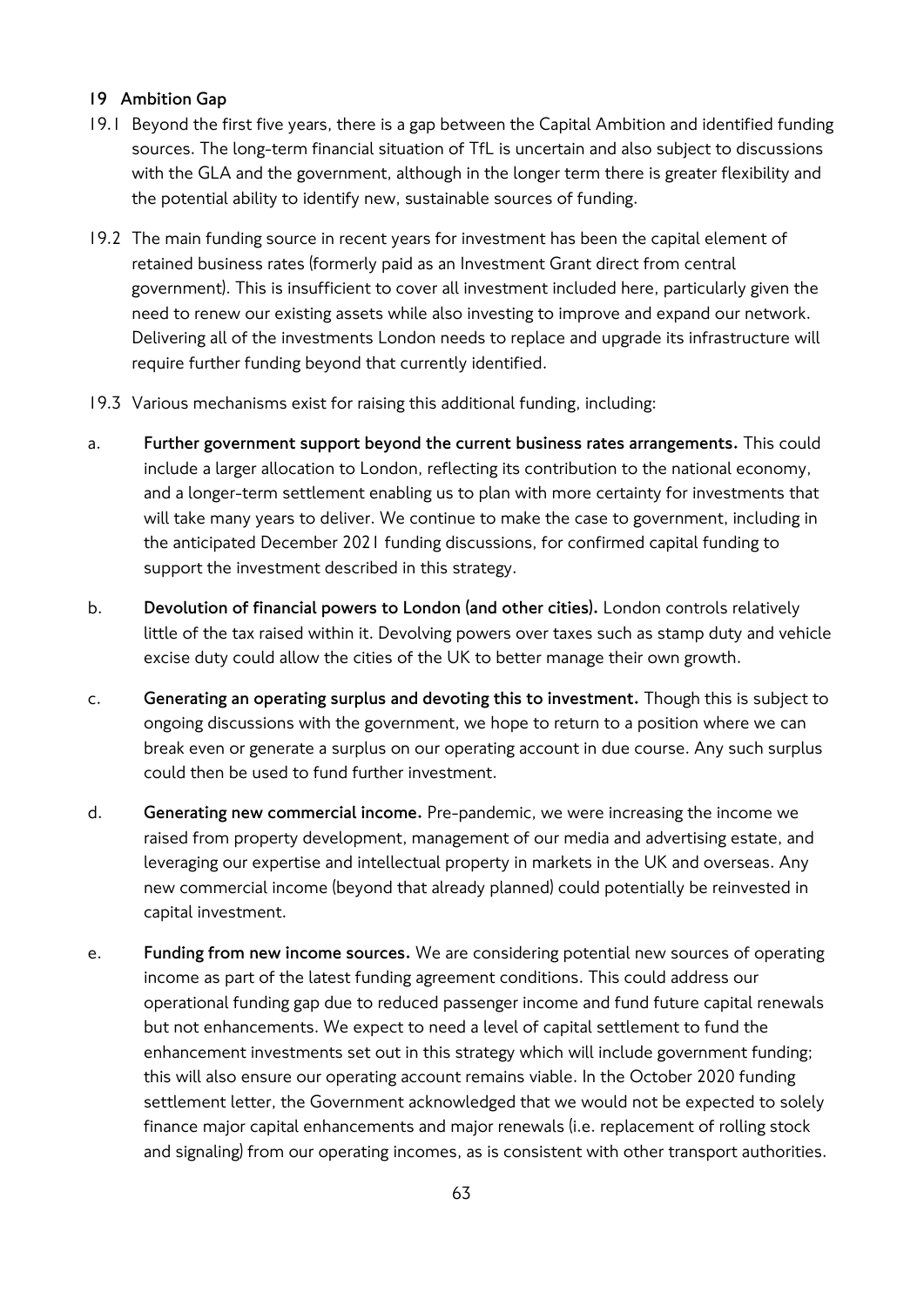- f. **Bidding for targeted support from central government.** This could come from existing sources such as the Housing Infrastructure Fund and Major Road Network funding, or from new sources.
- g. **Private financing on a case-by-case basis where it delivers value for money.** Such financing would generally have to be paid back over time through the operating account, so this option should only be considered as a short-term financing solution where circumstances justify it.
- h. **Borrowing.** We have not included any provision for incremental borrowing for transport investment. If our operating revenues increase sufficiently, it may be possible in future to use borrowing to close short-term financing gaps, but this would only be appropriate to fund projects that will in the long run generate sufficient operating surpluses to service the interest on this borrowing. Borrowing could take place against revenues/funding sources that continue or begin beyond the 20-year period covered by this Capital Strategy. We have included the provision for non-recourse borrowing as part of a proposed plan for TTLP to deliver 20,000 homes over 10 years and we are in ongoing discussions with the government.
- i. **Funding contributions from developers and other third parties including boroughs.** We seek such funding for all appropriate projects.

## **20 Risks to the Capital Investment Plan**

- 20.1 TfL manages an identified set of strategic risks through a defined framework. Some particular risks relevant to the capital account over a 20 year horizon are noted here.
- 20.2 The short-term impacts of the coronavirus pandemic have been the most significant event in TfL's history, but the long-term impacts of the pandemic remain to be fully understood. It is likely that the pandemic and its after effects will influence the development of London, travel demand within it and the financial position of TfL for many years to come. This creates numerous risks for the delivery and funding of future capital investment. These are the subject of ongoing analysis and review and TfL will continue to revise its plans as needed in coming years as the future environment becomes clearer. This section focuses on more ongoing risks, which in many cases relate to the pandemic but would also be true regardless of it.
- 20.3 Lack of long-term certainty of funding: It is not practicable to enter into long-term contracts for major projects until funding is determined, so delay in agreement of long-term funding can result in a delay in projects commencing. This risk can be best managed by early identification and sharing of funding requirements with stakeholders.
- 20.4 Approvals and consents risk: Most projects require cooperation including approvals from other parties which may or may not be forthcoming. This includes Transport and Works Act 1992 powers / hybrid bills for many projects.
- 20.5 Delivery Risk: delivery of a significant capital programme contains many risks, particularly where cost estimates are being made many years in advance of when projects would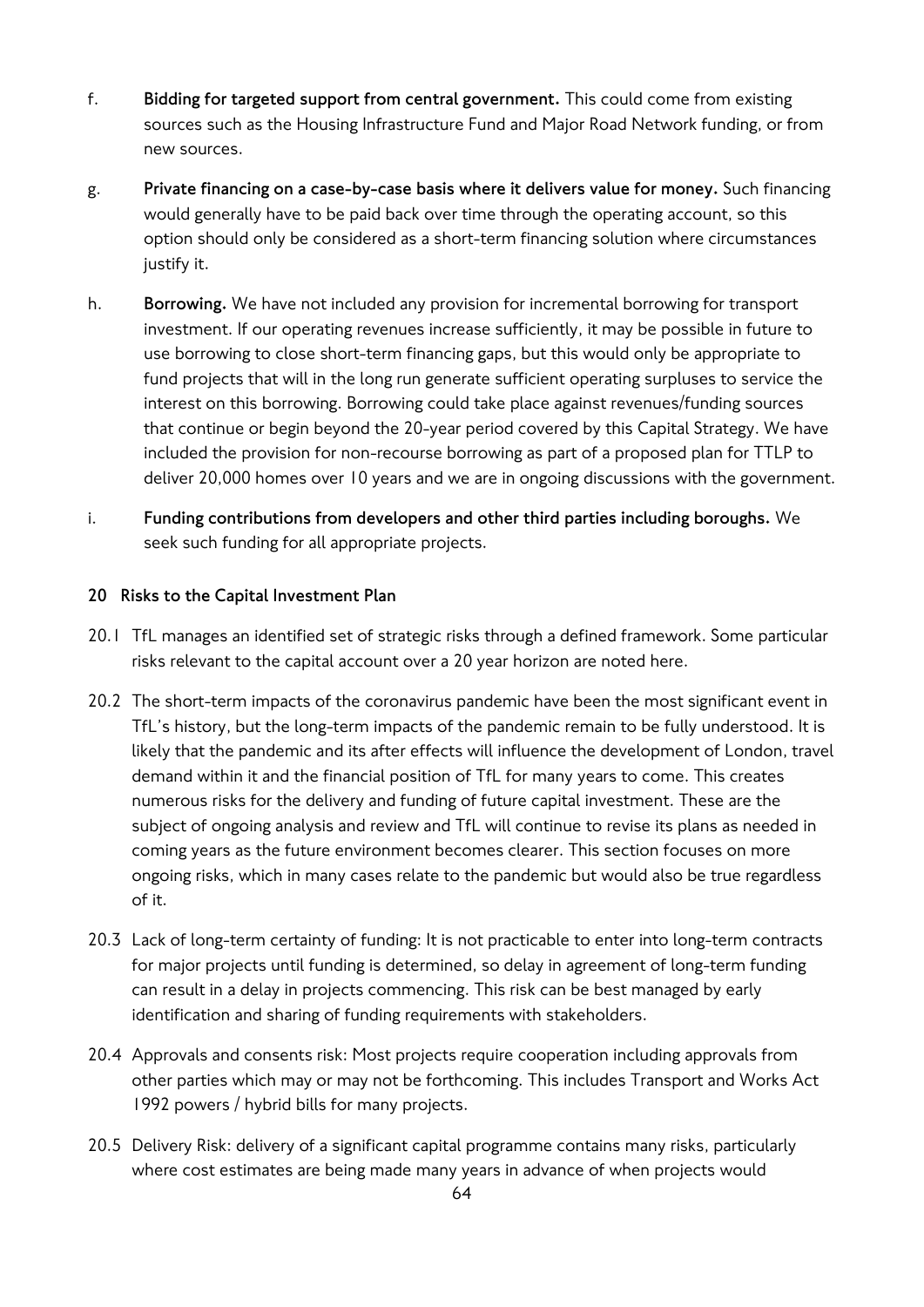commence and in some cases with little detail available on which to base an estimate. Developments in the construction industry could lead to increases or decreases in the ease of delivering projects included here.

- 20.6 Risk of estimating future costs: It is very difficult to predict cost inflation over 20 years, and TfL faces both general inflation and differential construction cost inflation. As an illustration, if the rate of inflation is 1 per cent higher every year than we forecast here, it would increase our total costs over the 20 years by £10bn, or around 12 per cent of the overall costs projected here.
- 20.7 Risk that pressures on TfL's operating account require funding to be diverted away from capital expenditure. This could include for issues such as funding investment on non-TfL assets (including borough roads) or higher operating costs for necessary staffing and maintenance levels.
- 20.8 Risk related to asset condition: We are having to plan to spend less on our assets in the next five years than would be required for a sustainable long-term rate. This will mean asset condition will continue to decline. This will create risks to performance, which we will have to manage through maintenance, inspections and if necessary restrictions. In the long term, there will be ongoing risk that underinvestment now will lead to higher required spend in the future, and future planning exercises will have to continually review the need for further increases in renewals spend to address the current shortfall of work.
- 20.9 Commercial risk: the value of TfL's commercial properties is exposed to market volatility as are property purchase costs within large projects. Over time, market conditions could make such transactions better or worse than expected, creating a source of uncertainty. TfL is discussing with central government potential structures for our commercial activities, which take account of this risk and may change how we manage it in future.
- 20.10A PESTLE analysis of the Capital Strategy identifies a number of risks listed below. Many of these could impact on TfL either positively or negatively.
	- Political risks: Over 20 years, politics at every level can impact on the availability of funding and support for TfL capital projects
	- Economic risks: Over 20 years many economic conditions and factors could change demand for TfL services, and hence indirectly funding available and the need to invest. TfL's revenues are particularly closely linked to the size of the London economy.
	- Social risks: Known risks include reductions in the requirement for travel such as increases in home working, internet shopping and alternatives to conventional public transport such as private hire apps, ride sharing, car clubs and new mobility solutions. Such trends if accelerated could require a re-prioritisation of the strategy
	- Technology risks: Known risks include cyber security, the impacts of Artificial Intelligence, autonomous vehicle technology and increased ability to work remotely – but there may be others yet to be invented. These could have favourable or unfavourable impacts on TfL and might challenge today's public transport model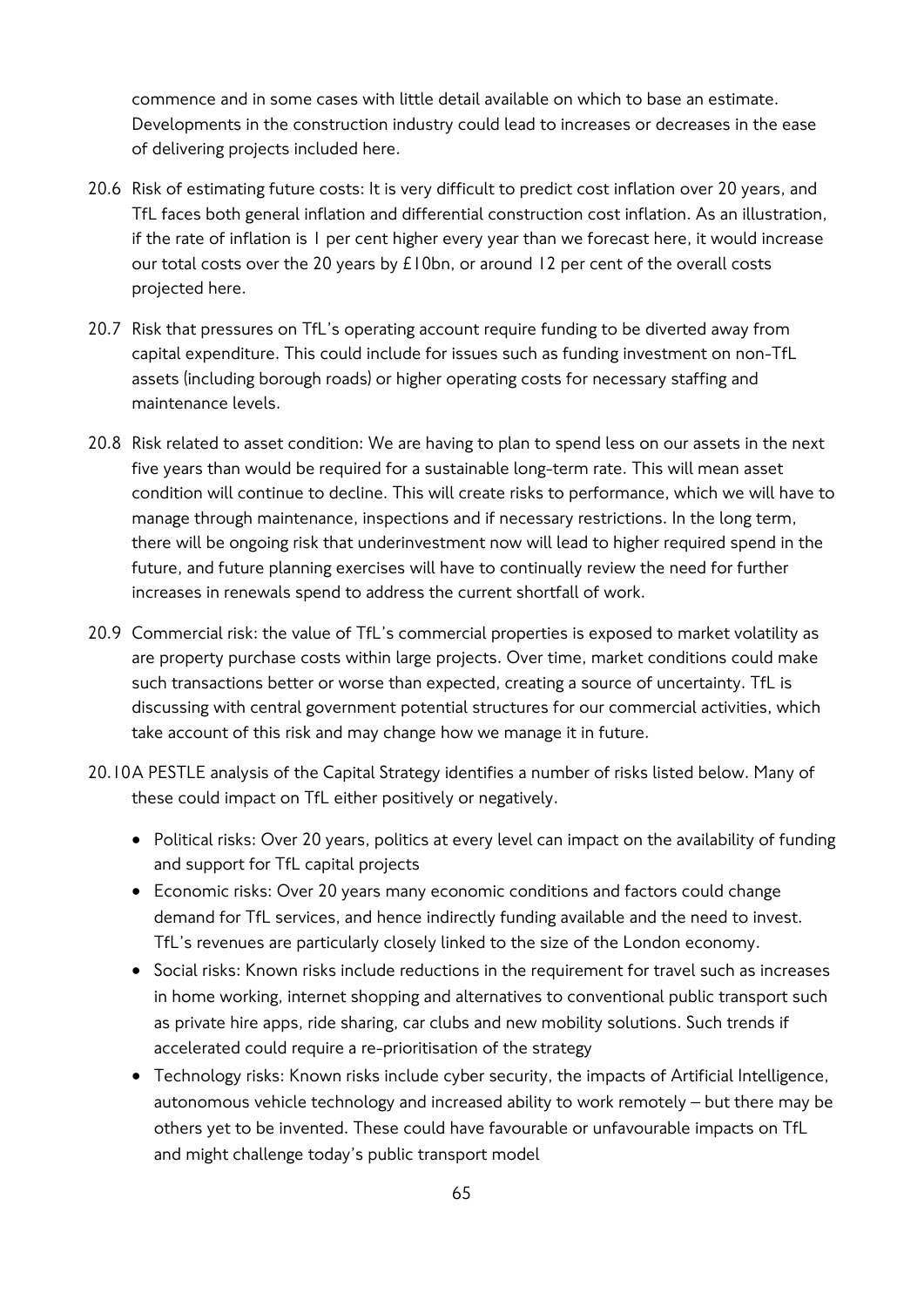- Legal Risks: TfL may be compelled to undertake new activity as a result of changes in law, which may increase costs of projects or require additional ones. Legal challenges may delay TfL activity
- Environmental Risks: The climate emergency creates a significant challenge for TfL across adaptation, resilience and decarbonisation. Increase risk of flooding, extreme weather events, drought and storms all need to be considered on our assets and network. We are improving our understanding of this requirement, but future climate challenges cannot be predicted with high confidence. Addressing the climate emergency will require us to invest in decarbonising our services, which we are already including in this Capital Strategy, but the specific requirements of this could change.

## **11. Appraisal**

- 20.11TfL's financial planning process involves input from TfL's Executive Committee, the Finance Committee and TfL Board at numerous points through the financial year.
- 20.12Similarly, the MTS underwent a thorough review and approval process. This included substantial stakeholder engagement during its development followed by a fifteen-week public consultation in the summer of 2017. An Integrated Impact Assessment and substantial evidence base were also developed and published alongside the strategy. Taking into account comments received during this consultation, the final MTS was approved by the Mayor in February 2018, then considered by the London Assembly in March 2018.
- 20.13The Capital Strategy has been developed in part from the 2020 Capital Strategy that was published for consultation as part of the Mayor's Consolidated 2021/22 Budget and approved by the TfL Board in December 2020. Its development has been undertaken through the Long-Term Capital Plan process in consultation with the TfL Executive Committee and TfL Board.
- 20.14The TfL project and programme management methodology "Pathway" allows for key governance intervention points to ensure effective governance oversight and control throughout the project lifecycle. This includes our three-line assurance system, part of which involves monitoring and advice from the Independent Investment Programme Advisory Group. At a strategic level, monitoring and evaluation are in place across the MTS to ensure that the desired outcomes are delivered.